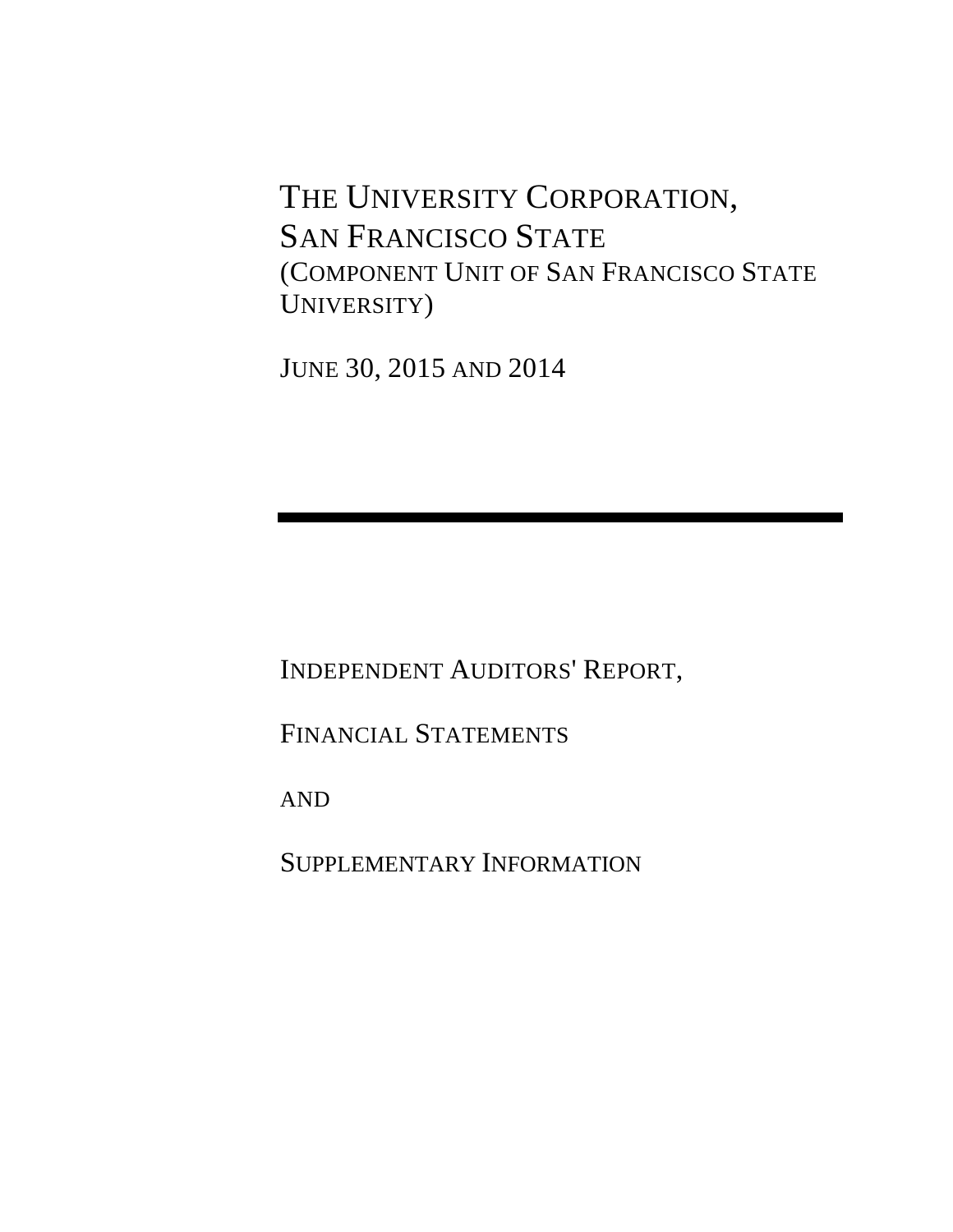# **The University Corporation, San Francisco State**

**(Component Unit of San Francisco State University)** 

## **Independent Auditors' Report, Financial Statements and Supplementary Information**

| <b>Independent Auditors' Report</b>                         | $1 - 2$   |
|-------------------------------------------------------------|-----------|
| <b>Management Discussion and Analysis</b>                   | $3 - 11$  |
| <b>Financial Statements</b>                                 |           |
| <b>Statement of Net Position</b>                            | 12        |
| Statement of Revenues, Expenses and Changes in Net Position | 13        |
| <b>Statement of Cash Flows</b>                              | $14 - 15$ |
| <b>Notes to Financial Statements</b>                        | $16 - 27$ |
| <b>Supplementary Information</b>                            |           |
| <b>Schedule of Net Position</b>                             | 28        |
| Schedule of Revenues, Expenses and Changes in Net Position  | 29        |
| Other Information                                           | $30 - 35$ |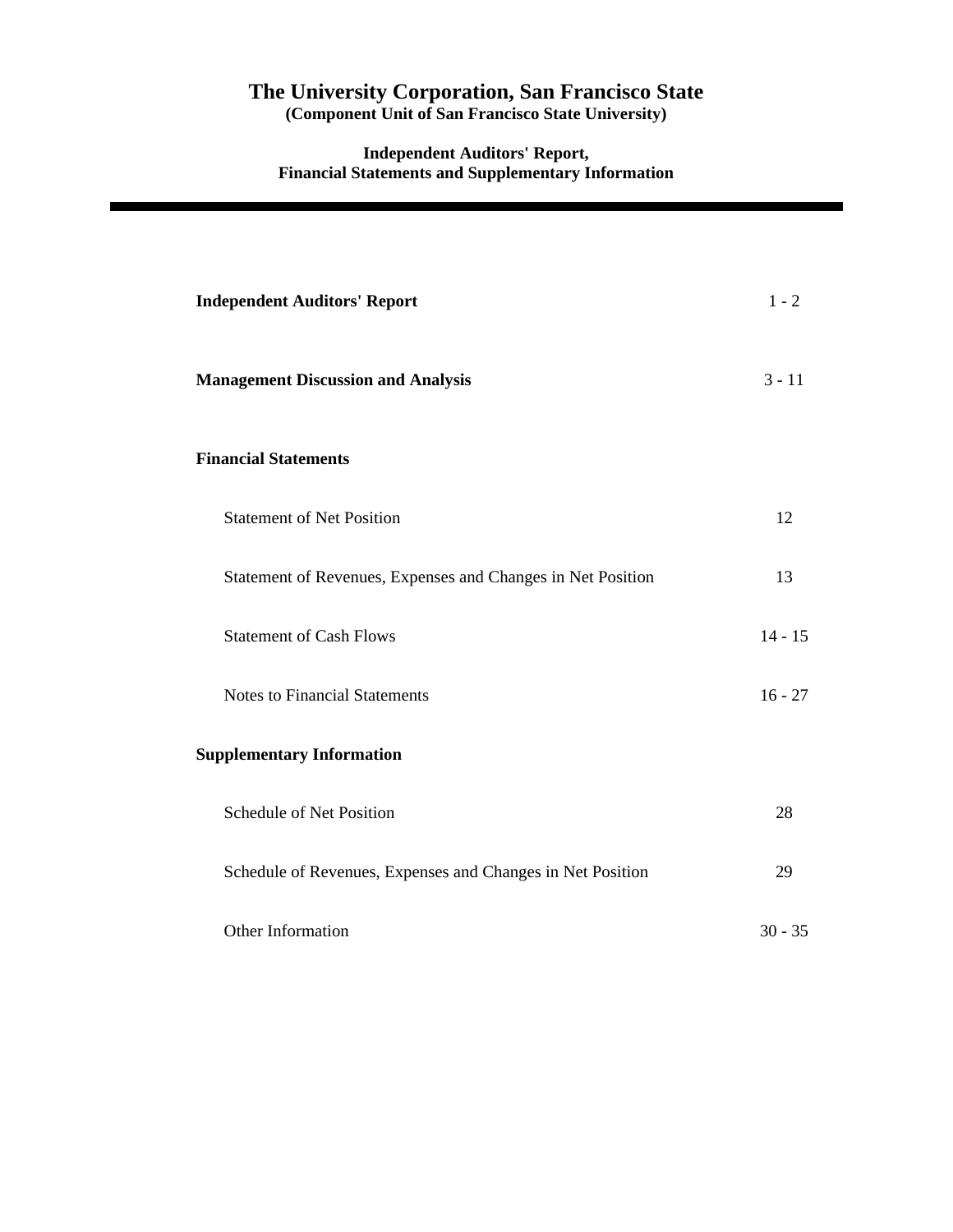## **Independent Auditors' Report**

THE BOARD OF DIRECTORS THE UNIVERSITY CORPORATION, SAN FRANCISCO STATE San Francisco, California

#### **Report on the Financial Statements**

We have audited the accompanying financial statements of **THE UNIVERSITY CORPORATION, SAN FRANCISCO STATE (Component Unit of San Francisco State University) (the Corporation),** which comprise the statement of net position as of June 30, 2015 and 2014, and the related statements of revenues, expenses and changes in net position, cash flows and the related notes to the financial statements.

#### **Management's Responsibility for the Financial Statements**

Management is responsible for the preparation and fair presentation of these financial statements in accordance with accounting principles generally accepted in the United States of America; this includes the design, implementation, and maintenance of internal control relevant to the preparation and fair presentation of financial statements that are free from material misstatement, whether due to fraud or error.

#### **Auditors' Responsibility**

Our responsibility is to express an opinion on these financial statements based on our audits. We conducted our audits in accordance with auditing standards generally accepted in the United States of America. Those standards require that we plan and perform the audit to obtain reasonable assurance about whether the financial statements are free from material misstatement.

An audit involves performing procedures to obtain audit evidence about the amounts and disclosures in the financial statements. The procedures selected depend on the auditor's judgment, including the assessment of the risks of material misstatement of the financial statements, whether due to fraud or error. In making those risk assessments, the auditor considers internal control relevant to the Corporations' preparation and fair presentation of the financial statements in order to design audit procedures that are appropriate in the circumstances, but not for the purpose of expressing an opinion on the effectiveness of the Corporations' internal control. Accordingly, we express no such opinion. An audit also includes evaluating the appropriateness of accounting policies used and the reasonableness of significant accounting estimates made by management, as well as evaluating the overall presentation of the financial statements.

We believe that the audit evidence we have obtained is sufficient and appropriate to provide a basis for our audit opinion.

*100 First Street 14th Floor San Francisco CA 94105* 

*415.781.0793* 

*fax 415.421.2976* 

*60 S. Market Street* 

*Suite 200* 

*San Jose* 

*CA 95113* 

*408.998.8400* 

*fax 408.998.8485* 







## *Consultants and*

*Business Advisors*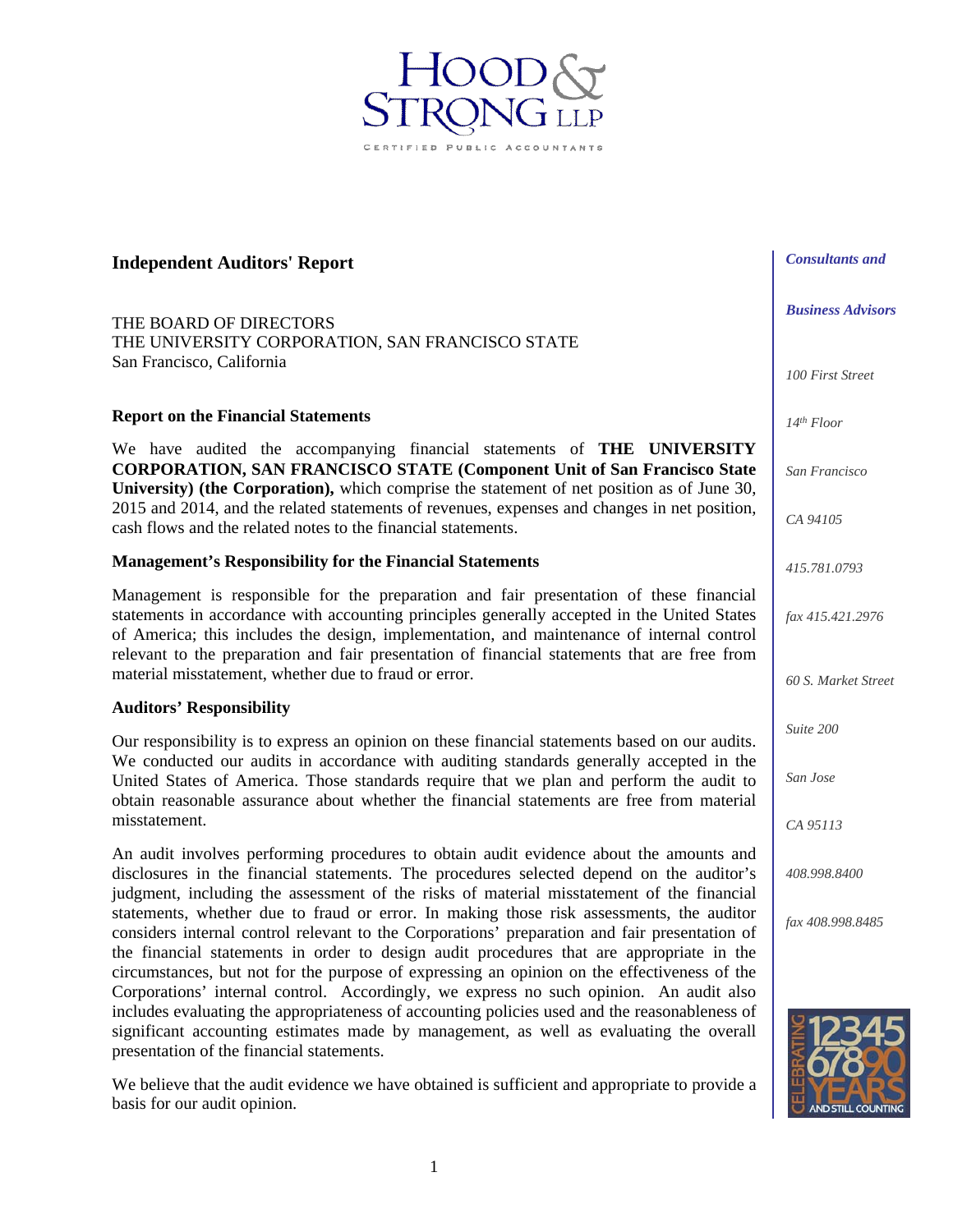#### **Opinion**

In our opinion, the financial statements referred to above present fairly, in all material respects, the net financial position of **THE UNIVERSITY CORPORATION, SAN FRANCISCO STATE**, as of June 30, 2015 and 2014, and the changes in its net position and its cash flows for the years then ended in accordance with accounting principles generally accepted in the United States of America.

#### **Other Matters**

#### *Required Supplementary Information*

Accounting principles generally accepted in the United States of America, require that the accompanying management's discussion and analysis on pages 3 through 11 be presented to supplement the basic financial statements. Such information, although not a part of the basic financial statements, is required by the Governmental Accounting Standards Board who considers it to be an essential part of financial reporting for placing the basic financial statements in an appropriate operational, economic, or historical context. We have applied certain limited procedures to the required supplementary information in accordance with auditing standards generally accepted in the United States of America, which consisted of inquiries of management about the methods of preparing the information and comparing the information for consistency with management's response to our inquiries, the basic financial statements, and other knowledge we obtained during our audit of the basic financial statements. We do not express an opinion or provide any assurance on the information because the limited procedures do not provide us with sufficient evidence to express an opinion or provide any assurance.

#### *Other Supplementary Information*

Our audits were conducted for the purpose of forming an opinion on the financial statements as a whole. The supplemental information on pages 28 through 35 is presented for purposes of additional analysis and is not a required part of the financial statements. Such information is the responsibility of management and was derived from and relates directly to the underlying accounting and other records used to prepare the financial statements. The information has been subjected to the auditing procedures applied in the audits of the financial statements and certain additional procedures, including comparing and reconciling such information directly to the underlying accounting and other records used to prepare the financial statements or to the financial statements themselves, and other additional procedures in accordance with auditing standards generally accepted in the United States of America. In our opinion, the information is fairly stated in all material respects in relation to the financial statements as a whole.

Nood & Strong 22P

San Francisco, California September 15, 2015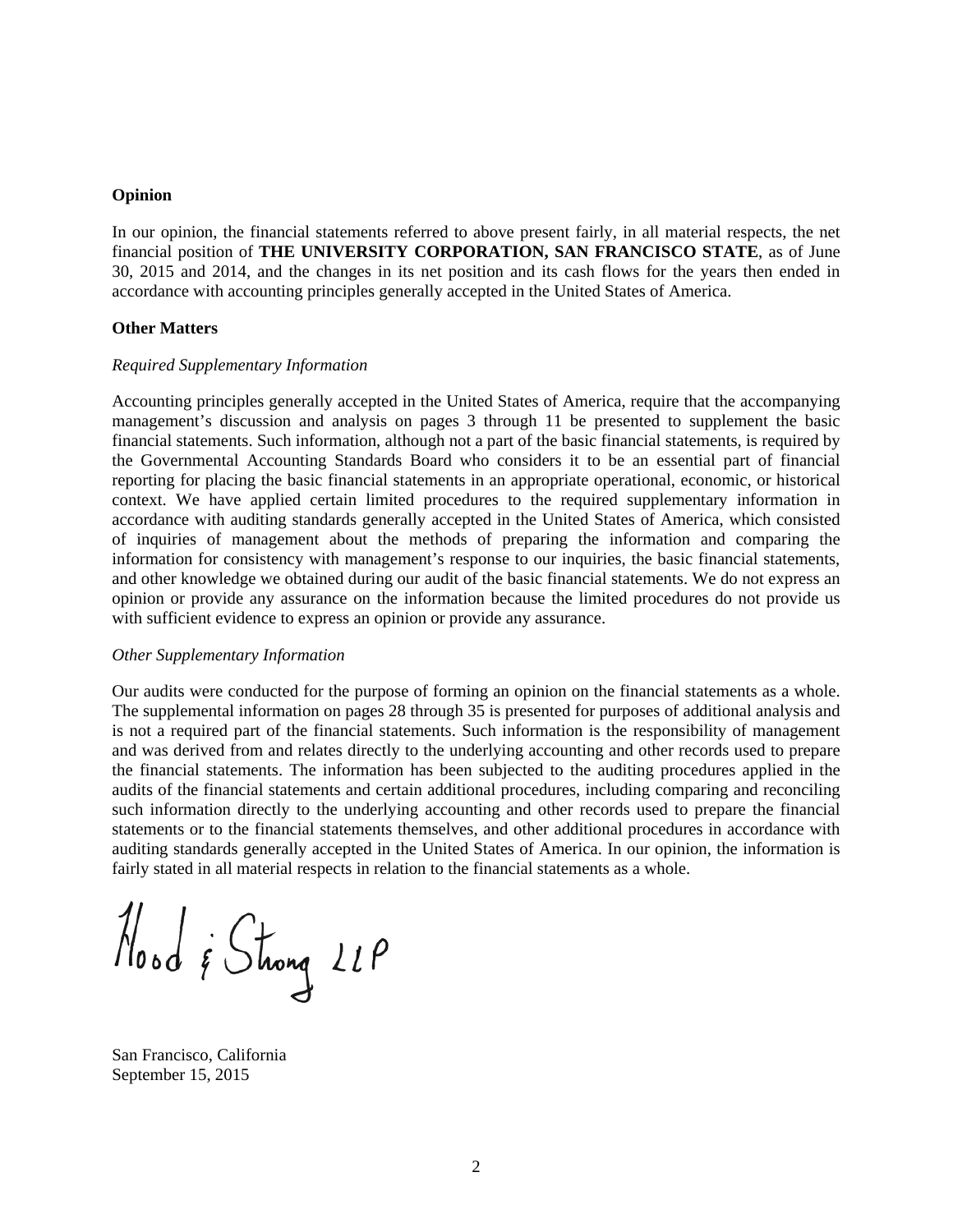### **Management Discussion and Analysis (Unaudited)**

This section of the University Corporation, San Francisco State (the Corporation) annual financial report presents management's discussion and analysis of the financial performance of the Corporation for the fiscal year ended June 30, 2015.

The Corporation presents its financial statements for fiscal year 2015 with comparative data presented for fiscal years 2014 and 2013. The emphasis of discussions concerning these statements will be for the fiscal years ended June 30, 2015 and 2014 (2015 and 2014, respectively). There are three financial statements presented: the Statement of Net Position; the Statement of Revenues, Expenses, and Changes in Net Position; and the Statement of Cash Flows.

The following discussion and analysis is intended to help readers of the Corporation's financial statements to better understand its financial position and operating activities. It should be read in conjunction with, and is qualified in its entirety by, the related financial statements and footnotes. The financial statements, footnotes and this discussion and analysis were prepared by the Corporation and are the responsibility of its management.

### **The Corporation**

The Corporation is a non-profit auxiliary organization of San Francisco State University (the University) with a 501(c) (3) designation with the Internal Revenue Service. The Corporation's purpose is to support, promote and assist the University in meeting its educational mission.

The Business Type Activity (BTA) reporting model has been adopted by the California State University (CSU) system for use by all of its member campuses. The CSU determined the BTA model best represents the combined activities of the CSU and its auxiliary corporations.

Two out of the three auxiliary not-for-profit corporations serving the University, of which the Corporation is one, have also adopted the BTA reporting model primarily for efficiencies gained in combining the three auxiliaries' annual financial statements with the University and ultimately the combined CSU financial statements.

The Corporation's June 30, 2015 and 2014 financial statements have been prepared using the economic resources measurement focus and the accrual basis of accounting in accordance with accounting principles generally accepted in the United States of America, as prescribed by the Governmental Accounting Standards Board (GASB). Revenues are recorded when earned and expenses are recorded when a liability is incurred, regardless of the timing of related cash flows. Grants and similar items are recognized as revenue as soon as all eligibility requirements have been met.

#### **Franciscan Shops**

The Franciscan Shops is a not-for profit organization with a  $501(c)$  (3) designation with the Internal Revenue Service established for the purpose of promoting and assisting the educational services, development, maintenance and operations of San Francisco State University. The Franciscan Shops provided commercial services to the campus community through the operation of the bookstore and convenience stores at San Francisco State University.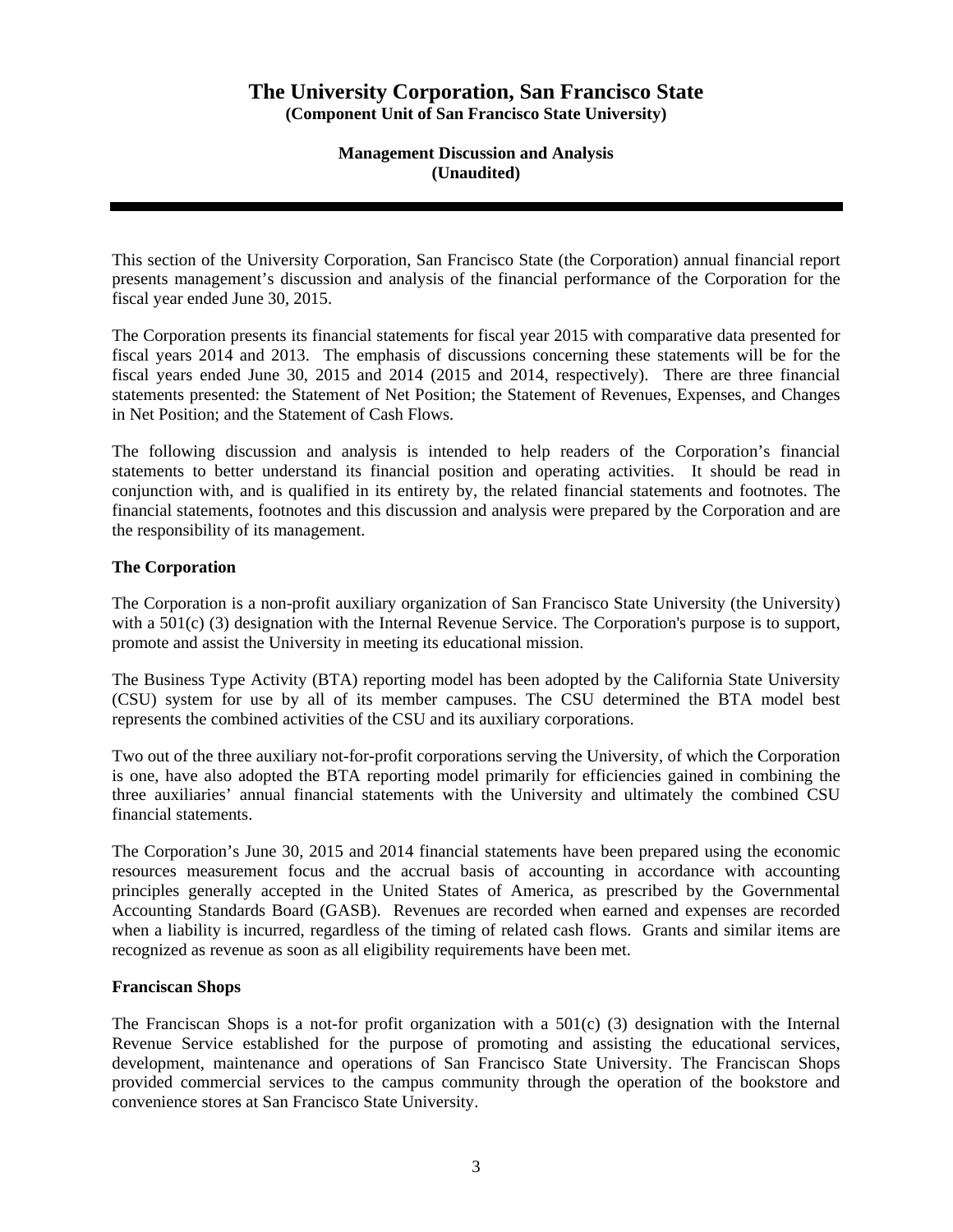**Management Discussion and Analysis (Unaudited)** 

On June 26, 2012, the Franciscan Shops' Board of Directors amended the Articles of Incorporation to designate the Corporation as the Franciscan Shops sole member effective July 1, 2012 at which point the Franciscan Shops ceased its auxiliary function with the University. The intent of this action was to allow the Corporation to oversee the operations of the Franciscan Shops, assign operating responsibilities to a new operator and then in the future wind up and dissolve the Franciscan Shops entity. Additionally, the Corporation became responsible for the accounting of the Franciscan Shops as well as assuming some of the commercial services that had previously been provided for by the Franciscan Shops. The Corporation also assumed responsibility for the operating space and facilities that had been leased by the Franciscan Shops from the San Francisco State University Student Center (Student Center).

Collectively the University Corporation, San Francisco State and Franciscan Shops are referred to as the Corporation.

### **Highlights of Financial Operations**

#### **Operating revenues and expenses**

As a result of the dissolution of the Cesar Chavez Student Center (the Center) effective July 1, 2014, the Corporation assumed management of all rental agreements within the Student Center. The Sublease agreements between the Center and the vending tenants located on campus terminated and converted to a month-to-month basis under the Corporation. Increase in Rental income related to the newly assumed tenants in fiscal year 2015 is approximately \$1,530,000, and related expenses (charged back to tenants) of \$1,171,000 which includes the management fee of the Corporation. The arrangement with the University also required the Corporation to donate any residual net rental income to Associated Students of San Francisco State University (ASI). At June 30, 2015 the residual net rental income contributed to ASI was \$358,894. The net impact to the Corporation's change in net position was an increase of \$229,509 for the administrative fee charged to the leasing operations.

### **Non-Operating revenues and expenses**

Total non-operating revenue decreased by approximately \$1,300,000 primarily attributed to a decrease in investment income.

#### **Financial Position**

The statement of net position presents the financial position of the Corporation at the end of fiscal year 2015 and 2014. The purpose of the statement of net position is to present to the readers of the financial statements a fiscal summary of the Corporation. From the data presented, the readers of the statement of net position are able to determine the assets available to continue the operations of the Corporation. The readers are also able to determine how much the Corporation owes its vendors as well as assessing other liabilities. Finally, the statement of net position provides an overview of the net position (assets, deferred outflows of resources minus liabilities, deferred inflows of resources) and their availability for expenditure.

Net Position is divided into three major categories. The first category, Invested in Capital Assets, presents the Corporation's equity in property and equipment. The next asset category is Restricted Assets, which is divided into two categories, Nonexpendable and Expendable.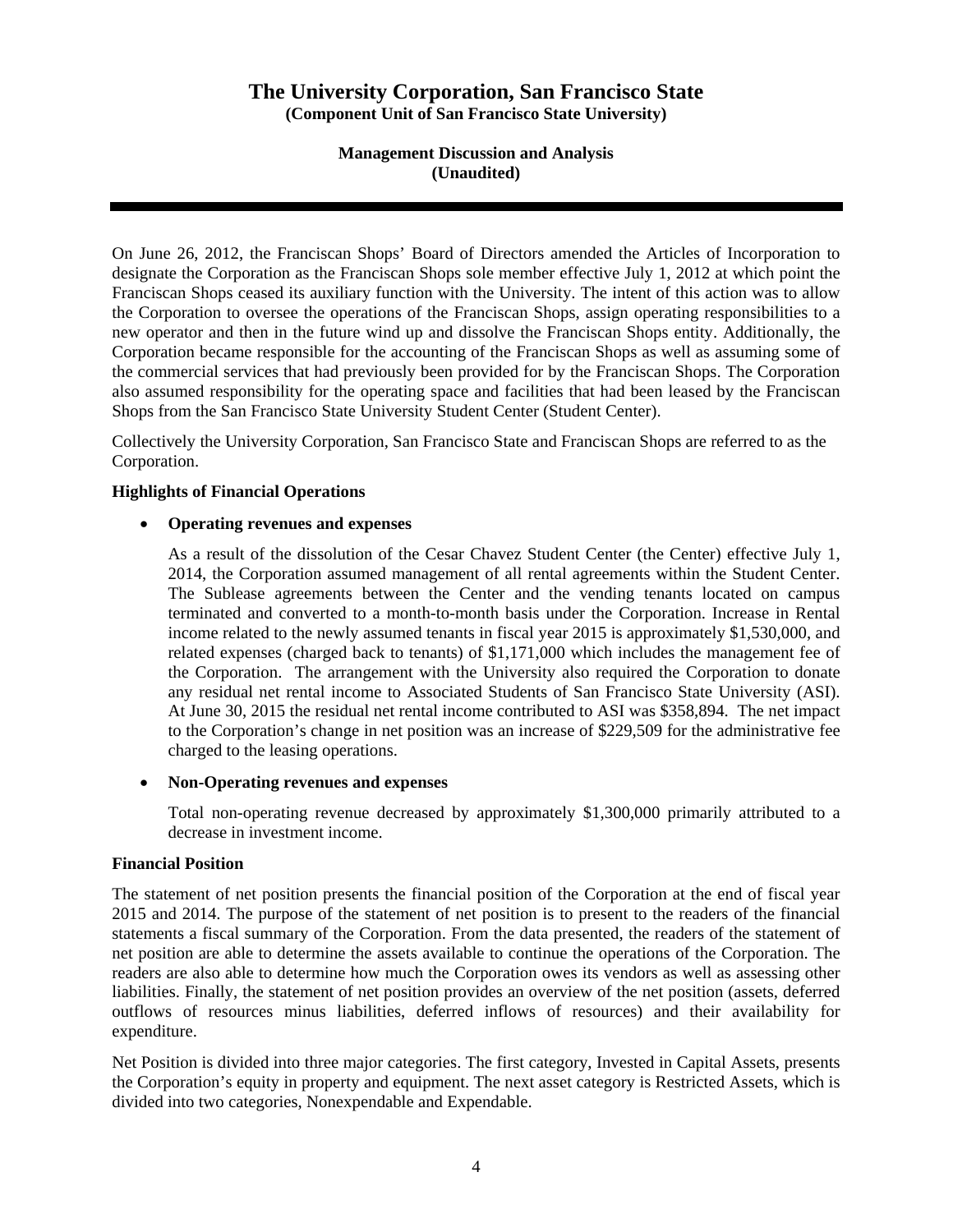### **Management Discussion and Analysis (Unaudited)**

The corpus of nonexpendable restricted resources is only available for investment purposes. Expendable restricted assets are available for expenditure by the Corporation, but must be spent for purposes as determined by donors and/or external entities that have placed time, purpose or legal restrictions on the use of the assets. The final category is Unrestricted Assets that are available to the Corporation for any lawful purpose of the Corporation.

Detailed statement of net assets are included with the financial statements. A condensed version is shown below:

#### **Condensed Statement of Net Position - 2015, 2014, and 2013**

|                                                   | 2015                       | 2014                      | 2013                      |
|---------------------------------------------------|----------------------------|---------------------------|---------------------------|
| <b>ASSETS</b>                                     |                            |                           |                           |
| Current assets                                    | $\mathcal{S}$<br>9,966,473 | 6,030,045<br>$\mathbb{S}$ | 5,454,179<br>$\mathbb{S}$ |
| Noncurrent assets                                 | 19,420,151                 | 20,621,305                | 18,080,423                |
| Total assets                                      | 29,386,624                 | 26,651,350                | 23,534,602                |
| DEFERRED OUTFLOWS OF RESOURCES                    |                            |                           |                           |
| Total assets and deferred outflows of resources   | \$29,386,624               | \$26,651,350              | \$23,534,602              |
| <b>LIABILITIES</b>                                |                            |                           |                           |
| <b>Current liabilities</b>                        | \$<br>3,323,252            | \$<br>1,023,425           | 1,201,252<br>\$.          |
| Noncurrent liabilities                            | 152,552                    | 152,552                   | 152,552                   |
| <b>Total liabilities</b>                          | 3,475,804                  | 1,175,977                 | 1,353,804                 |
| DEFERRED INFLOWS OF RESOURCES                     | 167,319                    | 239,930                   | 326,332                   |
| <b>NET POSITION</b>                               |                            |                           |                           |
| Investment in capital assets<br>Restricted:       | 1,267,630                  | 1,098,383                 | 1,015,301                 |
| Nonexpendable - endowments                        | 600,731                    | 594,345                   | 544,272                   |
| Expendable – grants and contracts, scholarships,  |                            |                           |                           |
| fellowships, capital projects                     | 14,568,251                 | 13,925,228                | 11,934,167                |
| Unrestricted                                      | 9,306,889                  | 9,617,487                 | 8,360,726                 |
| Total net position                                | 25,743,501                 | 25, 235, 443              | 21,854,466                |
| Total liabilities, deferred inflows of resources, |                            |                           |                           |
| and net position                                  | \$29,386,624               | \$26,651,350              | \$23,534,602              |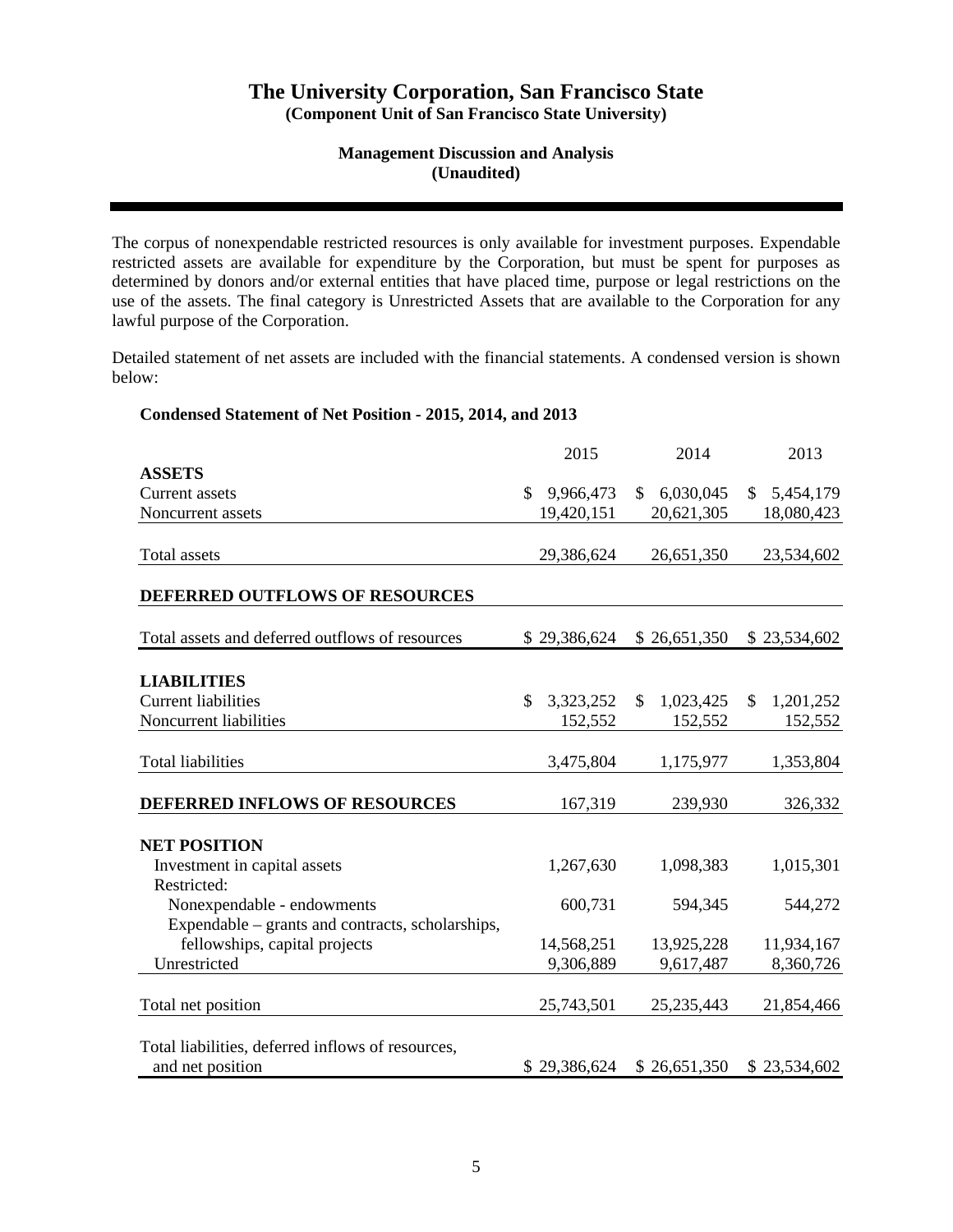## **Management Discussion and Analysis (Unaudited)**

#### **Assets**

In fiscal year 2015 current assets increased by approximately \$3,936,000 65%. This increase was attributed to an increase in short term investments due to distribution of holdings at year end. Cash and cash equivalents increased by approximately \$206,000 during 2015 over 2014 as a result of the Corporation increasing cash on hand to cover outstanding obligations and short term liabilities.

Noncurrent assets decreased by approximately \$1,201,000 (-6%). The decrease in noncurrent assets is mainly attributed to reduction in alternative investments invested with San Francisco State University Foundation. The Corporation's remaining fair value in alternative investments with the Foundation valued at June 30, 2015 is approximately \$82,000 which will be returned during the first quarter of fiscal year 2016.

Unearned chargebacks receivable remained the same for fiscal year 2015 and 2014 as no redemptions were received regarding the chargebacks related to Franciscan Shops.

In fiscal year 2014 current assets increased by approximately \$576,000 11%. The increase was mainly attributed to increase in allocation of short term investments due to distribution of holdings

#### **Liabilities**

In fiscal year 2015, current liabilities increased over 2014 by approximately \$2,300,000. This increase is mainly attributed to an increase in payables to related party. Related party payables increased as a result of the Corporation taking over the management of the vendors in the Cesar Chavez Student Center which involves Associated Students, Inc. and the University. There were also increased payables for the related party which was related to the reimbursement to the campus for reimbursed released time.

Deferred inflows of resources decreased over 2014 by approximately \$72,600 (-30%) primarily due to recognizing the current revenue attributed to a one-time payment by Follett Higher Education Group, Inc.

In fiscal year 2014, current liabilities saw a decrease over 2013 of approximately \$178,000. This decrease was mainly attributed to decrease in accounts payable was due to paying more invoices before the end of the year thereby reducing accrued expenses.

#### **Net Position**

As of June 30, 2015, total net position was \$25,743,501 which is an increase of approximately \$508,000 2% from the previous year. The increase is primarily attributed to an increase in contributions in nonoperating revenues of approximately \$577,000.

As of June 30, 2014, total net position was \$25,235,443 which is an increase of approximately \$3,380,000 15% from the previous year. The increase is primarily attributed to an increase in non-operating revenues of approximately \$1,686,000 which is comprised primarily of investment income.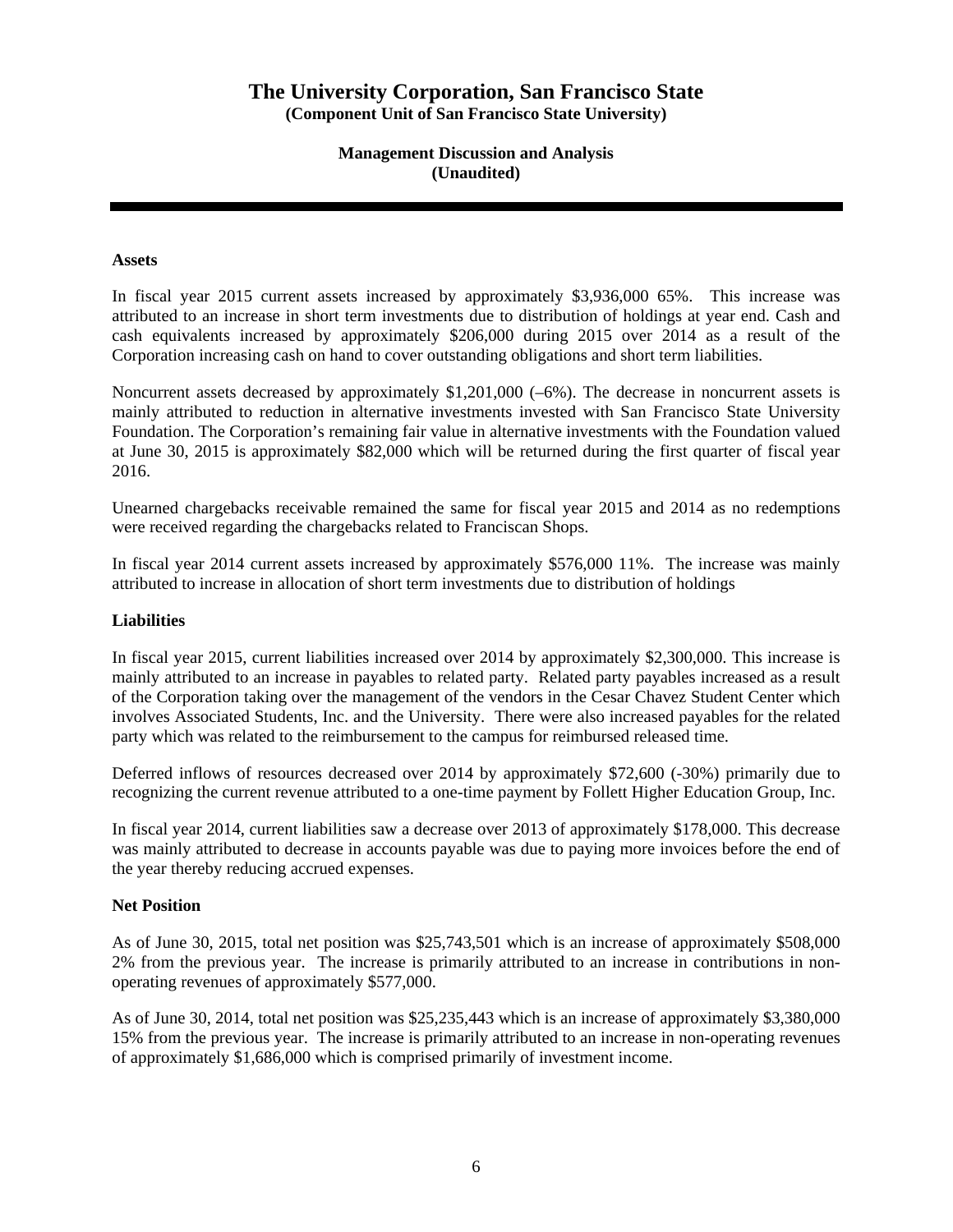### **Management Discussion and Analysis (Unaudited)**

Further discussion of the Corporation's revenue and expenses under results of operations will highlight the changes that contributed to the overall fluctuation in operating results.

#### **Results of Operations**

The Statement of Revenues, Expenses and Changes in Net Position presents the Corporation's operating results, as well as the non-operating revenues and expenses. Operating revenues primarily includes grants, contracts, retail operations and program revenue. Gifts and investment income, is classified as prescribed by GASB. Net non-operating revenues or expenses are an integral component in determining the increase or decrease in net position.

Detailed statement of Revenues, Expenses, and Changes in Net Position for the years ended June 30, 2015 and 2014 is included in the financial statements.

#### **Condensed Statement of Revenues, Expenses and Changes in Net Position**

#### **For the years ended June 30, 2015, 2014 and 2013**

|                                                | 2015           | 2014             | 2013                       |
|------------------------------------------------|----------------|------------------|----------------------------|
| <b>Operating Revenues (Expenses):</b>          |                |                  |                            |
| Revenues                                       | \$11,040,987   | 8,478,667<br>S.  | 9,559,437<br><sup>\$</sup> |
| Expenses                                       | (14, 125, 929) | (10,016,887)     | (10, 959, 717)             |
| <b>Operating loss</b>                          | (3,084,942)    | (1,538,220)      | (1,400,280)                |
| Non-operating Revenues (Expenses):             |                |                  |                            |
| Contributions                                  | 3,528,655      | 2,951,233        | 2,817,820                  |
| Investment return                              | 809,612        | 2,168,531        | 1,000,683                  |
| Transfers to the University                    | (745, 267)     | (200, 564)       | (585, 319)                 |
| <b>Total Non-operating Revenues (Expenses)</b> | 3,593,000      | 4,919,197        | 3,233,184                  |
| Change in Net Position                         | \$<br>508,058  | 3,380,977<br>\$. | 1,832,904<br>\$.           |
| <b>Transfer from Franciscan Shops</b>          |                |                  | 4,282,467                  |
| Transfer of assets to the University           |                |                  | (1,144,621)                |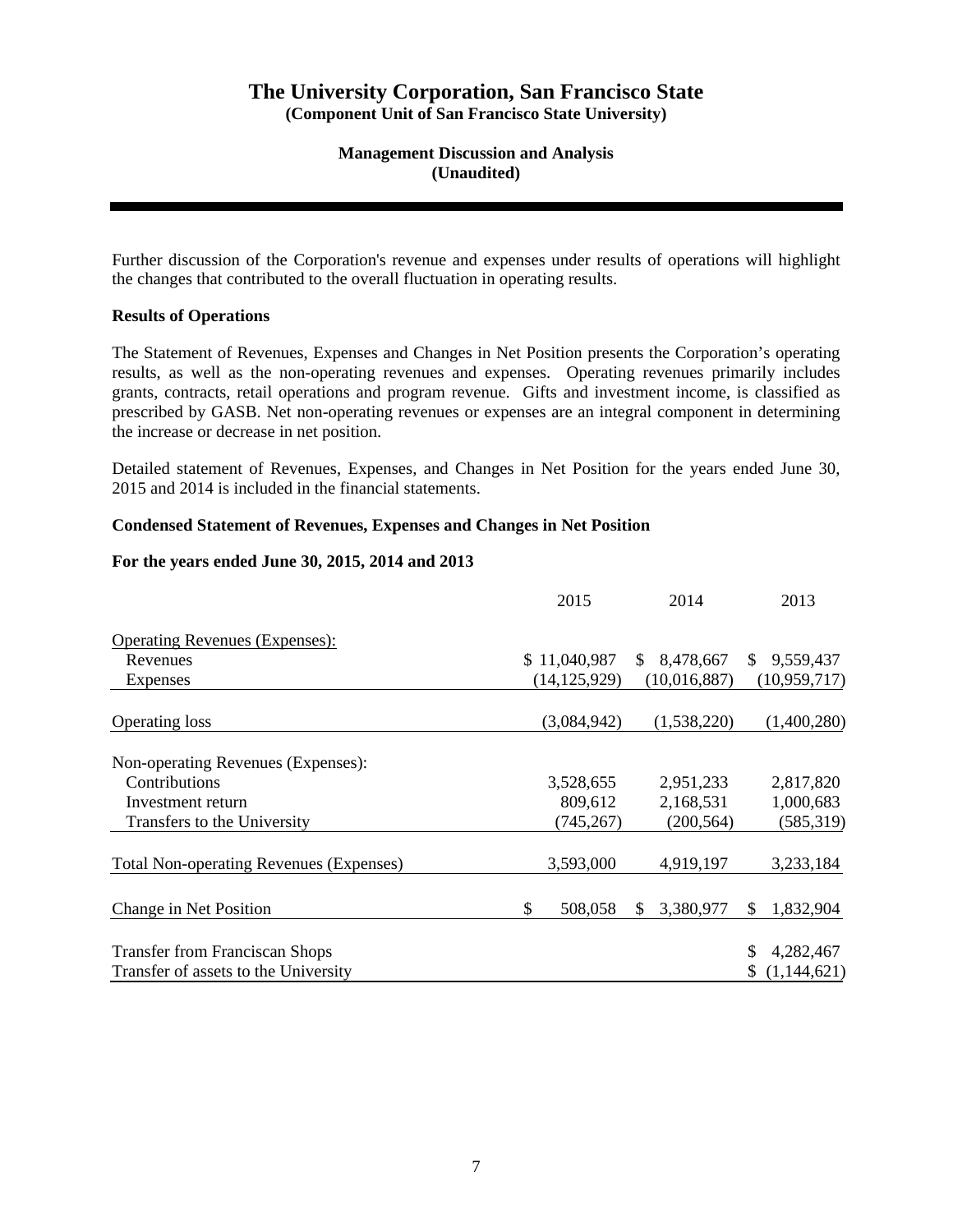### **Management Discussion and Analysis (Unaudited)**

#### **OPERATING REVENUES**

#### **Retail, Program, Grants, and Contracts Revenue**

For fiscal year 2015 grants and contract revenue increased over fiscal year 2014 by approximately \$288,000. For fiscal year 2014, grants and contracts revenue decreased approximately \$47,000.

Program revenues are the function of the many projects administered by the Corporation which must be self-supporting. Program revenue consists mainly of revenue received to support campus programs, and student scholarships. Program revenue increased \$439,000 in 2015 over 2014 mainly due to increase in revenue related to lobby shop, healthy University and campus copy center. Program revenue was down substantially in 2014 compared to 2013 as the Whirlwind Wheelchair program sales activity decreased due to the program terminating its operations under the Corporation in 2014 and all program activity ceased as of June 30, 2014.

The Corporation's self-operating vending projects are a component of retail revenue. Shop 24 an automated 24-hour vending machine generated retail revenue of approximately \$179,900 in fiscal year 2015. During 2015 the Corporation's other self-operating retail operations were down slightly from the previous year by approximately \$81,000. The Corporation's commission revenue earned from its contract with Follett to manage the SFSU Bookstore also decreased during 2015 due to their decreasing sales by approximately \$79,720.

Transfers received from endowments increased approximately \$246,000 and \$262,000 in 2015 and 2014, respectively, which are part of operating revenues.

During 2014, program, grants and contract revenue decreased approximately \$1,080,770 overall which was primarily attributed to a decrease in retail revenue of approximately \$423,000, decrease program revenue of approximately \$742,000 and a decrease in grants and contract revenue of \$47,000. Although program, grants and contract revenue decreased related party revenue from endowments which support campus programs and scholarships increased approximately \$261,000.

Indirect costs from grants, contracts and campus programs were eliminated against revenue as not to double count the total revenue and expenses. Indirect costs incurred for grants, contracts and campus programs as of June 30, 2015 and 2014 were \$668,204 and \$340,653, respectively.

#### **Rental Income**

Rental income is comprised mainly of food vending tenants and the fitness facility located on campus. Rental income increased in fiscal year 2015 by approximately \$1,641,000 over the previous year. The rental income increased significantly in 2015 due to the Corporation taking over the management of all vendors within the Cesar Chavez Student Center. Rental income decreased in fiscal year 2014 by approximately \$52,000 over the previous year; primarily due to Enterprise rental car ending its lease with the Corporation in November 2013, Patelco ATMs ending its lease in June 2013 and new vendor US Bank starting its operations in January 2014 at which time the rent commenced. Tenant rents are increased based on the consumer price index (CPI) which is reviewed annually.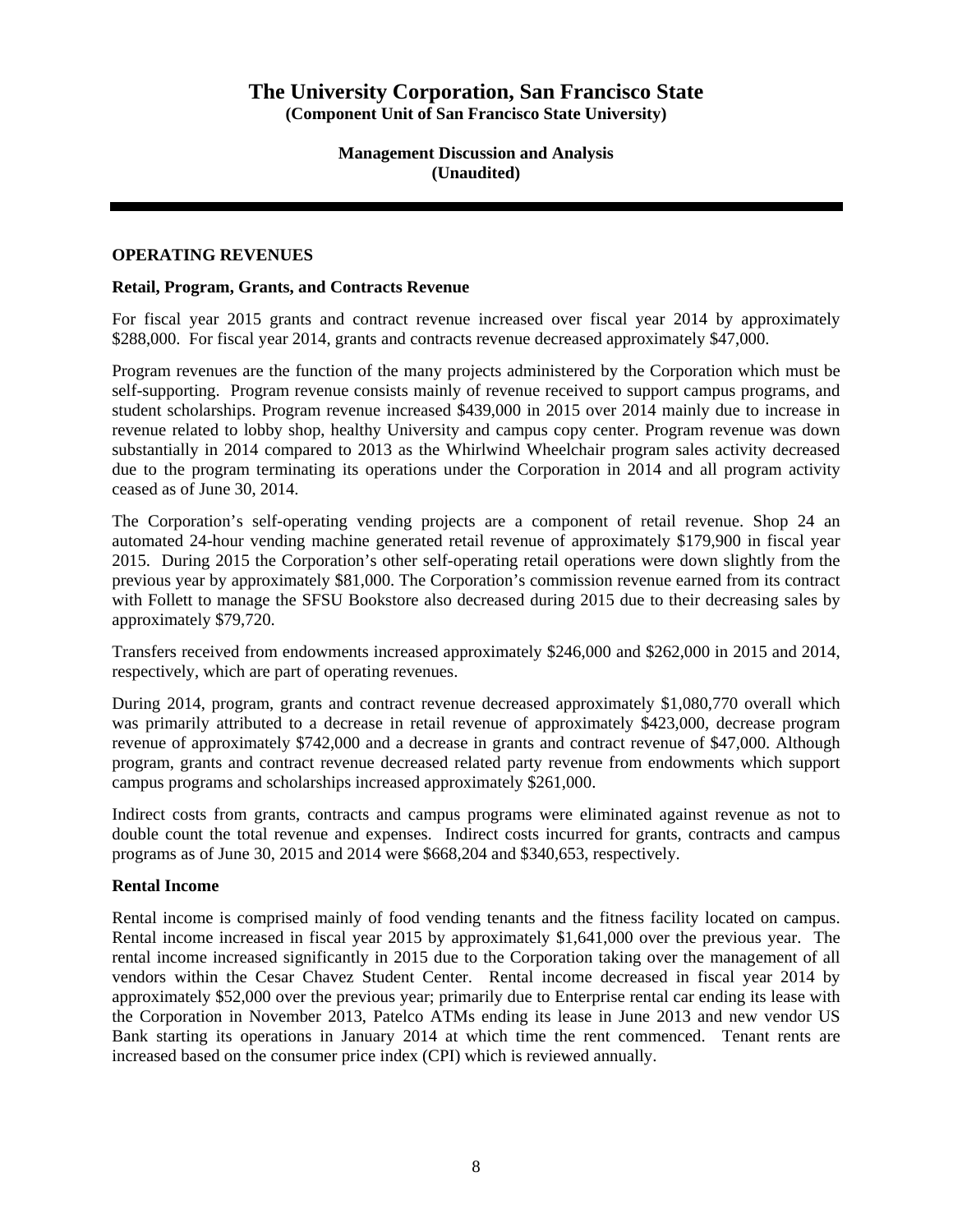### **Management Discussion and Analysis (Unaudited)**

### **Other Revenue**

During fiscal year 2015 other revenue increased by approximately \$49,000 (56%) due to the Corporation receiving a refund of approximately \$48,000 during fiscal year 2015 from the City and County of San Francisco for overpayment of property taxes and approximately \$22,000 from the university college of Health and Social services from indirect cost related to the Whirlwind Wheelchairs program to reimburse the Corporation for losses associated to the wind down of the program under the Corporation.

During fiscal year 2014 other revenue decreased by approximately \$78,000 (-47%) due to the Corporation receiving a refund of approximately \$70,000 in fiscal year 2013 from the IRS for bond tax refund which was not a reoccurring event and Whirlwind Wheelchairs domestic sales were approximately \$36,000 less than fiscal year 2013 due to the winding down of its operations during fiscal year 2014.

#### **OPERATING EXPENSES**

#### **Operating Expenses**

Operating expenses are tied to the use of funds from grants, contracts, donations, program revenue, retail operations, transfers and other miscellaneous sources.

Operating expenses increased in fiscal year 2015 by approximately \$4,109,000 41%. Indirect cost from grants, contracts and campus programs were eliminated against revenue as not to double count the total revenue and expenses. Indirect costs incurred for grants and contracts, campus programs and endowment were \$668,204. Expenses related to grants and contracts increased slightly by approximately \$652,000 during 2015 as grant activity continues to decrease. Scholarship expense increased over prior year by approximately \$240,000 (21%) as more scholarships were given out to students during 2015. Retail expenses increased by approximately \$104,000 due to increased expenses related the retail operations such as contractual services, credit card processing fee and increased cost of goods. Management and general expenses increased approximately \$2,150,000 primarily due to increased activity as a result of the Corporation taking over the management of the Student Center vendors. The Corporation also approved a cost of living increase to its staff working under the self-operations in fiscal year 2015 of 3% however the Corporation continues to see savings in salary with efficient management.

Operating expenses decreased in fiscal year 2014 by approximately \$943,000 (-9%). Indirect cost from grants, contracts and campus programs were eliminated against revenue as not to double count the total revenue and expenses. Indirect costs incurred for grants and contracts, campus programs and endowment were \$329,000. Expenses related to grants and contracts increased by approximately \$3,000 during 2014 even as grant activity continued to decrease. Scholarship expense increased over prior year by approximately \$120,000 (12%) as more scholarships were given out to students during 2014. Retail expenses decreased by approximately \$301,000 due to the retail operations not replacing a few positions when they became vacant and running the two convenient stores and copy center efficiently during peak times during the school year with student staff and a fewer permanent staff. The Corporation did give a cost of living increase to its staff working under the self-operations. Retail expenses also include costs associated with the space related to these operations. The Corporation has a lease with the Student Center, for the retail stores and the bookstore.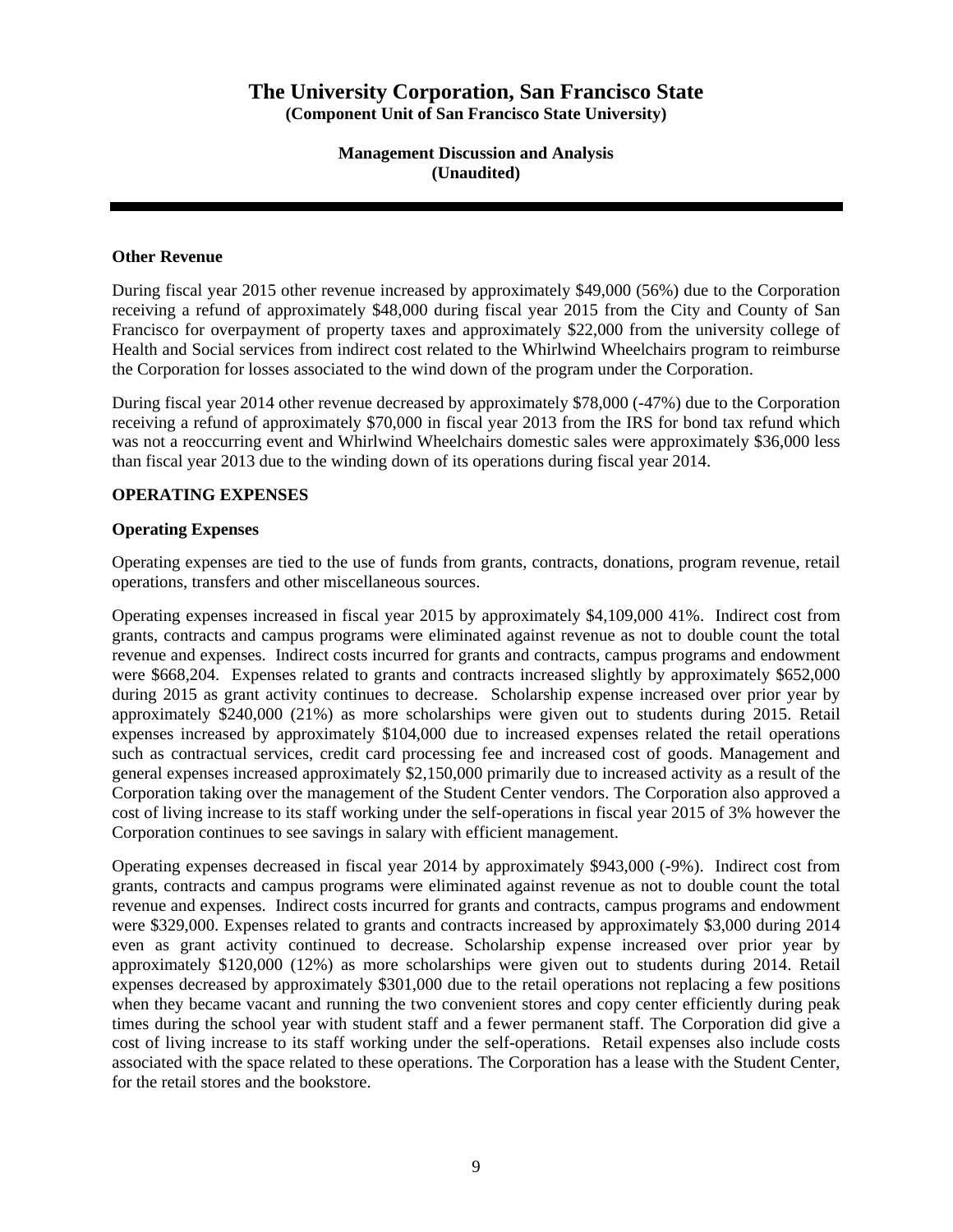**Management Discussion and Analysis (Unaudited)** 

### **NON-OPERATING REVENUES AND EXPENSES**

### **Contributions**

Contributions are recognized as revenue when they are verifiable, measurable, probable of collection, and the Corporation has met all time and eligibility requirements. Contributions increased during fiscal year 2015 over the prior year by approximately \$577,000 (20%). Campus programs and scholarship funds continued to see increased contributions during fiscal year 2015 for various programs administered under the Corporation. There was an increase in pledge receivables for 2015 for campus programs which contributed to an increase in contributions during the fiscal year.

Contributions increased during fiscal year 2014 over the prior year by approximately \$133,000 (5%). The increase was mainly attributed to increase of contributions for campus programs and scholarships for various programs administered under the Corporation. There was an increase in pledge receivables for 2014 for campus programs which contributed to an increase in contributions during the fiscal year.

### **Investment Return**

Investment income decreased in fiscal year 2015 as the market contracted from the previous year bull market. Investment returns for the fiscal year were approximately \$1,358,000 (-63%) over the previous year. During fiscal year 2015 the market was quite volatile over concerns globally. The Corporation's international portfolio did not perform well for most of fiscal year 2015 but performed well in the last quarter of the fiscal year. The Corporation continues to manage its portfolio by reviewing its investment policy for the types of investment vehicles to invest in that will help to reduce its exposure to interest rates and keep its risks manageable.

Fiscal year 2014 saw an increase in investment returns as a result of the market being bullish for most of the year. The investment return increased approximately \$1,168,000 (117%) over the previous year.

### **SIGNIFICANT ITEMS**

In fiscal year 2016, the Corporation will be selecting a developer in which to team as a partner in the development of the Holloway project. The Corporation will lease an acre from the campus and sublease it to the developer chosen as a partner. The Corporation will also continue as a business partner for the campus to handle commencement.

The Corporation will also enter into a new partnership with Office Max under the Copy Center and change the equipment leases for the Copy Center which will help reduce the continuing losses for that operation. Under the partnership the Corporation will continue offering same day service but will be able to greatly increase its service offerings to the public through Office Max. This new arrangement will create a profit sharing model between the Corporation and Office Max.

The chancellor's office expressed concern related to the unique standing of the Franciscan Shops (Franciscan) as a corporation wholly controlled by another auxiliary. In response, management has determined that it is in the best interest of the Franciscan and the university to pursue dissolution on the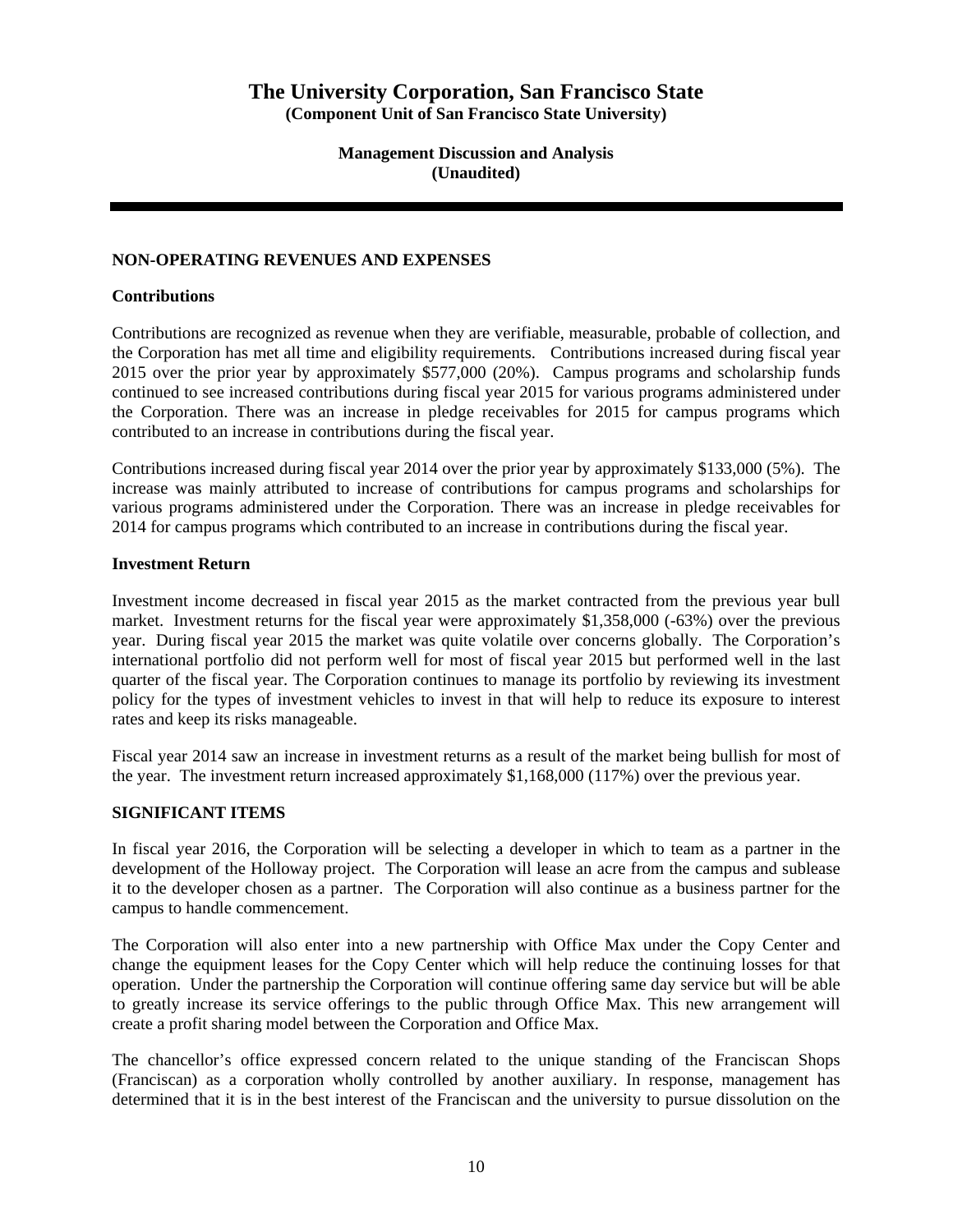## **Management Discussion and Analysis (Unaudited)**

Franciscan in fiscal year 2016 which would be effected via a merger with and into the Corporation. The Corporation will remain as the surviving corporation with no change to its status, other than to take on all assets and liabilities currently held by Franciscan. This will have a zero effect on the Corporation's books as the financial statements have been presented consolidated since fiscal year 2013.

Franciscan's board of directors will, over the course of Fall 2015, approve a dissolution plan, effect the merger and take all steps necessary to complete the process, including obtaining approvals from the campus president and chancellor's office, and then ultimately filing a notice with the California Attorney General and then the Secretary of State.

Investment income is an important revenue source for the Corporation's unrestricted funds. The last quarter of the fiscal year the world market continued showing growth though at a lower rate of return. The beginning of 2016 fiscal year has been more volatile due to the international market uncertainty. The Corporation continues to refine its investment policy to create a portfolio that would be able to handle the market fluctuations over the medium and long term.

We believe all other significant items have already been disclosed and either they do not have a significant effect on future operations, or these effects have already been included in the current financial statements.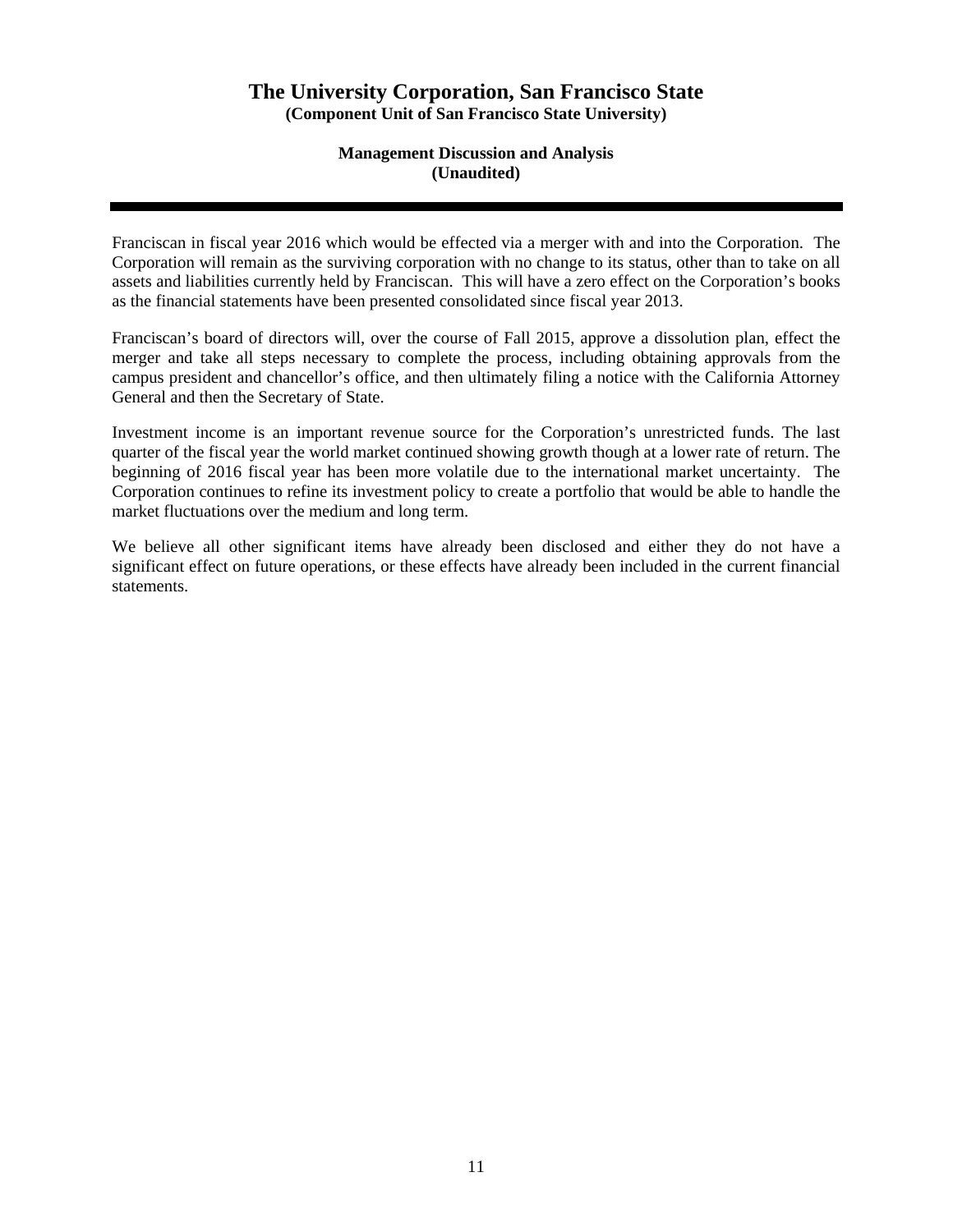#### **Statement of Net Position**

| June 30,                                                          | 2015             | 2014             |
|-------------------------------------------------------------------|------------------|------------------|
| <b>Assets</b>                                                     |                  |                  |
| <b>Current Assets:</b>                                            |                  |                  |
| Cash and cash equivalents                                         | \$<br>673,426    | \$<br>466,933    |
| Investments, unrestricted                                         | 8,002,802        | 4,939,306        |
| Pledges receivable                                                | 431,738          | 288,350          |
| Accounts receivable, net                                          | 803,599          | 304,617          |
| Prepaid expenses and other assets                                 | 54,908           | 30,839           |
| Total current assets                                              | 9,966,473        | 6,030,045        |
| <b>Noncurrent Assets:</b>                                         |                  |                  |
| Pledges receivable, net                                           | 332,679          | 386,411          |
| Unearned chargebacks receivable                                   | 152,552          | 152,552          |
| Investments:                                                      |                  |                  |
| Unrestricted                                                      | 16,984,828       | 16,403,768       |
| Receivable from SF State University Foundation                    | 81,731           | 1,985,846        |
| Restricted                                                        | 600,731          | 594,345          |
| Capital assets, net                                               | 1,267,630        | 1,098,383        |
| Total noncurrent assets                                           | 19,420,151       | 20,621,305       |
| Total assets                                                      | 29,386,624       | 26,651,350       |
| <b>Deferred Outflows of Resources</b>                             |                  |                  |
|                                                                   |                  |                  |
| Total assets and deferred outflows of resources                   | \$<br>29,386,624 | \$<br>26,651,350 |
|                                                                   |                  |                  |
|                                                                   |                  |                  |
| <b>Liabilities</b>                                                |                  |                  |
| <b>Current Liabilities:</b>                                       |                  |                  |
| Accounts payable                                                  | \$<br>856,605    | \$<br>535,316    |
| Accrued salaries and benefits payable                             | 160,135          | 171,771          |
| Accrued compensated absences                                      | 73,003           | 55,989           |
| Payable to related parties                                        | 2,233,509        | 260,349          |
| Total current liabilities                                         | 3,323,252        | 1,023,425        |
| <b>NonCurrent Liabilities:</b>                                    |                  |                  |
| Unearned chargebacks payable                                      | 152,552          | 152,552          |
| Total noncurrent liabilities                                      | 152,552          | 152,552          |
| <b>Deferred Inflows of Resources</b>                              | 167,319          | 239,930          |
|                                                                   |                  |                  |
| <b>Net Position:</b>                                              |                  |                  |
| Invested in capital assets                                        | 1,267,630        | 1,098,383        |
| Restricted for:                                                   |                  |                  |
| Nonexpendable - endowments                                        | 600,731          | 594,345          |
| Expendable - grants and contracts, scholarships, fellowships,     |                  |                  |
| capital projects                                                  | 14,568,251       | 13,925,228       |
| Unrestricted                                                      | 9,306,889        | 9,617,487        |
| Total net position                                                | 25,743,501       | 25, 235, 443     |
| Total liabilities, deferred inflows of resources and net position | \$<br>29,386,624 | \$<br>26,651,350 |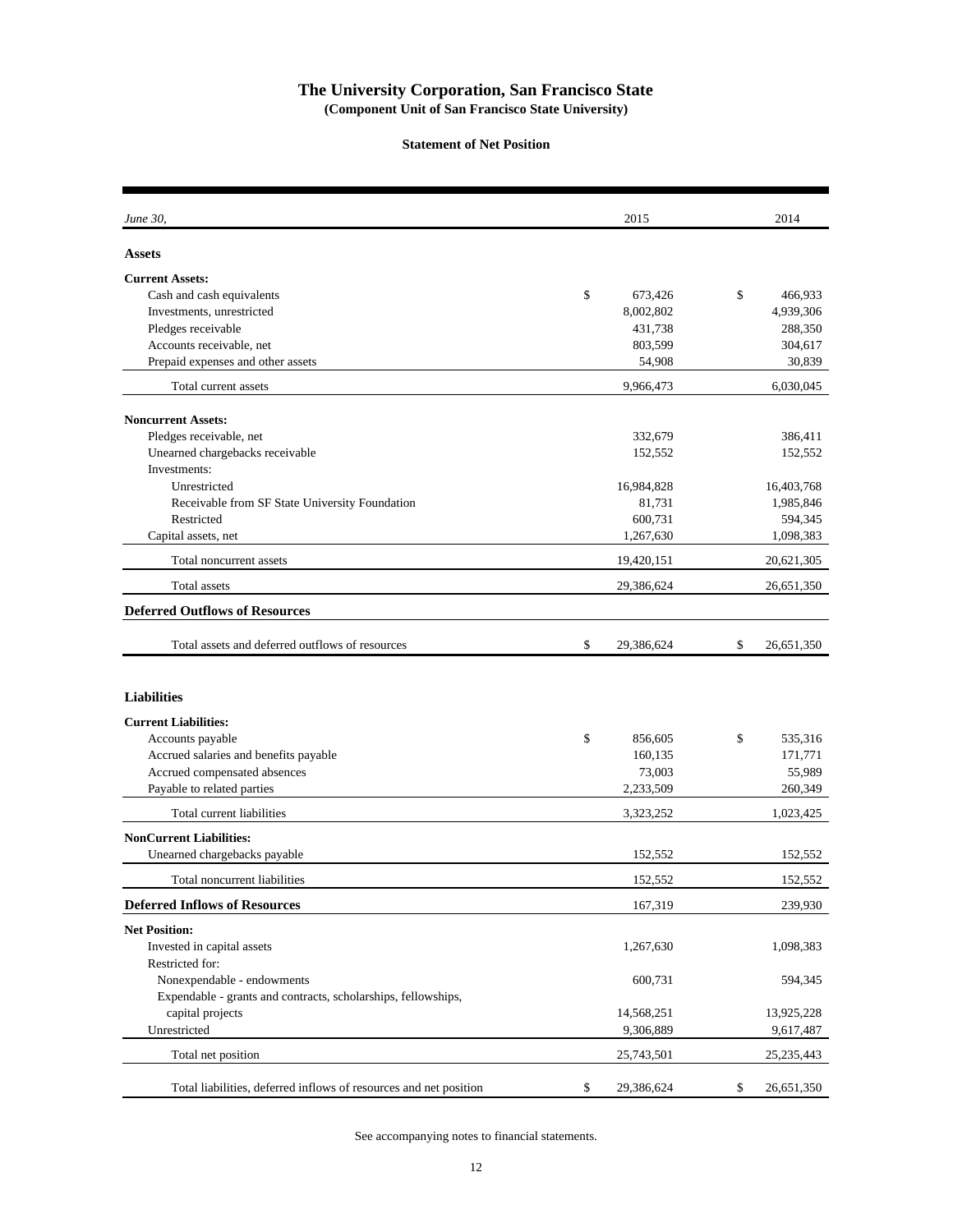#### **Statement of Revenues, Expenses and Changes in Net Position**

| Year Ended June 30,                        | 2015             | 2014               |
|--------------------------------------------|------------------|--------------------|
| <b>Operating Revenues:</b>                 |                  |                    |
| Grants and contract revenue                | \$<br>1,280,641  | \$<br>992,628      |
| Program revenue                            | 2,802,209        | 2,362,409          |
| Retail revenue                             | 2,813,394        | 2,914,971          |
| Programs funded by related parties         | 1,927,314        | 1,681,509          |
| Rental income                              | 2,079,712        | 438,643            |
| Other revenues                             | 137,717          | 88,507             |
| Total operating revenues                   | 11,040,987       | 8,478,667          |
| <b>Operating Expenses:</b>                 |                  |                    |
| Grants and contracts                       | 1,703,967        | 1,051,569          |
| Campus programs                            | 4,819,662        | 3,846,365          |
| Student scholarships                       | 1,401,426        | 1,161,011          |
| Management and general                     | 3,809,909        | 1,660,693          |
| Retail expenses                            | 2,199,324        | 2,094,417          |
| Depreciation                               | 191,641          | 202,832            |
| Total operating expenses                   | 14,125,929       | 10,016,887         |
| <b>Operating loss</b>                      | (3,084,942)      | (1,538,220)        |
| <b>Nonoperating Revenues (Expenses):</b>   |                  |                    |
| Contributions                              | 3,528,655        | 2,951,233          |
| Investment return                          | 809,612          | 2,168,528          |
| Transfer to San Francisco State University | (745, 267)       | (200, 564)         |
| Net nonoperating revenues (expenses)       | 3,593,000        | 4,919,197          |
| <b>Change in Net Position</b>              | 508,058          | 3,380,977          |
| Net Position, beginning of the year        | 25, 235, 443     | 21,854,466         |
| Net Position, end of the year              | \$<br>25,743,501 | \$<br>25, 235, 443 |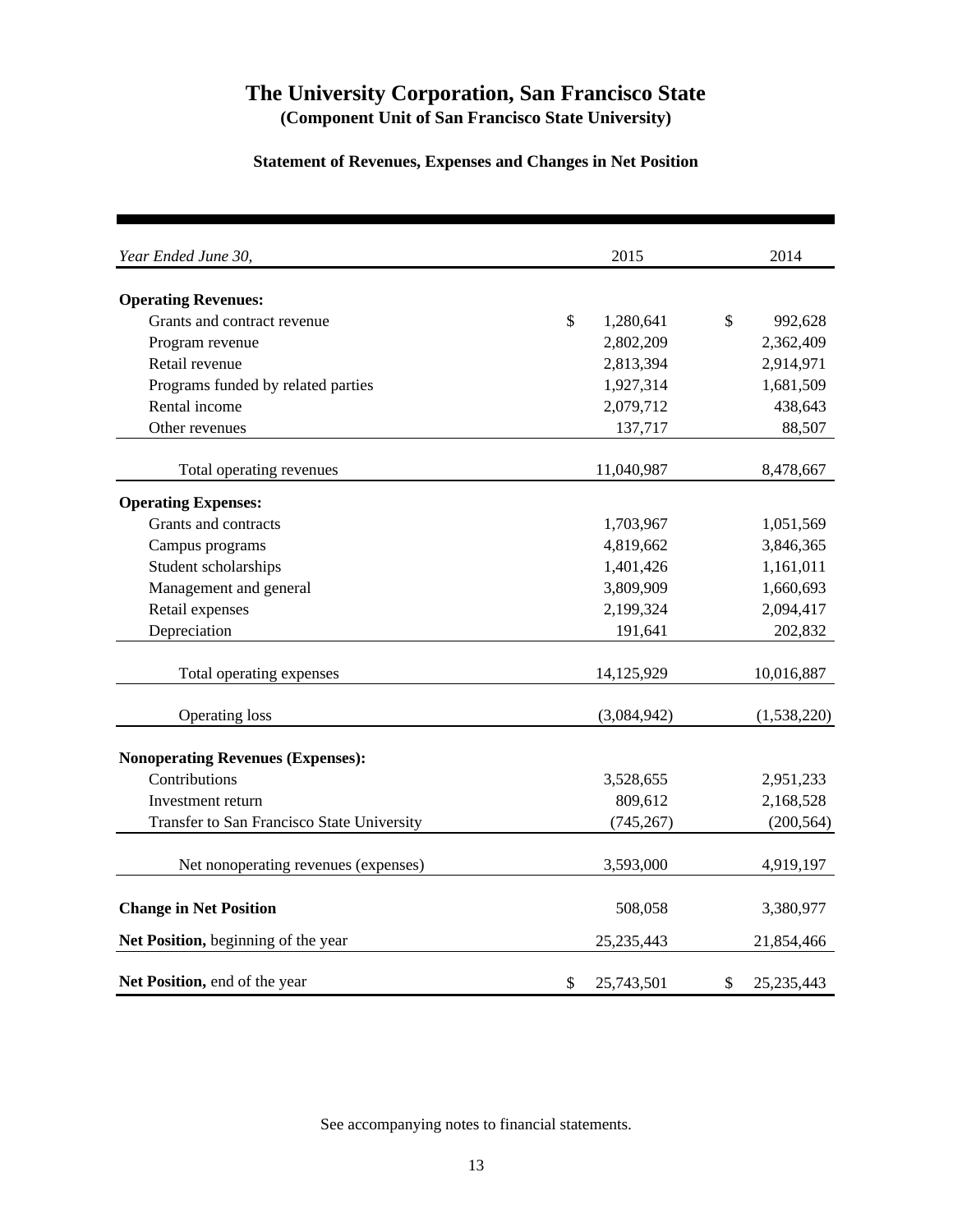### **Statement of Cash Flows**

| Year Ended June 30,                                              | 2015            | 2014            |
|------------------------------------------------------------------|-----------------|-----------------|
| <b>Cash Flows from Operating Activities:</b>                     |                 |                 |
| Receipts from programs                                           | \$<br>8,162,309 | \$<br>8,079,180 |
| Rent receipts                                                    | 2,079,712       | 438,643         |
| Payments to suppliers                                            | (6,501,196)     | (6,355,970)     |
| Payments to employees for services                               | (3,755,908)     | (2,327,389)     |
| Scholarships to students                                         | (1,401,426)     | (1,161,011)     |
| Other                                                            | 137,717         | 88,507          |
| Net cash used by operating activities                            | (1,278,792)     | (1,238,040)     |
| <b>Cash Flows from Noncapital Financing Activities:</b>          |                 |                 |
| Donations received                                               | 3,528,655       | 2,951,233       |
| Transfer to San Francisco State University                       | (745, 267)      | (200, 564)      |
| Net cash provided by noncapital financing activities             | 2,783,388       | 2,750,669       |
| <b>Cash Flows from Capital and Related Financing Activities:</b> |                 |                 |
| Capital asset additions                                          | (360, 888)      | (83,083)        |
| Net cash used by capital and related financing activities        | (360, 888)      | (83,083)        |
| <b>Cash Flows from Investing Activities:</b>                     |                 |                 |
| Proceeds from sales and maturities of investments                | 10,334,094      | 13,775,555      |
| Purchase of investments                                          | (12,080,921)    | (17, 736, 727)  |
| Investment income                                                | 809,612         | 2,168,528       |
| Net cash used by investing activities                            | (937, 215)      | (1,792,644)     |
| <b>Net Change in Cash and Cash Equivalents</b>                   | 206,493         | (363,098)       |
| Cash and Cash Equivalents, beginning of year                     | 466,933         | 830,031         |
| Cash and Cash Equivalents, end of year                           | \$<br>673,426   | \$<br>466,933   |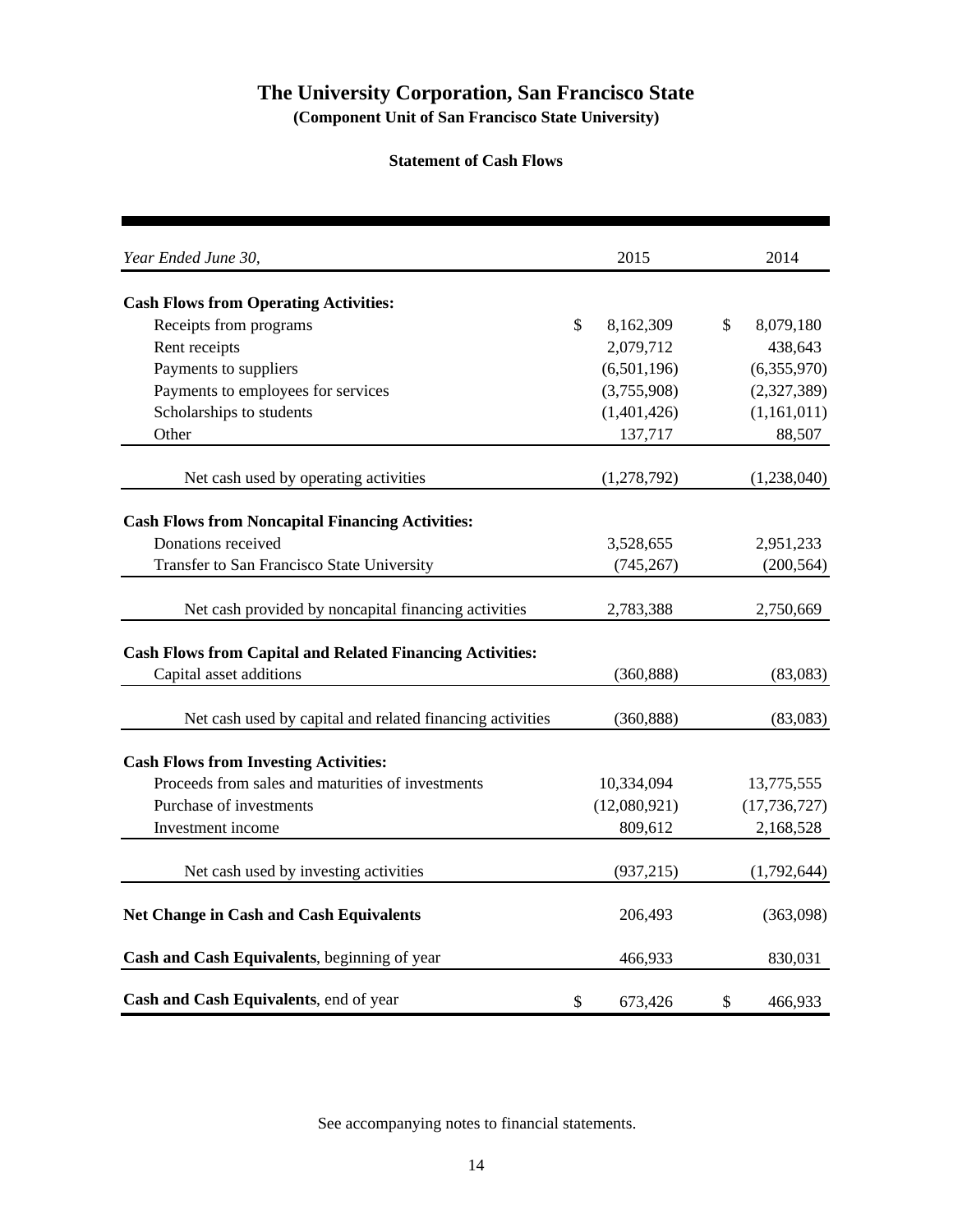## **The University Corporation, San Francisco State**

**(Component Unit of San Francisco State University)**

#### **Statement of Cash Flows (continued)**

| June 30,                                                                                          | 2015              |          | 2014        |
|---------------------------------------------------------------------------------------------------|-------------------|----------|-------------|
| <b>Reconciliation of Operating Loss to Net Cash</b><br><b>Flows Used by Operating Activities:</b> |                   |          |             |
| <b>Operating loss</b>                                                                             | \$<br>(3,084,942) | \$       | (1,538,220) |
| Adjustments to reconcile operating loss to net cash                                               |                   |          |             |
| flows used by operating activities:                                                               |                   |          |             |
| Depreciation                                                                                      | 191,641           |          | 202,832     |
| Changes in assets and liabilities:                                                                |                   |          |             |
| Accounts receivable and pledges receivable                                                        | (588, 638)        |          | 210,649     |
| Prepaid expenses and other assets                                                                 | (24,069)          |          | 147,512     |
| Accounts payable                                                                                  | 321,289           |          | (40,686)    |
| Deferred inflows of resources                                                                     | (72,611)          |          | (86, 402)   |
| Payable to related parties                                                                        | 1,973,160         |          | (115, 278)  |
| Accrued salaries and benefits payable                                                             | (11,636)          |          | 10,732      |
| Accrued compensated absences                                                                      | 17,014            |          | (29, 179)   |
| Total adjustments                                                                                 | 1,806,150         |          | 300,180     |
| Net cash used by operating activities                                                             | \$<br>(1,278,792) | \$       | (1,238,040) |
| <b>Supplemental Disclosures of Cash Flow Activity:</b><br>Non-cash activity:                      |                   |          |             |
|                                                                                                   |                   |          | (91,688)    |
| Transfer of Assets to San Francisco State University<br>Donations of stock received               |                   | \$<br>\$ |             |
|                                                                                                   | \$<br>27,863      |          | 203,016     |
| Fixed asset addition in account payable                                                           | \$<br>113,753     |          |             |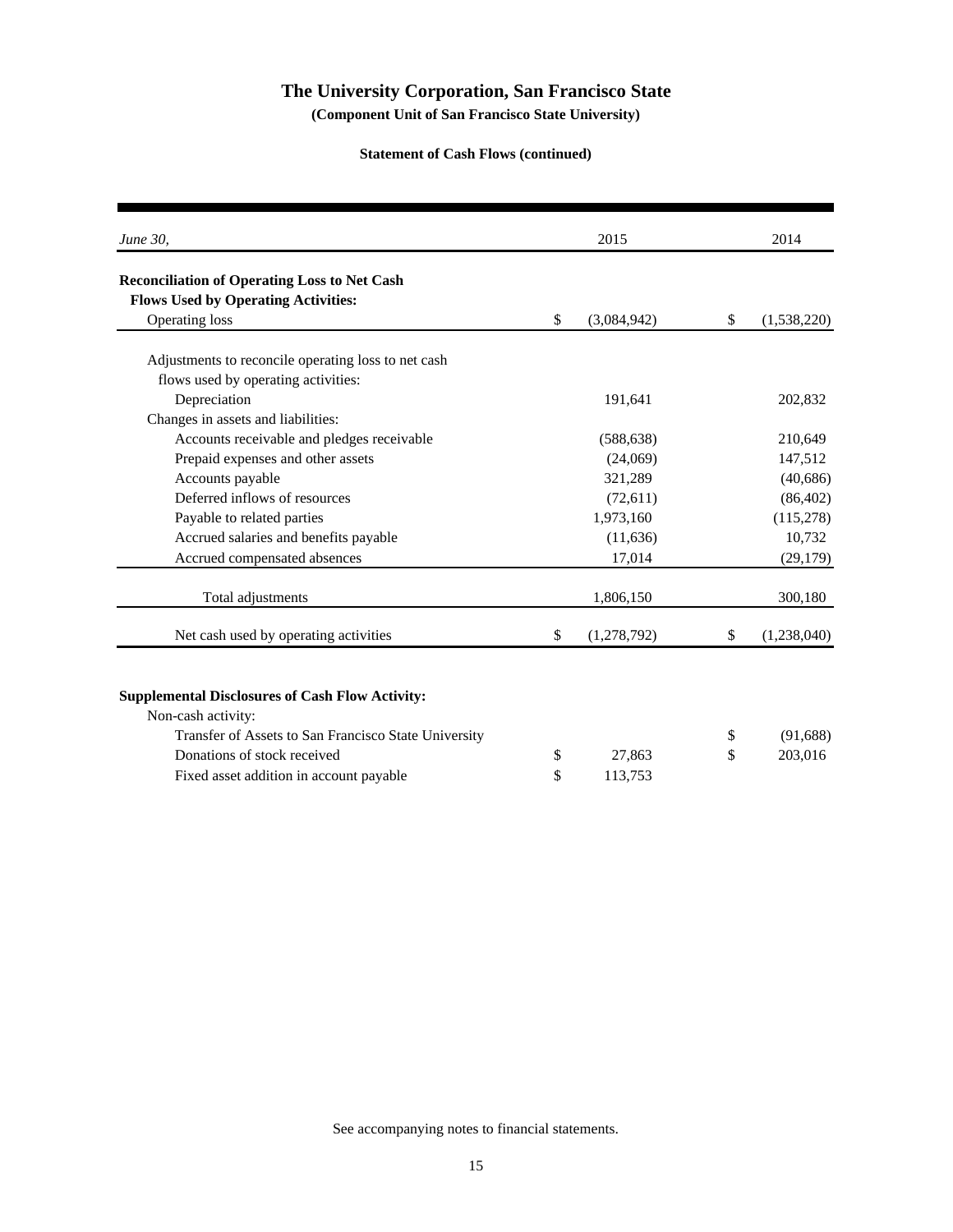#### **Notes to Financial Statements**

#### **Note 1 - Organization:**

The University Corporation, San Francisco State (the Corporation), formerly the San Francisco State University Foundation, Inc., is a non-profit, tax-exempt California corporation. The Corporation serves as an auxiliary organization of San Francisco State University. The Corporation is a component unit of San Francisco State University (the University).

The Corporation was established in 1946 for the purpose of promoting and assisting the University through administration of educational projects, university research and development projects, commercial services and community outreach programs. The Corporation has grants, contracts and agreements with state, local and private agencies and organizations.

The Corporation, as of July 1, 2012 became the only member of the Franciscan Shops, a nonprofit member corporation. The Franciscan Shops, is formerly an auxiliary of the University; collectively "the Corporation". For 2015 and 2014, the financial statements of the Franciscan Shops have been incorporated into the financial statements of the Corporation.

#### **Note 2 - Summary of Significant Accounting Policies:**

#### a. Basis of Presentation

The basic financial statements required by GASB Statements number 34, 35 and 36 includes a Statement of Net Position, a Statement of Revenues, Expenses, and Changes in Net Position and a Statement of Cash Flows. As a component unit of a public institution, the Corporation has chosen to present its basic financial statements using the reporting model for special purpose governments engaged only in business-type activities. This model allows all financial information for the Corporation to be reported in a single column in each of the basic financial statements. In accordance with the business-type activities reporting model, the Corporation prepares its Statement of Cash Flows using the direct method.

The accompanying financial statements have been prepared using the economic resources measurement focus and the accrual basis of accounting in accordance with accounting principles generally accepted in the United States of America, as prescribed by GASB. Revenues are recorded when earned and expenses are recorded when a liability is incurred, regardless of the timing of related cash flows. Generally, grants, contributions, and similar items are recognized as revenue as soon as all eligibility requirements have been met.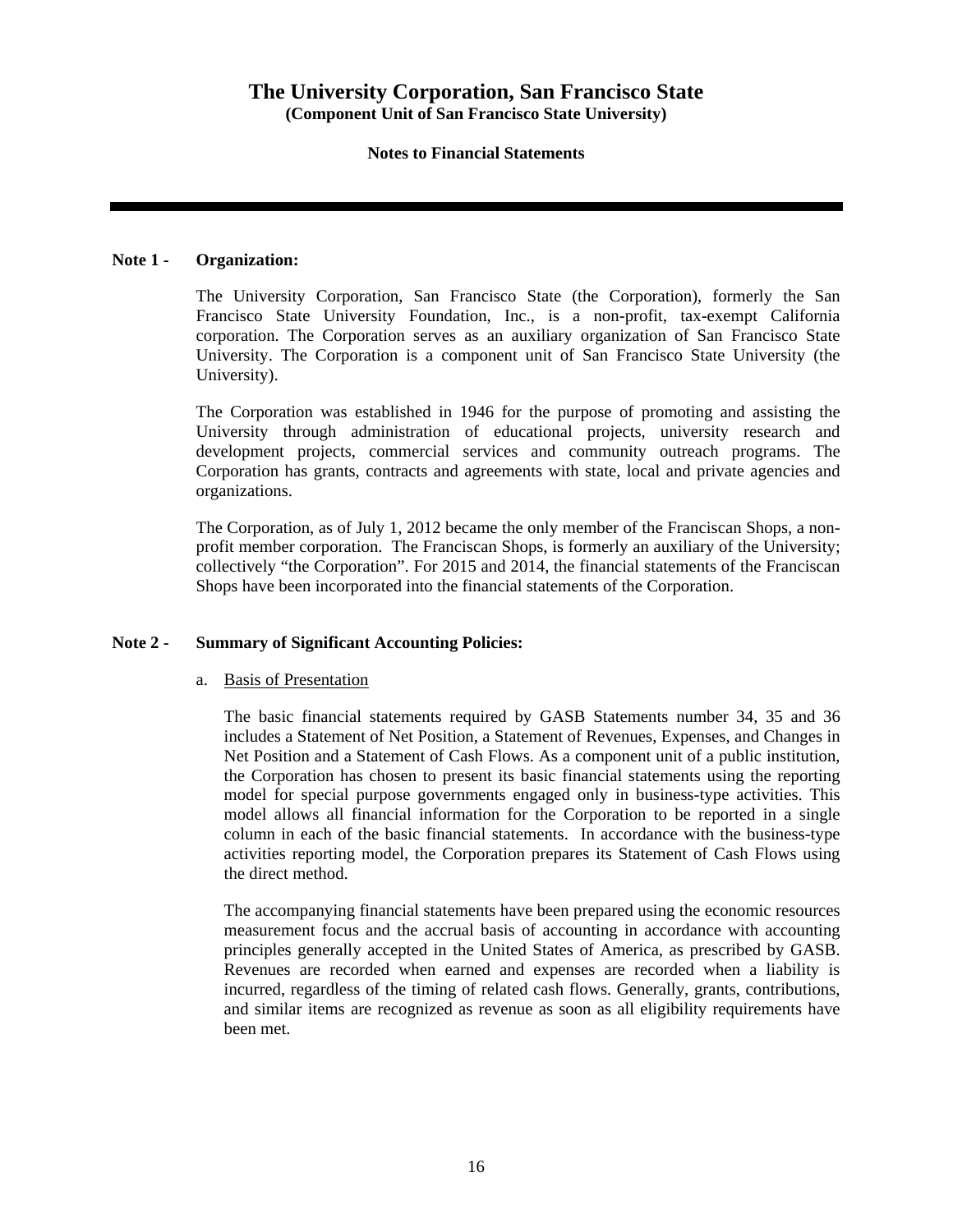#### **Notes to Financial Statements**

In accordance with GASB Statement No. 62, the Corporation has incorporated certain accounting and financial reporting guidance included in the Financial Accounting Standards Board (FASB) Statements and Interpretations, Accounting Principles Board Opinions, and Accounting Research Bulletins of the American Institute of Certified Public Accountants (AICPA) Committee on Accounting Procedure (collectively, referred to as the "FASB and AICPA pronouncements"), which were issued on or before November 30, 1989, and which do not conflict or contradict GASB pronouncements.

The Corporation considers assets to be current that can reasonably be expected, as part of its normal business operations, to be converted to cash and be available for liquidation of current liabilities within twelve months of the date of the Statement of Net Position. Liabilities that reasonably can be expected, as part of the Corporation's normal business operations, to be liquidated within twelve months of the date of the Statement of Net Position are considered to be current. All other assets and liabilities are considered to be non-current; with the exception of those amounts that are required to be reported as deferred outflows or inflows of resources. The Corporation follows GASB 63 and 65 which provide guidance for reporting deferred outflows of resources, deferred inflows of resources, and net position in a statement of financial position and related disclosures. The standard defines deferred outflows or inflows of resources as transactions that result in the consumption or acquisition of net assets in one period that are applicable to future periods.

The Corporation's net assets are classified into the following categories:

- *Invested in capital assets*: Capital assets, net of accumulated depreciation.
- *Restricted, nonexpendable*: Net assets subject to externally imposed conditions that the Corporation retains in perpetuity. Net assets in this category consist of endowments.
- *Restricted, expendable*: Net assets subject to externally imposed conditions that can be fulfilled by the actions of the Corporation or by the passage of time. This category includes grants, contracts, scholarships and fellowships.
- *Capital Projects*: Net assets subject to externally imposed conditions whose restricted use is for capital projects which can be fulfilled by the actions of the Corporation.
- *Unrestricted*: This represents all unrestricted net assets. Unrestricted net assets may be designated for use by management or the Board of Directors. As of June 30, 2015 and 2014, the Corporation maintains operating and capital reserves of approximately, \$2,220,000 and \$1,863,000, respectively.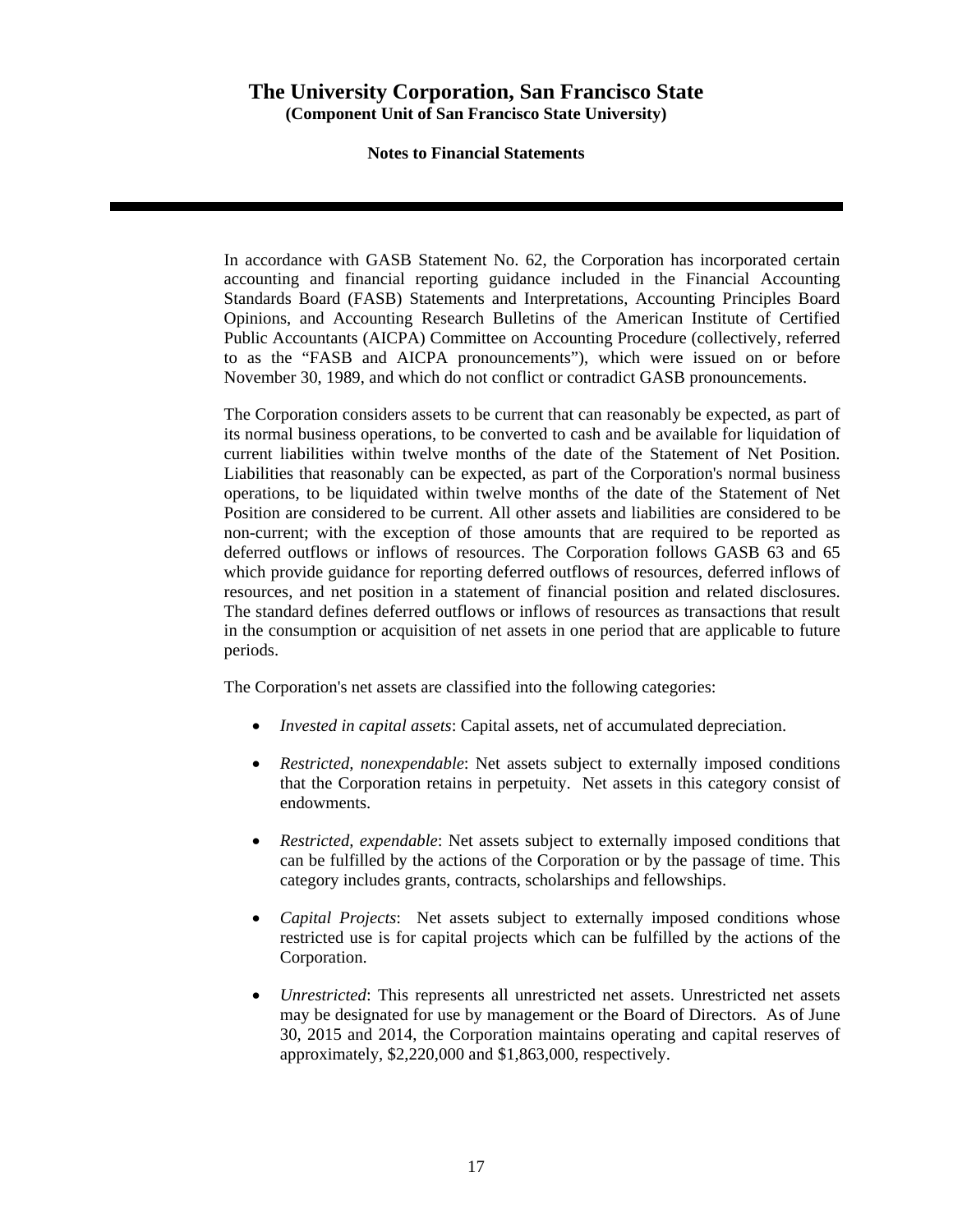#### **Notes to Financial Statements**

#### b. Cash and Cash Equivalents

Cash and cash equivalents consist of unrestricted cash, checking accounts, savings accounts and money market funds held outside of investment brokerage accounts with an original maturity date of three months or less.

Custodial credit risk - In the case of bank deposits, this is the risk that in the event of a bank failure, the Corporations deposits may not be returned. The Corporation does not have a formal policy addressing custodial credit risk for its bank deposits. Though the Corporation is not a government agency, the financial institutions, in which the Corporation makes its deposits, have collateralized the deposits in accordance with section 53601 et. Seq. of the California Government Code. Wells Fargo is a financial institution whereby Federal Deposit Insurance Corporation (FDIC) insures deposits. Deposits of more than the \$250,000 insured amount will be collateralized by the bank by pledging identifiable collateral according to statute. Periodically, throughout June 30, 2015 and 2014, the Corporation maintained balances in excess of the federally insured limits. .

#### c. Accounts Receivable, net

Accounts receivable include amounts due from special projects, business services, contracts and other receivables from San Francisco State University. Accounts receivable of \$803,599 and \$304,617 as of June 30, 2015 and 2014, respectively, are shown net of an allowance for uncollectible accounts.

#### d. Pledges Receivable

Unconditional promises of private gifts to the Corporation are recorded as pledges receivable and revenue in the year promised at the present value of expected cash flows. Unconditional promises to give that are expected to be collected in future years are recorded at fair value based upon the present value of their estimated future cash flows. Discounts are computed using estimated market rates. Amortization of the discounts is included in grants and contracts revenue. The pledge receivable discount at June 30, 2015 and 2014 is approximately \$20,400 and \$20,500, respectively. Conditional promises and intentions to pledge are recognized as receivables and revenue when the specific condition and/or eligibility and recognition requirement is met.

#### e. Investments

Investments are stated at fair value. The Corporation pools available resources into savings, management and investment accounts. Interest and dividends earned are allocated to the respective funds, net of fees, based on the ratio of a fund's invested resources to the total amount invested.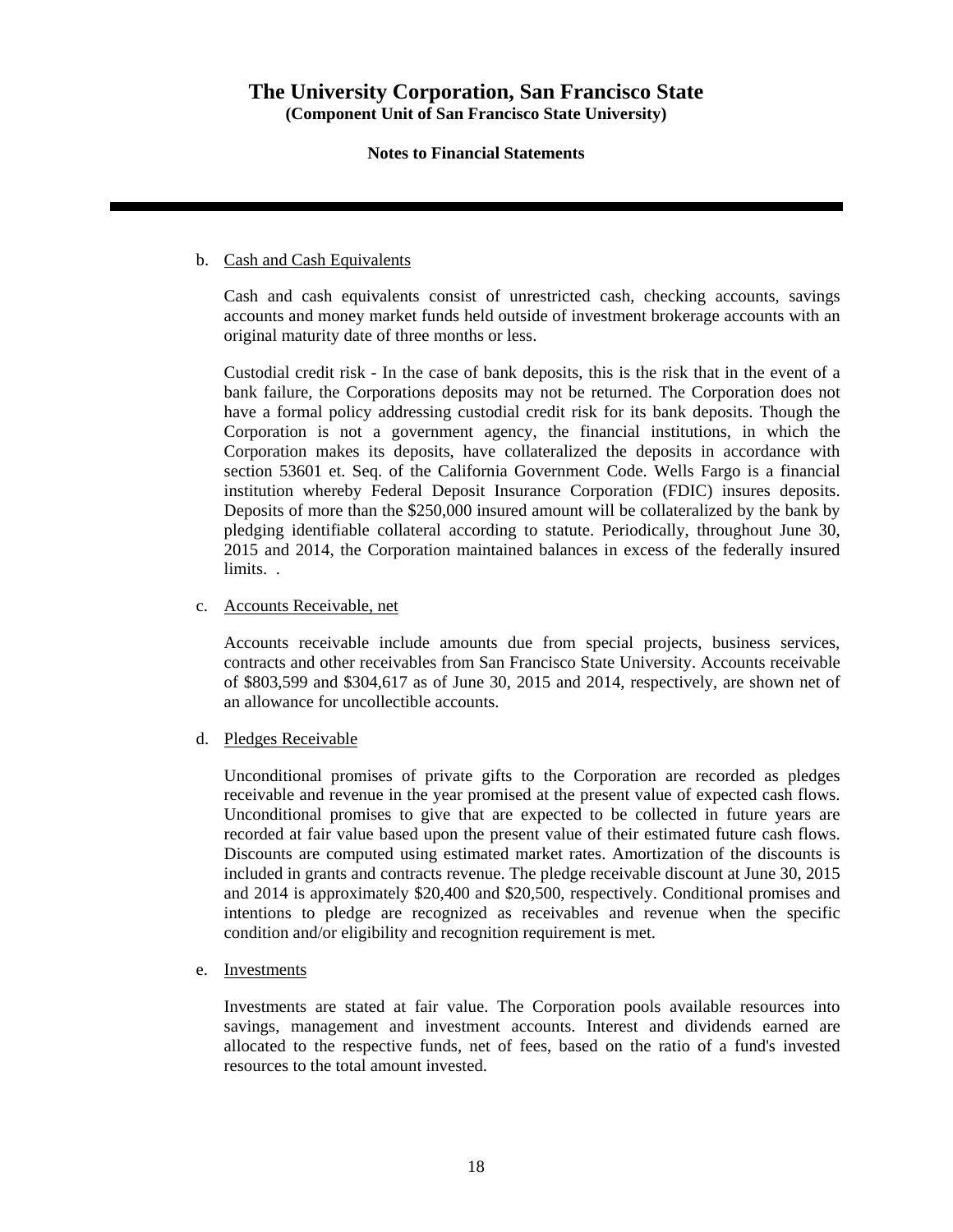#### **Notes to Financial Statements**

Investments in alternative investments are based upon fair values of the underlying assets as reported by the entities in their financial statements or as determined by the fund manager. In some cases the underlying assets are marketable securities with quoted market prices. In other situations, the underlying assets are not marketable and valuations are determined by the fund managers. Due to the inherent uncertainty of valuation of non-marketable and restricted investments, those estimated values may differ significantly from the values that would have been used had a ready market for the securities existed and the differences could be material. Additionally, these investments may have liquidity constraints, including lock up periods of a quarter or longer.

#### f. Restricted Investments

Investments made from donor restricted endowments are pooled with the Corporation's other investments. Any appreciation of such investments is tracked separately and recorded in unrestricted net assets as long as the donor has not restricted those earnings. The Uniform Prudent Management of Institutional Funds Act (UPMIFA) passed in July 2006 and adopted by California in 2008 which authorizes an institution to spend the amount it deems prudent considering the intent of the donor's intent, the purposes of the fund, and relevant economic factors. According to the Corporation's policy, up to 4% of the earnings may be distributed each year. Earnings available for distribution are identified as interest, dividends and realized gains and losses and are calculated quarterly based on the average daily balance of the portfolio.

The Corporation invests these funds to produce current income to meet spending needs, and to preserve the real value of the endowment principal. The Payout Policy Objective is interlinked with the Investment Objectives for the Total Fund and has been formulated in the context of the overarching goal for prudent management of endowments: to optimize the balance between preserving the real (after inflation) long-term purchasing power of the endowment principal with the need to make annual distributions to campus beneficiaries.

#### g. Capital Assets

Capital assets, which include property, leasehold improvements, and equipment, are stated at cost. Depreciation is computed using the straight-line method over the estimated useful lives of the assets, which range from five to ten years for equipment and ten to thirty years for buildings and related improvements. Property and equipment with a value of less than \$5,000 is not capitalized. Annually, the Corporation transfers ownership of the capital assets belonging to closed projects to the University, where appropriate. Transfers of capital assets purchased by the Corporation where Corporation projects request the transfer of those assets to the University. The net book value of transfers made to the University during the fiscal year ended June 30, 2014 amounted to \$91,688. There were no fixed assets transfers made to the University during fiscal year ended June 30, 2015.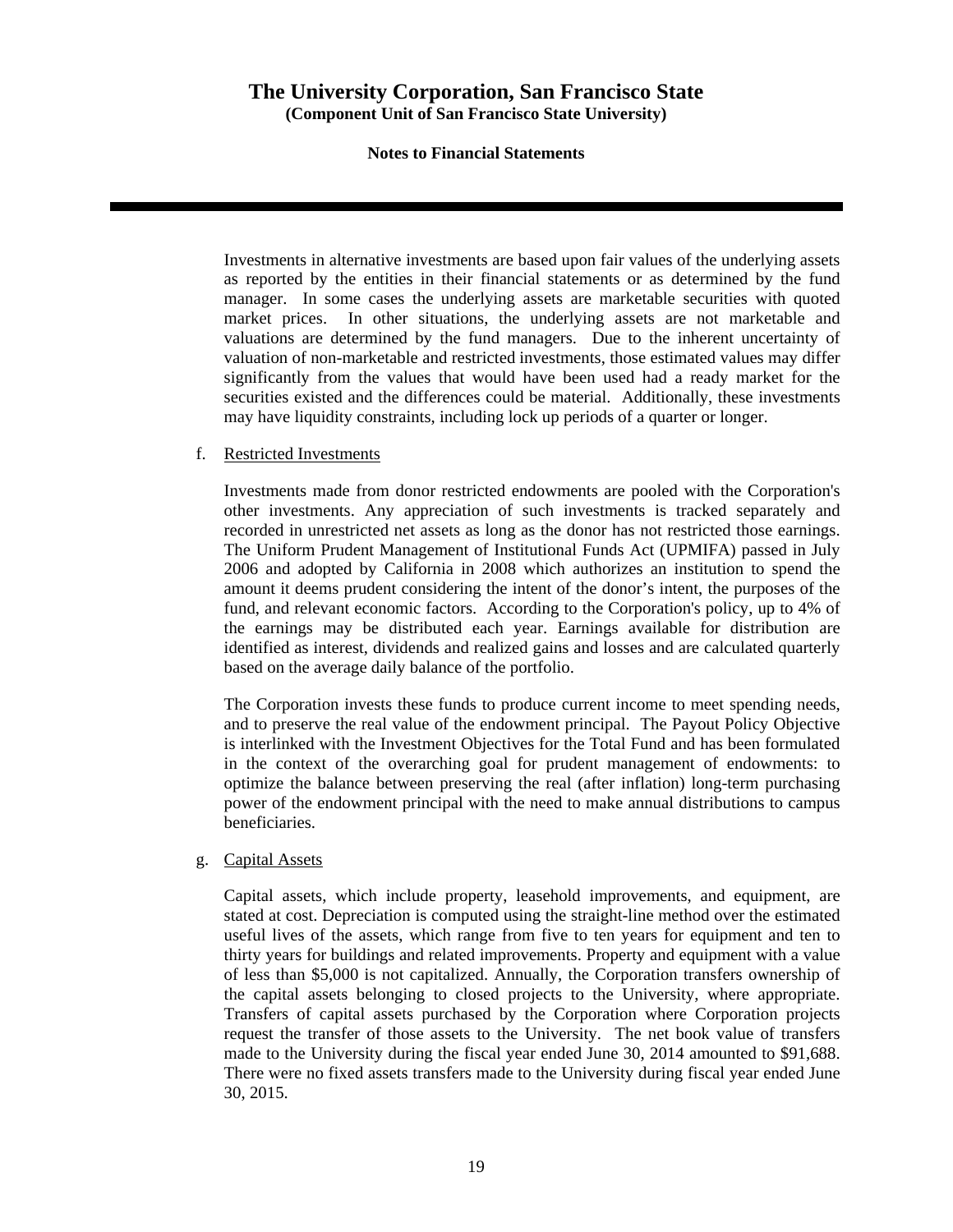#### **Notes to Financial Statements**

#### h. Compensated Absences

Employees accrue annual vacation leave based on length of service and job classification.

#### i. Revenue and Expenses

The Corporation classifies operating revenues into six categories: program revenue, grants and contracts, programs funded by related parties, retail revenue, rental income, and other revenues. Program revenue, grants and contracts, and programs funded is derived from program-specific grants and contracts and contributions arising from exchange transactions with federal, state, local, private foundations and individual contributions restricted for a particular program. Programs funded by related parties represent primarily revenue transferred from the San Francisco State University Foundation for scholarships and campus programs.

Retail revenue and expenses category includes revenue from the operation of two convenient stores, 24 hour automated vending machine and a copy center, the balance relates to commission revenue from the operator of the University's bookstore.

Rental Income is revenue generated from food vendors and commercial space leased to various corporations.

Other Revenues are revenues which are not required to be reported under program revenue or rental income.

Non-Operating revenue and expenses category includes revenue from restricted and unrestricted contributions where the restrictions have been met, and transfers. This category also includes investment returns which are net of administrative fees charged per the investment policy (such as, interest, dividends and net realized and unrealized gains and losses).

#### j. Use of Estimates

The preparation of financial statements, in conformity with accounting principles generally accepted in the United States of America, requires management to make estimates and assumptions that affect certain reported amounts and disclosures. Accordingly, actual results could differ from those estimates.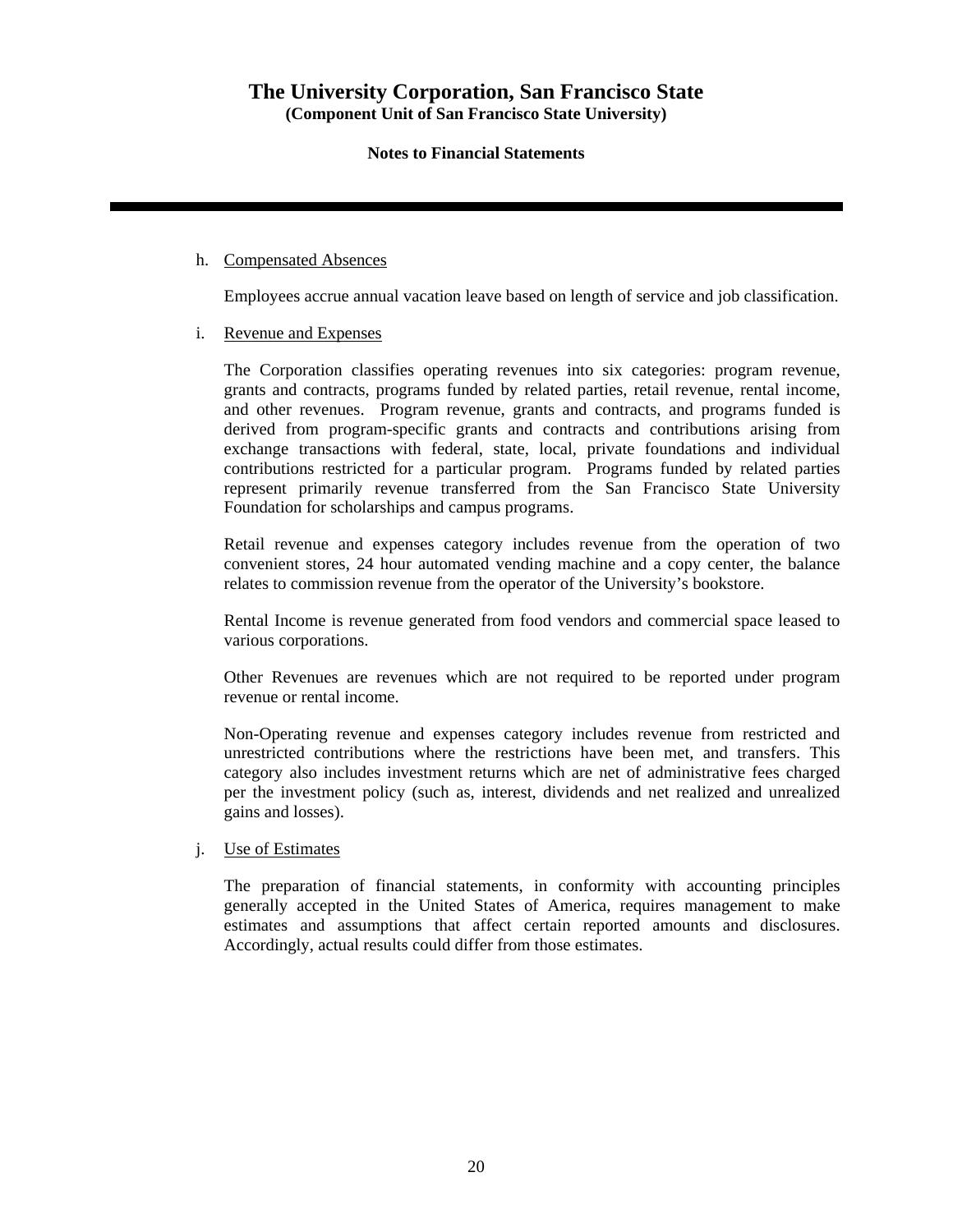#### **Notes to Financial Statements**

#### k. Income Taxes

The Corporation is a not-for-profit corporation and is exempt from federal and state income taxes under provisions of section 501 (c)(3) of the Internal Revenue Code and the California Tax Code. Continuance of such exemption is subject to compliance with laws and regulations of the taxing authorities. Certain activities considered unrelated to the tax exempt purposes of the Corporation may generate income that is taxable. No provision has been recorded for income taxes, as the net income, if any, from unrelated business in the opinion of management; it is not material to the basic financial statements taken as a whole.

#### l. Reclassifications

Certain reclassifications have been made to the prior year financial statements in order for them to conform to current year presentation. These reclassifications had no effect on net position or change in net position.

#### m. Recent Accounting Pronouncements Adopted or Under Consideration

The GASB issued statement No. 72, *Fair Value Measurement and Application (February 2015)*. This Statement addresses accounting and financial reporting issues related to fair value measurements. The definition of fair value is the price that would be received to sell an asset or paid to transfer a liability in an orderly transaction between market participants at the measurement date. This Statement provides guidance for determining a fair value measurement for financial reporting purposes. This Statement also provides guidance for applying fair value to certain investments and disclosures related to all fair value measurements. The statement is applicable for June 30, 2016.

#### **Note 3 - Investments:**

Investments consist of the following as of June 30, 2015:

|                              | <b>Investment Maturities (Years)</b> |             |         |             |     |          |           |              |
|------------------------------|--------------------------------------|-------------|---------|-------------|-----|----------|-----------|--------------|
|                              | Fair value<br>$\leq$ 1               |             | $1 - 5$ |             |     | $6 - 10$ | $10+$     | Other        |
| Local agency investment fund | \$4,701,681                          | \$4,701,681 |         |             |     |          |           |              |
| Broker money market funds    | 3,066,379                            | 3,066,379   |         |             |     |          |           |              |
| Treasury securities          | 1,404,583                            | 160.630     | S       | 890,029     | \$. | 353,924  |           |              |
| Asset-backed securities      | 835,835                              | 2.004       |         | 303,810     |     | 106.455  | \$423,566 |              |
| <b>Municipal Securities</b>  | 35,438                               | 460         |         | 34,978      |     |          |           |              |
| Corporate debt securities    | 1,015,528                            | 71,648      |         | 485.725     |     | 458,155  |           |              |
| Mutual funds                 | 7,055,228                            |             |         |             |     |          |           | \$7,055,228  |
| Equity securities            | 7,473,689                            |             |         |             |     |          |           | 7,473,689    |
| Alternative investments      | 81,731                               |             |         |             |     |          |           | 81,731       |
|                              | \$25,670,092                         | \$8,002,802 |         | \$1.714.542 | S.  | 918.534  | \$423.566 | \$14,610,648 |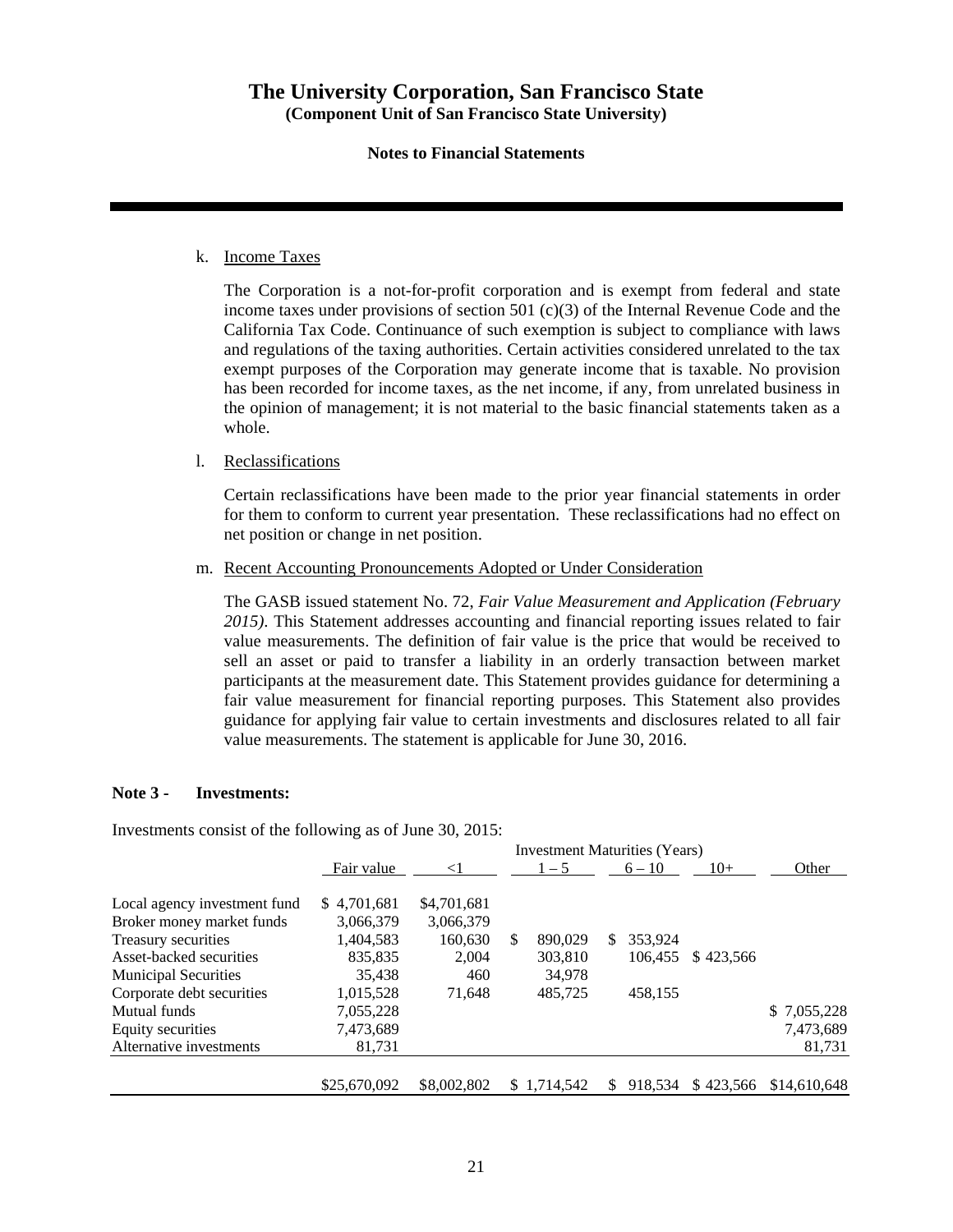#### **Notes to Financial Statements**

Investments consist of the following as of June 30, 2014:

|                              |              | <b>Investment Maturities (Years)</b> |         |             |               |         |           |              |  |  |
|------------------------------|--------------|--------------------------------------|---------|-------------|---------------|---------|-----------|--------------|--|--|
|                              | Fair value   | $\leq$ 1                             | $1 - 5$ |             | $6 - 10$      |         | $10+$     | Other        |  |  |
| Local agency investment fund | \$ 3,711,864 | \$3,711,864                          |         |             |               |         |           |              |  |  |
| Broker money market funds    | 1,091,813    | 1.091.813                            |         |             |               |         |           |              |  |  |
| Treasury securities          | 642.368      | 70,080                               | \$      | 495.244     | <sup>\$</sup> | 77.044  |           |              |  |  |
| Asset-backed securities      | 638,387      |                                      |         | 287,612     |               | 64.818  | \$285,957 |              |  |  |
| <b>Municipal Securities</b>  | 36,160       |                                      |         |             |               | 36,160  |           |              |  |  |
| Corporate debt securities    | 5,177,419    | 65.549                               |         | 533.731     |               | 400.212 |           | \$4,177,927  |  |  |
| Mutual funds                 | 3,106,852    |                                      |         |             |               |         |           | 3,106,852    |  |  |
| Equity securities            | 7,532,556    |                                      |         |             |               |         |           | 7,532,556    |  |  |
| Alternative investments      | 1.985.846    |                                      |         |             |               |         |           | 1,985,846    |  |  |
|                              | \$23,923,265 | \$4.939.306                          |         | \$1.316.587 | S             | 578.234 | \$285,957 | \$16,803,181 |  |  |

Investment return for the years ended June 30, 2015 and 2014 consists of the following:

|                                                        | 2015               | 2014                   |
|--------------------------------------------------------|--------------------|------------------------|
| Interest and dividends<br>Realized and unrealized gain | 676,381<br>133,231 | \$355,112<br>1,813,416 |
|                                                        |                    | 809,612 \$ 2,168,528   |

*Interest rate risk* - The Corporation mitigates its interest rate risk through the use of professional money managers that use their judgment on the selection of debt securities. The Corporation does not currently have a formal policy on future maturity limitations.

*Credit risk* - The Corporation's investment policy provides that all investments must be rated at least investment grade by one nationally recognized ratings agency. In the event that an investment falls below investment grade, the manager must notify the Corporation of the downgrade and provide a recommended course of action. Securities rated BBB are limited to 10% of the managers' bond portfolio and the maximum exposure to an issuer rated BBB is limited to 3% of the Corporation's fixed income holdings.

*Concentration of credit risk* - Securities held in any one issuer are limited to 10% of a particular money manager's bond portfolio, and 3% of the Corporation's total fixed income holdings. Individual equities are also mandated to be no more than 5% of the stock portfolio. As a result, no one issuer exceeds 5% of the Corporation's total investments.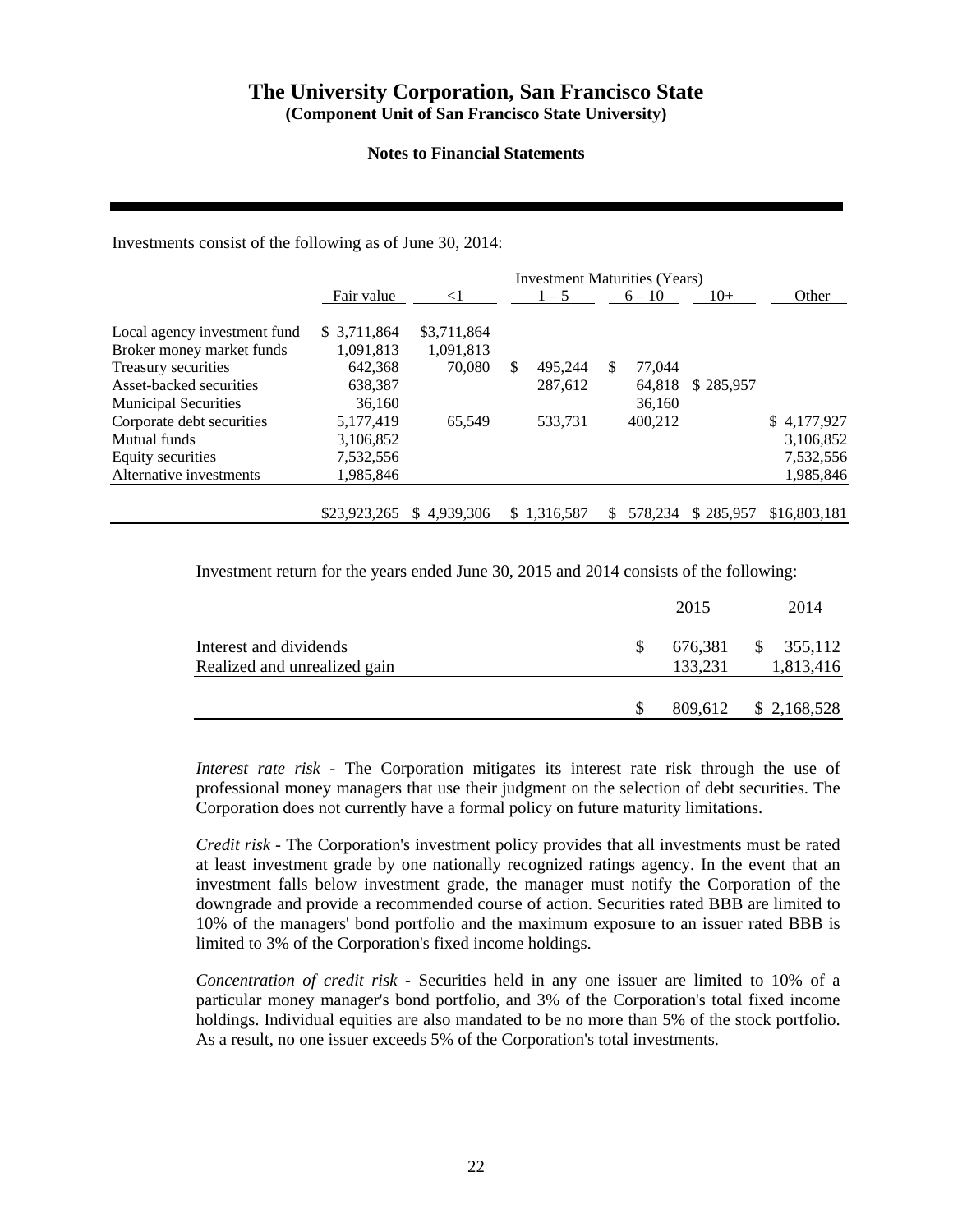#### **Notes to Financial Statements**

*Custodial credit risk* - Custodial credit risk represents the risk that, in the event of the failure of counterparty, the Corporation will not be able to recover the value of its investments or collateral securities that are in the possession of an outside party. The account held by UBS Financial Services, Inc. is insured with a combination of SIPC and other commercial insurance. SIPC coverage protects customers of a U.S. registered broker-dealer in the event the broker-dealer becomes financially insolvent and cannot return the full value of a customer's securities and cash in the broker-dealer's possession or control. SIPC covers each customer's account up to \$500,000, of which up to \$100,000 may be cash. Excess coverage follows the terms of SIPC coverage but covers each account up to its full net equity value, including all cash balances. CAPCO, an insurer who provides securities account protection for amounts in excess of SIPC, is rated A+ by Standard & Poor's. The Corporation does not have a formal policy covering custodial credit risk for its investments.

Local Agency Investment Fund (LAIF)

Under Federal Law, the State of California cannot declare bankruptcy, thereby allowing the Government Code Section 16429.3 to stand. This section states that "moneys placed with the Treasurer for deposit in the LAIF by cities, counties, special districts, nonprofit corporations, or qualified quasi-governmental agencies shall not be subject to either of the following: (a) transfer or loan pursuant to Sections 16310, 16312, or 16313, or (b) impoundment or seizure by any state official or state agency.

During the 2002 legislative session, California Government Code Section 16429.4 was added to the LAIF's enabling legislation. The section states that "the right of a city, county, city and county, special district, nonprofit corporation, or qualified quasi-governmental agency to withdraw its deposited moneys from the LAIF, upon demand, may not be altered, impaired, or denied in any way, by any state official or state agency based upon the state's failure to adopt a State Budget by July 1 of each new fiscal year."

#### **Note 4 - Endowments:**

Endowments held and administered by the Corporation at June 30, 2015 and 2014 are as follows:

|            | <b>Restricted Net Assets</b><br>Nonexpendable |  |         |  |
|------------|-----------------------------------------------|--|---------|--|
| Endowments | 600,731                                       |  | 594,345 |  |

The Corporation's investment policy during fiscal year 2015 and 2014 allowed a 4 % annual payout based on quarterly average daily balance of the fund. The 4% annual payout was not changed during the year and disbursements were allowed.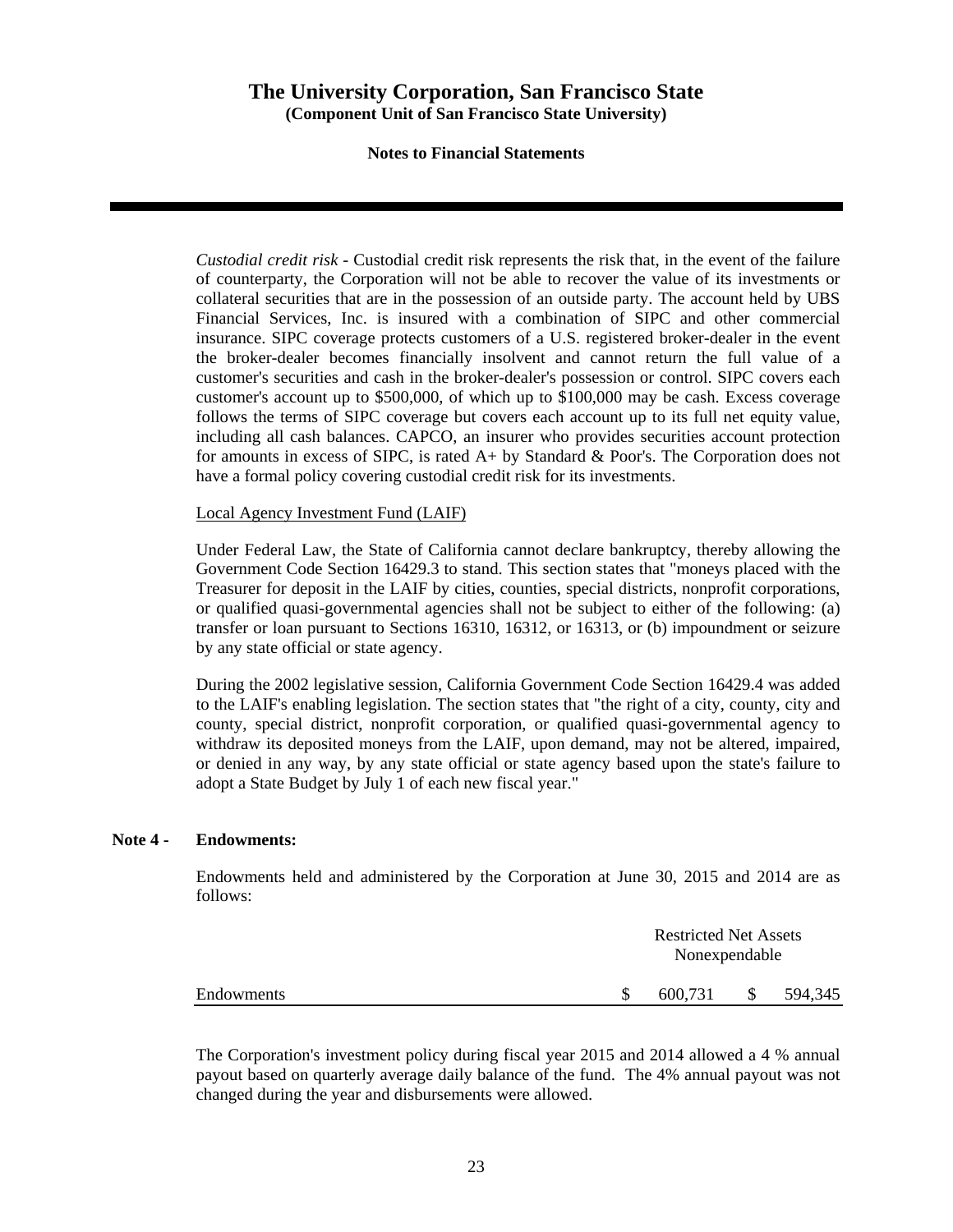#### **Notes to Financial Statements**

## **Note 5 - Capital Assets:**

The following is a roll forward schedule of capital assets for the year ended June 30, 2015:

|                                |    | <b>Balance</b><br>June 30, 2014 |    | <b>Additions</b> | Reductions     | <b>Transfers</b> | Balance<br>June 30, 2015 |
|--------------------------------|----|---------------------------------|----|------------------|----------------|------------------|--------------------------|
| Capital Assets:                |    |                                 |    |                  |                |                  |                          |
| Leasehold improvements         | \$ | 1,642,418                       | S. | 169,831          |                |                  | \$<br>1,812,249          |
| Equipment                      |    | 1,927,607                       |    | 192,417          | \$<br>(40,792) |                  | 2,079,232                |
|                                |    |                                 |    |                  |                |                  |                          |
| <b>Total Capital Assets</b>    |    | 3,570,025                       |    | 362,248          | (40,792)       |                  | 3,891,481                |
| Less accumulated depreciation: |    |                                 |    |                  |                |                  |                          |
| Leasehold improvements         |    | 758,738                         |    | 105,844          |                |                  | 864,582                  |
| Equipment                      |    | 1,712,904                       |    | 85,797           | (39,432)       |                  | 1,759,269                |
| Total accumulated depreciation |    | 2,471,642                       |    | 191,641          | (39,432)       |                  | 2,623,851                |
|                                |    |                                 |    |                  |                |                  |                          |
| Net Capital Assets             | S  | 1,098,383                       | S. | 170,607          | \$<br>(1,360)  |                  | \$<br>1,267,630          |

Total depreciation expense for the year ended June 30, 2015 was \$191,641

The following is a roll forward schedule of capital assets for the year ended June 30, 2014:

|                                |     | <b>Balance</b><br>June 30, 2013 |    | <b>Additions</b> |    | Reductions | <b>Transfers</b> | <b>Balance</b><br>June 30, 2014 |
|--------------------------------|-----|---------------------------------|----|------------------|----|------------|------------------|---------------------------------|
| Capital Assets:                |     |                                 |    |                  |    |            |                  |                                 |
| Leasehold improvements         | \$. | 1,374,432                       | S. | 267.986          |    |            |                  | \$<br>1,642,418                 |
| Equipment                      |     | 1,918,142                       |    | 20,795           | \$ | (11, 330)  |                  | 1,927,607                       |
|                                |     |                                 |    |                  |    |            |                  |                                 |
| <b>Total Capital Assets</b>    |     | 3,292,574                       |    | 288,781          |    | (11, 330)  |                  | 3,570,025                       |
| Less accumulated depreciation: |     |                                 |    |                  |    |            |                  |                                 |
| Leasehold improvements         |     | 654,917                         |    | 103.821          |    |            |                  | 758,738                         |
| Equipment                      |     | 1,622,356                       |    | 99,011           |    | (8, 463)   |                  | 1,712,904                       |
| Total accumulated depreciation |     | 2,277,273                       |    | 202,832          |    | (8, 463)   |                  | 2,471,642                       |
| <b>Net Capital Assets</b>      | \$. | 1.015.301                       | \$ | 85,949           | \$ | (2,867)    |                  | \$<br>1,098,383                 |

Total depreciation expense for the year ended June 30, 2014 was \$202,832.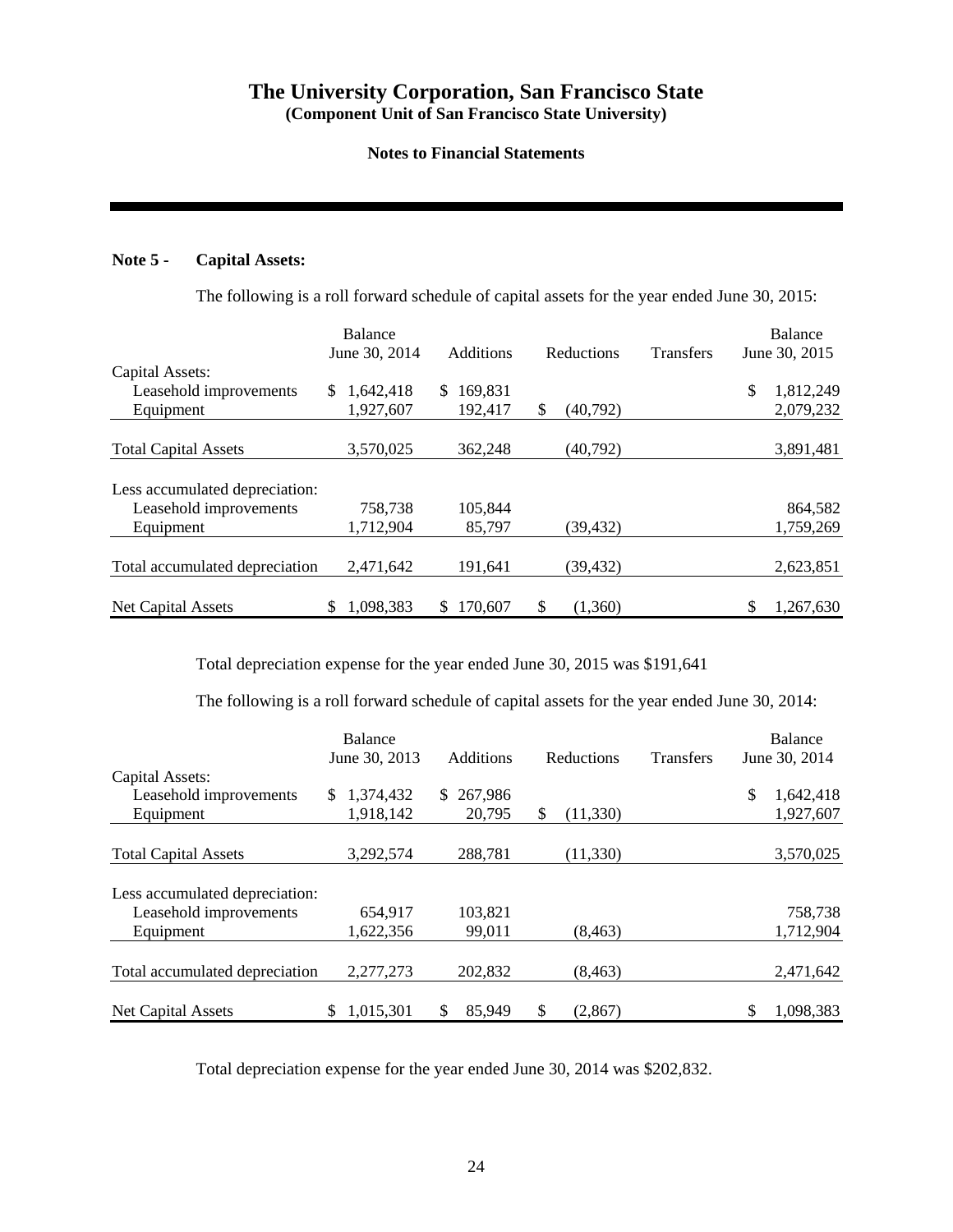#### **Notes to Financial Statements**

#### **Note 6 - Related Parties:**

During the year ended June 30, 2015 and 2014, the Corporation paid \$6,988,913 and \$3,309,428, respectively to the University and its affiliates for salary reimbursement, tuition and fees, scholarships, facilities, and other administrative costs. The Corporation paid \$619,765 and \$1,296,544 to the San Francisco State University Foundation in 2015 and 2014, respectively. During the year ended June 30, 2015 and 2014, the Corporation received \$3,739,266 and \$2,527,749, respectively, from the University and its affiliates for reimbursements related to grants and contracts, campus programs, and operating facilities used by University students.

Effective July 1, 2014, The Corporation entered into an operating agreement and lease (Master Lease) with the Board of Trustees of the California State University (Trustees), for the facilities and space that it will utilize in the Cesar Chavez Student Center. The term of the master lease is July 1, 2014 to June 30, 2019. The Corporation will share usage of the facility with Associated Students of San Francisco State University (ASI). For lease costs, the Corporation is required to pay its share of common area and facilities upkeep costs. As of June 30, 2015, the Corporation reimbursed the University approximately \$838,000 for its 56% share of the Cesar Chavez Student Center.

As part of the Master Lease agreement with the University, the Corporation agreed to donate any residual net rental income to ASI to support student related programs and activities it assumed from the Student Center. At June 30, 2015 the residual net rental income contributed to ASI was \$358,894.

At June 30, 2015, the Corporation's recorded receivables from the University and its affiliates was \$536,965 and payables to the University and its affiliates totaled \$2,155,116. At June 30, 2014, the Corporation's recorded receivables from the University and its affiliates was \$177,285 and payables to the University and its affiliates totaled \$260,349.

During 2015, the Corporation's total investment in alternative investments held by the Foundation was approximately \$82,000 and \$1,986,000 at June 30, 2015 and 2014, respectively. The allocated fair value net of investment fees for these investments and receivable from the Foundation were \$81,732 and \$1,985,846 at June 30, 2015 and 2014, respectively.

#### **Note 7 - Lease Operations:**

On June 5, 2014, the Board of Directors of the San Francisco State University Student Center (the Student Center) approved the merger of the Student Center with the Associated Students Inc., a related party, (Associated Students). The Student Center ceased its operations on June 30, 2014. Beginning July 1, 2014, all student related programs, activities and transactions of the Student Center transferred to Associated Students Inc. with the exception of the lease operations, which were assumed by the Corporation.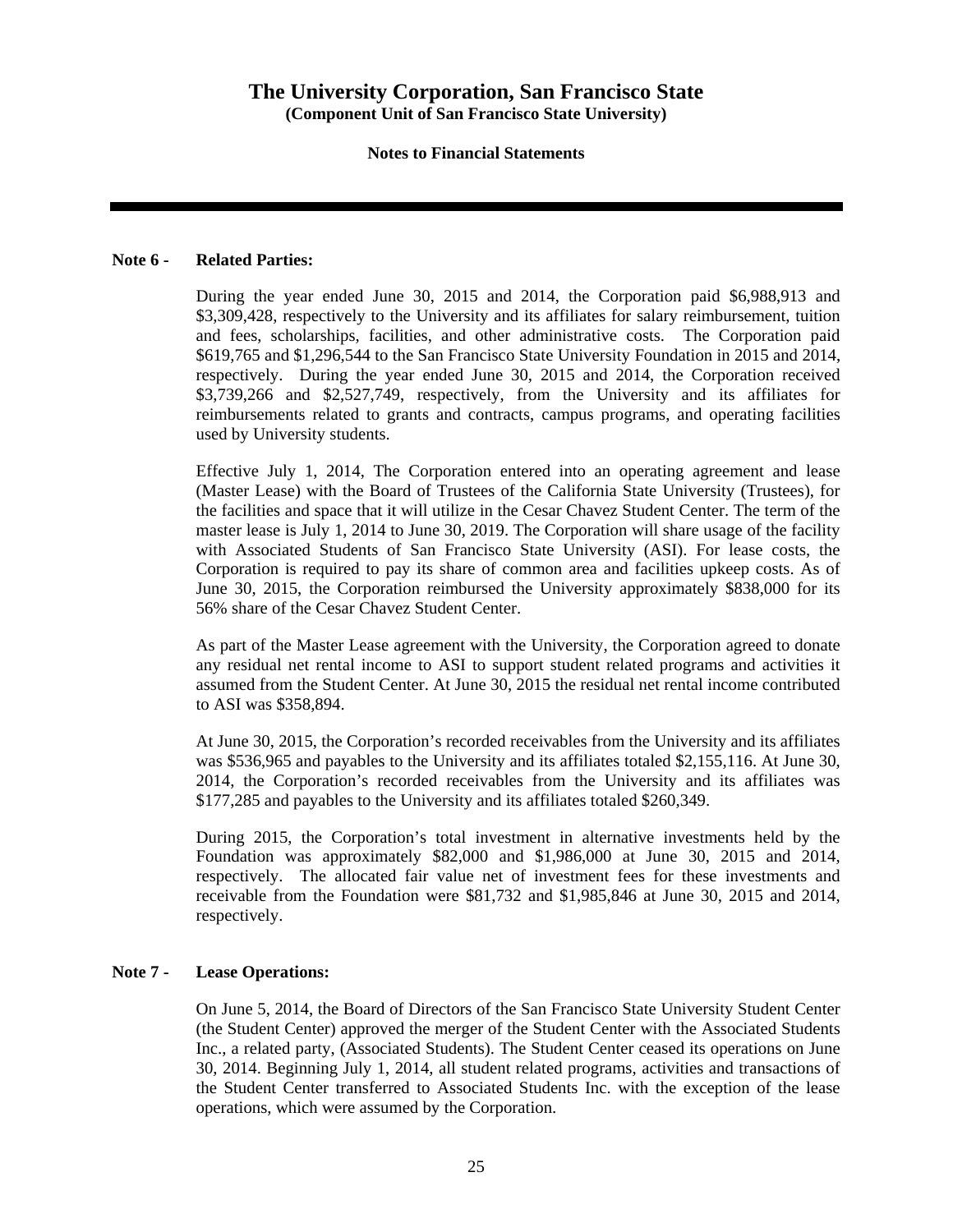#### **Notes to Financial Statements**

On June 5, 2014, the Board of Directors of the San Francisco State University Student Center (the Student Center) approved the merger of the Student Center with the Associated Students Inc., a related party, (Associated Students). The Student Center ceased its operations on June 30, 2014. Beginning July 1, 2014, all student related programs, activities and transactions of the Student Center transferred to Associated Students Inc. with the exception of the lease operations, which were assumed by the Corporation.

On June 30, 2014, all rental agreements and contracts between the concessionaries and the Student Center terminated. Effective July 1, 2014, those rental activities were assumed by the Corporation on behalf of San Francisco State University and were converted to month-tomonth lease agreements. As of June 30, 2015, total rental receipts including recharges amounted to \$1,530,056 and total expenses were \$1,171,163.

Subsequent to year end, the Corporation entered into long-term sub-lease arrangements with many of its on-campus vendors. One sublease was signed in March 2015 and commenced on April 2015 (with new base rent effective on July 1, 2015). The remaining subleases were signed in July 2015 and the terms of those subleases commenced on either July 1, 2015 or August 1, 2015 and all shall terminate on June 30, 2019. Effective July 1, 2015, the base rent will range from \$13,000 - \$50,500 annually depending on the specific vendor and increase 3% in each year of the contract, with the first increase occurring July 1, 2016 for all subleases and with subsequent 3% increases on July 1st each year thereafter. Each sub-lessee will have the opportunity to obtain a second five year lease which would range from July 1, 2019 and June 30, 2024.

### **Note 8 - Administration Fees:**

The Corporation charges an administrative fee of 5% on gifts and 10% on program revenue to campus programs. Grants and contracts are charged an administrative fee based on the rate provided by the granting agency. Scholarship funds are not charged an administrative fee by the Corporation. Administrative fees of \$636,342 and \$392,023 were charged by the Corporation during the years ended June 30, 2015 and 2014, respectively.

### **Note 9 - Risk Financing Activities:**

The Corporation is exposed to various risks of loss related to torts: theft of, damage to, and destruction of assets; errors and omissions; and natural disasters for which the Corporation carries commercial insurance. The Corporation has not had any significant reduction in insurance coverage, and there have been no claims in excess of coverage, in any of the past three years.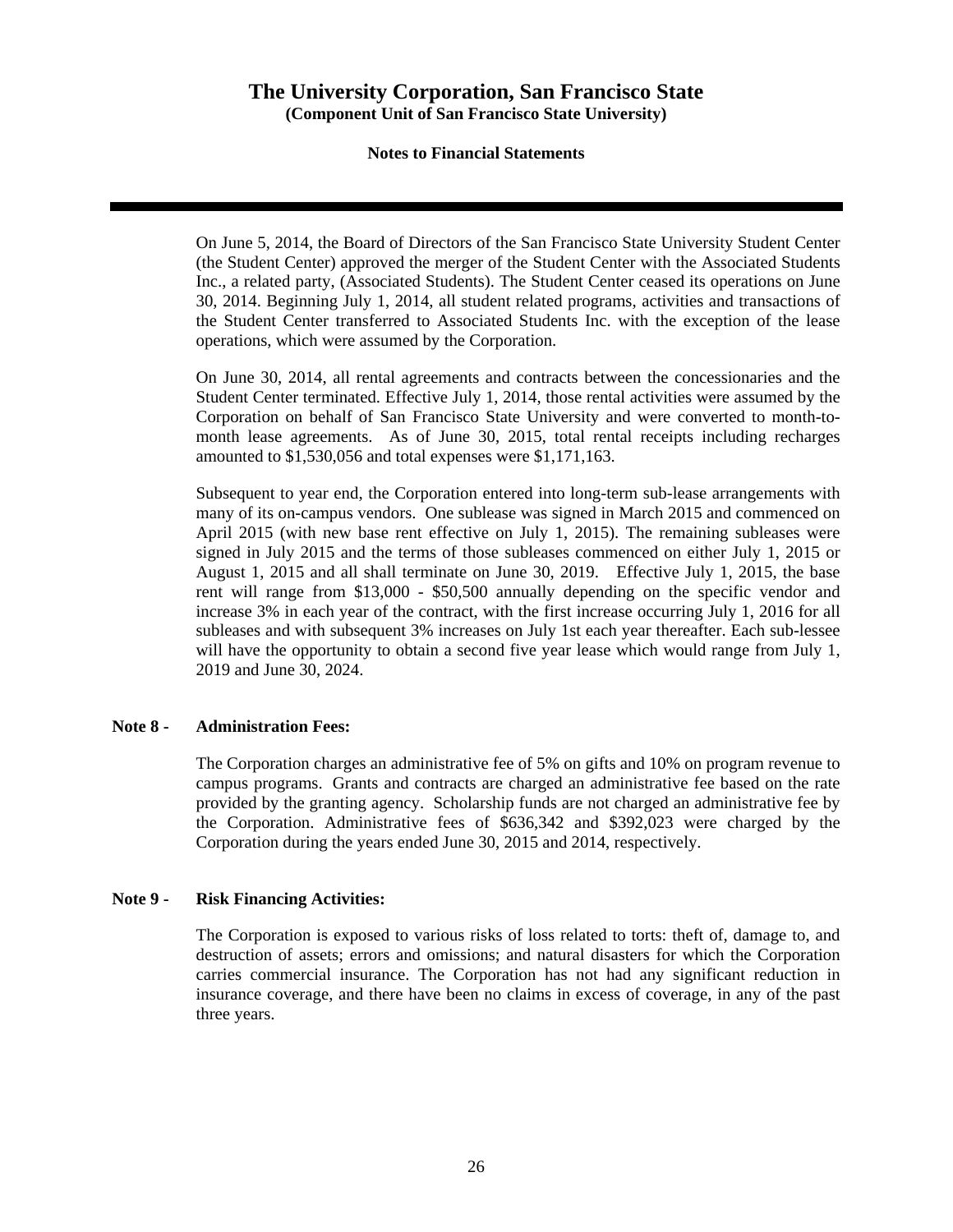#### **Notes to Financial Statements**

#### **Note 10 - Litigation:**

From time to time, the Corporation is subject to various claims and legal proceedings covering a range of matters that arise in the ordinary course of its business activities. In the opinion of management, although the outcome of any legal proceedings cannot be predicted with certainty, the ultimate liability of the Corporation in connection with its legal proceedings is not expected to have a material adverse effect on the Corporation's financial position and activities.

#### **Note 11 - Retirement Plan:**

The Corporation adopted a 403(b) Retirement and Savings Plan which matches fifty percent of employee contributions up to 5% of each employee's eligible compensation. The Corporation's contribution for the plan years ended June 30, 2015 and 2014 were \$27,945 and \$26,597, respectively.

#### **Note 12 - Bookstore Operator:**

The Corporation continues to maintain an agreement with Follett Higher Education Group, Inc. (Follett) to manage most of the operations and activities that had been conducted by the Franciscan Shops for San Francisco State University and its students. This took effect July 11, 2012. The agreement is for a five year term with three additional two year term options. The agreement allows Follett to purchase the bulk of the Franciscan Shops' inventory based on certain conditions and prices. Follett was required to make various operating and financial commitments to the Corporation in addition to the annual percentage of sales commission required by the agreement. Follett will enter into a lease with the Corporation for the operating space and facilities. In June 2012, the Corporation received a one time payment from Follett which management is amortizing over 5 years the maximum term of the contract; unearned revenue at June 30, 2015 and 2014 was \$167,319 and \$239,930, respectively and it is a component of Deferred Inflows of Resources.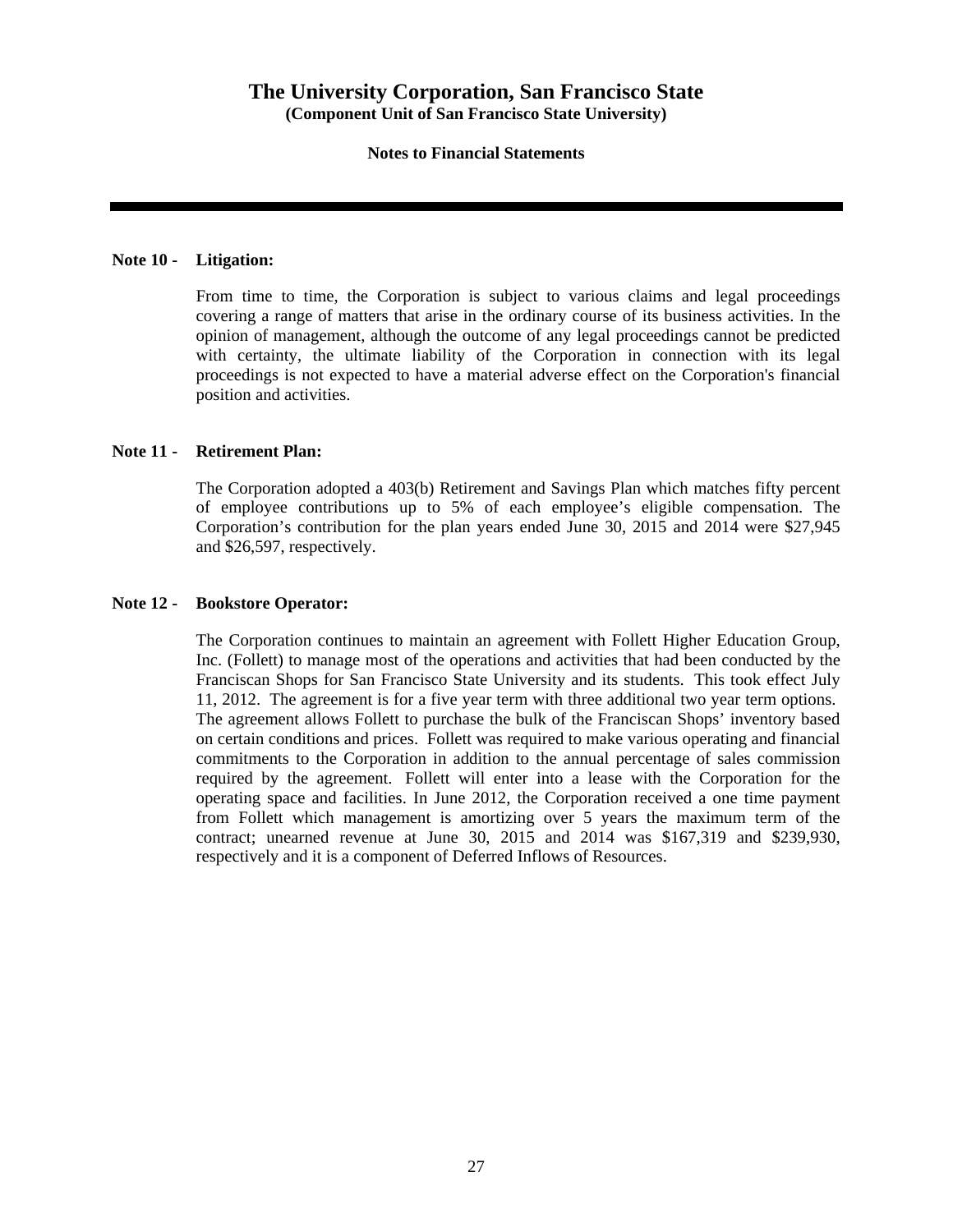#### **The University Corporation, San Francisco State**

Schedule of Net Position June 30, 2015

#### (for inclusion in the California State University)

Assets:

#### (See Independent Auditors' Report on Supplementary Information)

| Current assets:                                                                                 |                       |
|-------------------------------------------------------------------------------------------------|-----------------------|
| Cash and cash equivalents                                                                       | \$<br>673,426         |
| Short-term investments<br>Accounts receivable, net                                              | 8,002,802<br>803,599  |
| Leases receivable, current portion                                                              |                       |
| Notes receivable, current portion                                                               | ×.                    |
| Pledges receivable, net<br>Prepaid expenses and other assets                                    | 431,738<br>54,908     |
| Total current assets                                                                            | 9,966,473             |
| Noncurrent assets:                                                                              |                       |
| Restricted cash and cash equivalents                                                            |                       |
| Accounts receivable, net                                                                        |                       |
| Leases receivable, net of current portion<br>Notes receivable, net of current portion           |                       |
| Student loans receivable, net                                                                   |                       |
| Pledges receivable, net                                                                         | 332,679               |
| <b>Endowment</b> investments<br>Other long-term investments                                     | 600,731<br>17,066,559 |
| Capital assets, net                                                                             | 1,267,630             |
| Other assets                                                                                    | 152,552               |
| Total noncurrent assets                                                                         | 19,420,151            |
| <b>Total</b> assets                                                                             | 29,386,624            |
| Deferred outflows of resources:                                                                 |                       |
| Unamortized loss on debt refunding<br>Net pension obligation                                    |                       |
| Others                                                                                          |                       |
| Total deferred outflows of resources                                                            | ×.                    |
| Liabilities:                                                                                    |                       |
| Current liabilities:                                                                            |                       |
| Accounts payable<br>Accrued salaries and benefits payable                                       | 856,605<br>160,135    |
| Accrued compensated absences- current portion                                                   | 73,003                |
| Unearned revenue                                                                                |                       |
| Capitalized lease obligations - current portion<br>Long-term debt obligations - current portion |                       |
| Claims Liability for losses and LAE - current portion                                           |                       |
| Depository accounts<br>Other liabilities                                                        | 2,233,509             |
| Total current liabilities                                                                       | 3,323,252             |
| Noncurrent liabilities:                                                                         |                       |
| Accrued compensated absences, net of current portion                                            |                       |
| Unearned revenue                                                                                |                       |
| Grants refundable<br>Capitalized lease obligations, net of current portion                      |                       |
| Long-term debt obligations, net of current portion                                              |                       |
| Claims Liability for losses and LAE, net of current portion                                     |                       |
| Depository accounts<br>Other postemployment benefits obligation                                 |                       |
| Pension obligation                                                                              |                       |
| Other liabilities                                                                               | 152,552               |
| Total noncurrent liabilities                                                                    | 152,552               |
| <b>Total liabilities</b>                                                                        | 3.475.804             |
| Deferred inflows of resources:<br>Unamortized gain on debt refunding                            |                       |
| Non-exchange transactions                                                                       |                       |
| Service concession arrangements                                                                 |                       |
| Net pension obligation<br><b>Others</b>                                                         | 167,319               |
| Total deferred inflows of resources                                                             | 167,319               |
| Net Position:                                                                                   |                       |
| Net investment in capital assets                                                                | 1,267,630             |
| Restricted for:<br>Nonexpendable - endowments                                                   | 600,731               |
| Expendable:                                                                                     |                       |
| Scholarships and fellowships<br>Research                                                        | 14,568,251            |
| Loans                                                                                           |                       |
| Capital projects                                                                                |                       |
| Debt service<br>Other                                                                           |                       |
| Unrestricted                                                                                    | 9,306,889             |
| Total net position                                                                              | \$<br>25,743,501      |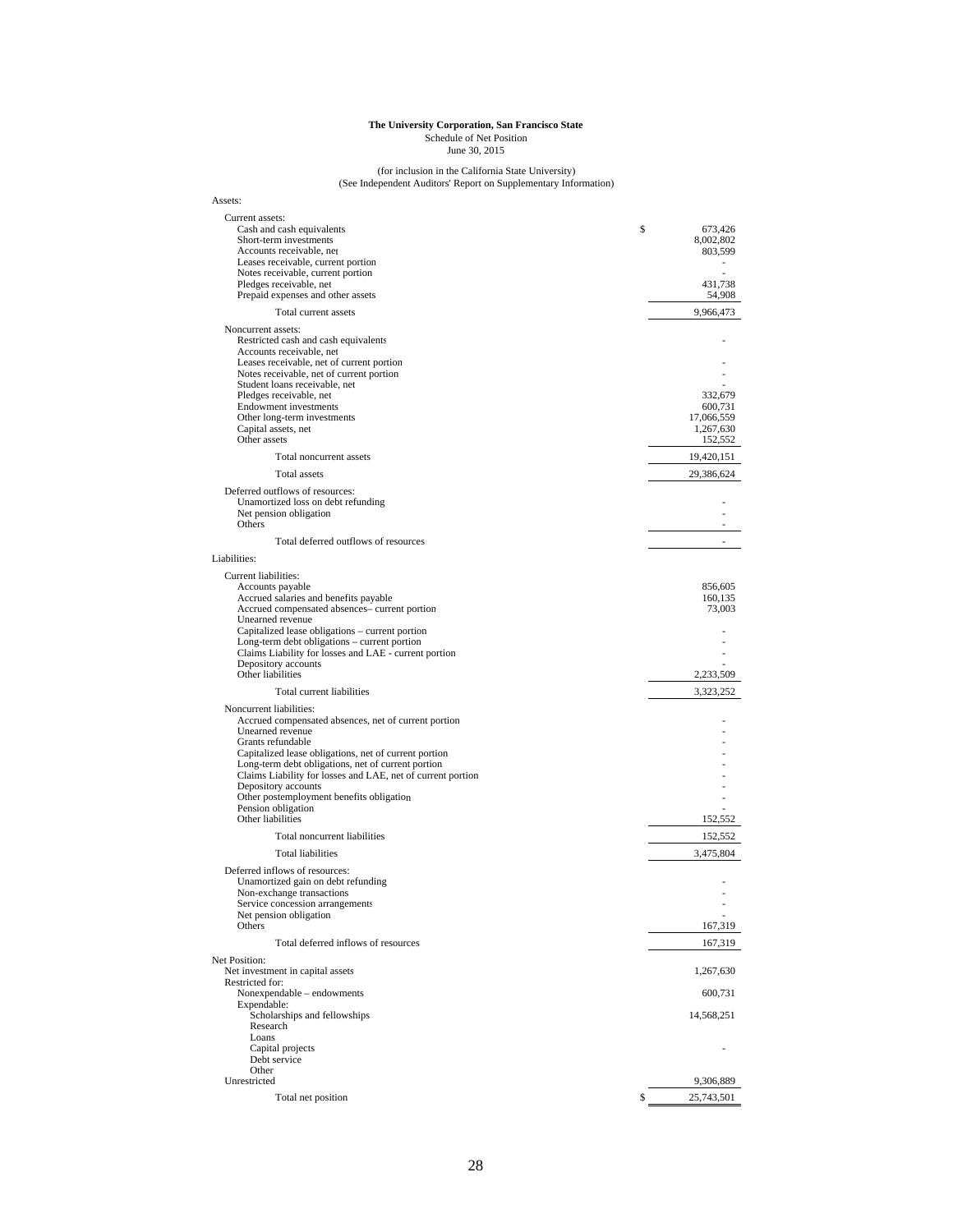#### **The University Corporation, San Francisco State**

Schedule of Revenues, Expenses, and Changes in Net Position Year Ended June 30, 2015 (for inclusion in the California State University) (See Independent Auditors' Report on Supplementary Information)

#### Revenues:

| Operating revenues:<br>Student tuition and fees (net of scholarship allowances of \$<br>Grants and contracts, noncapital: | \$               |
|---------------------------------------------------------------------------------------------------------------------------|------------------|
| Federal<br><b>State</b>                                                                                                   | 35,575           |
| Local                                                                                                                     |                  |
| Nongovernmental                                                                                                           | 1,245,066        |
| Sales and services of educational activities                                                                              |                  |
| Sales and services of auxiliary enterprises (net of scholarship<br>allowances of \$<br>$\rightarrow$                      | 9,622,629        |
| Other operating revenues                                                                                                  | 137,717          |
| Total operating revenues                                                                                                  | 11,040,987       |
| Expenses:                                                                                                                 |                  |
| Operating expenses:                                                                                                       |                  |
| Instruction                                                                                                               | 1,133,790        |
| Research                                                                                                                  | 833,835          |
| Public service                                                                                                            | 884,857          |
| Academic support                                                                                                          | 2,867,224        |
| Student services                                                                                                          | 122,111          |
| Institutional support<br>Operation and maintenance of plant                                                               | 1,808,956        |
| Student grants and scholarships                                                                                           | 1,401,426        |
| Auxiliary enterprise expenses                                                                                             | 4,882,089        |
| Depreciation and amortization                                                                                             | 191,641          |
| Total operating expenses                                                                                                  | 14, 125, 929     |
| Operating income (loss)                                                                                                   | (3,084,942)      |
| Nonoperating revenues (expenses):                                                                                         |                  |
| State appropriations, noncapital                                                                                          |                  |
| Federal financial aid grants, noncapital                                                                                  |                  |
| State financial aid grants, noncapital                                                                                    |                  |
| Local financial aid grants, noncapital                                                                                    |                  |
| Nongovernmental and other financial aid grants, noncapital                                                                |                  |
| Other federal nonoperating grants, noncapital<br>Gifts, noncapital                                                        | 2,783,388        |
| Investment income (loss), net                                                                                             | 809,612          |
| Endowment income (loss), net                                                                                              |                  |
| <b>Interest Expenses</b>                                                                                                  |                  |
| Other nonoperating revenues (expenses)                                                                                    |                  |
| Net nonoperating revenues (expenses)                                                                                      | 3,593,000        |
| Income (loss) before other additions                                                                                      | 508,058          |
| State appropriations, capital                                                                                             |                  |
| Grants and gifts, capital                                                                                                 |                  |
| Additions (reductions) to permanent endowments                                                                            |                  |
| Increase (decrease) in net position                                                                                       | 508,058          |
| Net position:                                                                                                             |                  |
| Net position at beginning of year, as previously reported<br>Restatements                                                 | 25, 235, 443     |
| Net position at beginning of year, as restated                                                                            | 25,235,443       |
| Net position at end of year                                                                                               | \$<br>25,743,501 |
|                                                                                                                           |                  |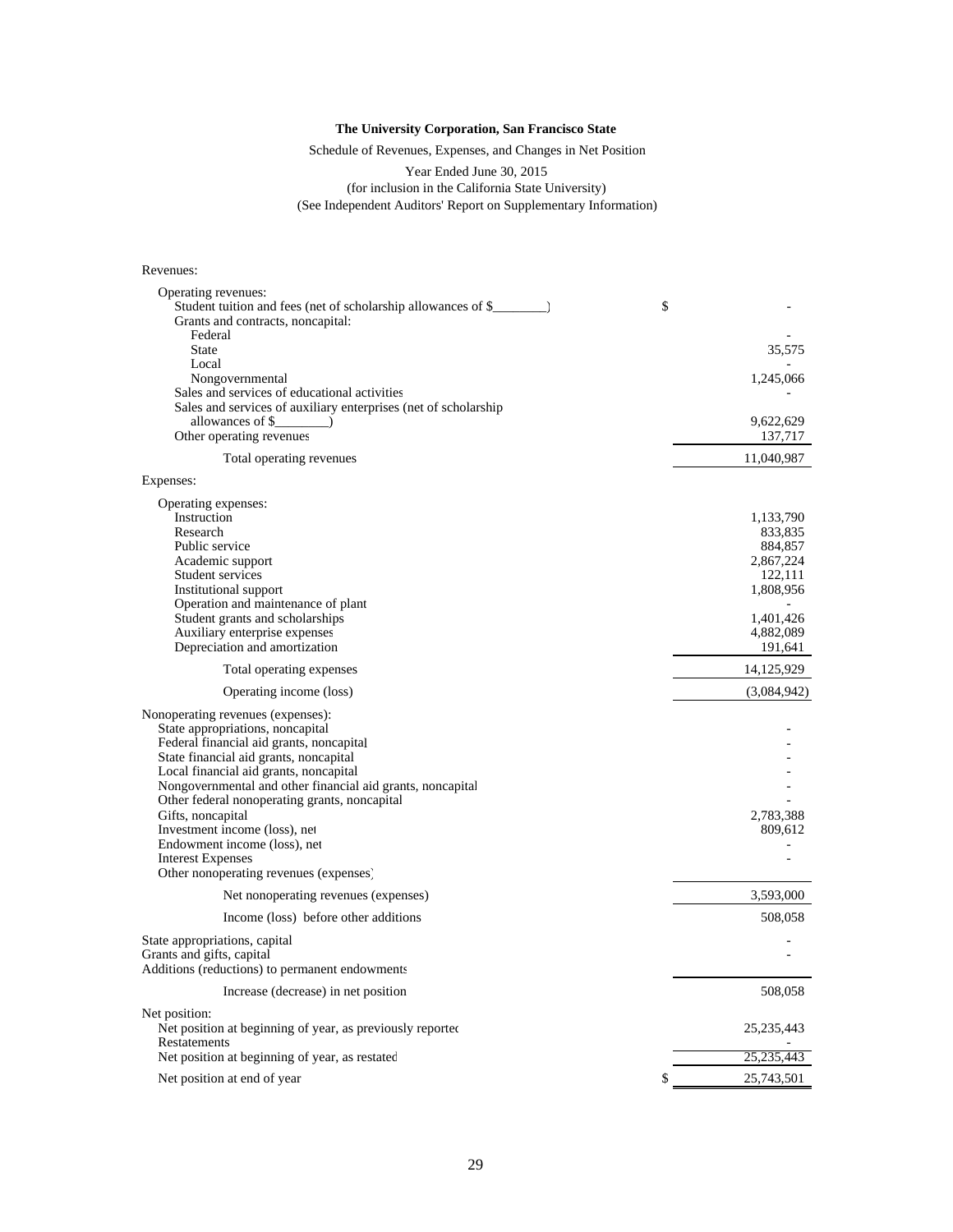#### **The University Corporation, San Francisco State** Other Information June 30, 2015

#### (for inclusion in the California State University) (See Independent Auditors' Report on Supplementary Information)

**1 Restricted cash and cash equivalents at June 30, 2015:**<br>
Portion of restricted cash and cash equivalents related to endowments **5**<br>
All other restricted cash and cash equivalents -

| Total restricted cash and cash equivalents |  |  |
|--------------------------------------------|--|--|

|         | 2.1 Composition of investments at June 30, 2015:                                  |               |                         |                               |                                    |                            |                                 |                                       |                |
|---------|-----------------------------------------------------------------------------------|---------------|-------------------------|-------------------------------|------------------------------------|----------------------------|---------------------------------|---------------------------------------|----------------|
|         |                                                                                   |               | Current<br>Unrestricted | Current<br>Restricted         | <b>Total Current</b>               | Noncurrent<br>Unrestricted | Noncurrent<br><b>Restricted</b> | <b>Total Noncurrent</b>               | Total          |
|         |                                                                                   |               |                         |                               |                                    |                            |                                 |                                       |                |
|         | State of California Surplus Money Investment Fund (SMIF)                          | <sup>\$</sup> |                         | ٠                             | $\sim$                             | $\overline{\phantom{a}}$   |                                 | $\overline{\phantom{a}}$              |                |
|         | State of California Local Agency Investment Fund (LAIF)                           |               |                         | 4,701,681                     | 4,701,681                          | $\overline{\phantom{a}}$   |                                 | $\sim$                                | 4,701,681      |
|         | Corporate bonds                                                                   |               |                         | 71,648                        | 71,648                             | 943,880                    |                                 | 943,880                               | 1,015,528      |
|         | Certificates of deposit<br>Mutual funds                                           |               |                         | ٠                             |                                    | 7,055,228                  |                                 | $\overline{\phantom{a}}$<br>7,055,228 | 7,055,228      |
|         |                                                                                   |               |                         | $\overline{\phantom{a}}$      | $\sim$                             |                            |                                 |                                       |                |
|         | Money Market funds<br>Repurchase agreements                                       |               |                         | 3,066,379                     | 3,066,379                          | ٠<br>٠                     |                                 | $\sim$<br>$\sim$                      | 3,066,379      |
|         | Commercial paper                                                                  |               |                         | ٠<br>$\overline{\phantom{a}}$ | $\sim$<br>$\overline{\phantom{a}}$ |                            |                                 | $\overline{\phantom{a}}$              | $\sim$         |
|         | Asset backed securities                                                           |               |                         |                               |                                    |                            |                                 |                                       |                |
|         | Mortgage backed securties                                                         |               |                         | 2,004                         | 2,004                              | 833,831                    |                                 | 833,831                               | 835,835        |
|         |                                                                                   |               |                         | $\sim$                        | $\sim$                             | $\sim$                     |                                 | $\sim$                                |                |
|         | Municipal bonds                                                                   |               |                         | 460                           | 460                                | 34,978                     |                                 | 34,978                                | 35,438         |
|         | U.S. agency securities                                                            |               |                         | ٠                             | $\sim$                             | ٠                          |                                 | ٠                                     | $\sim$         |
|         | U.S. treasury securities                                                          |               |                         | 160,630                       | 160,630                            | 1,243,953                  |                                 | 1,243,953                             | 1,404,583      |
|         | Equity securities                                                                 |               |                         | $\overline{a}$                | $\overline{\phantom{a}}$           | 6,872,958                  | 600,731                         | 7,473,689                             | 7,473,689      |
|         | Exchange traded funds (ETFs)                                                      |               |                         | ٠                             | $\overline{\phantom{a}}$           | $\sim$                     | $\overline{\phantom{a}}$        | $\sim$                                |                |
|         | Alternative investments:                                                          |               |                         |                               |                                    |                            |                                 |                                       |                |
|         | Private equity (including limited partnerships)                                   |               |                         |                               | $\overline{\phantom{a}}$           | $\sim$                     |                                 | $\overline{\phantom{a}}$              | $\sim$         |
|         | Hedge funds<br>Managed futures                                                    |               |                         |                               |                                    | 81,731                     |                                 | 81,731                                | 81,731         |
|         | Real estate investments (including REITs)                                         |               |                         |                               |                                    | $\overline{\phantom{a}}$   |                                 | $\sim$<br>$\overline{\phantom{a}}$    | $\overline{a}$ |
|         | Commodities                                                                       |               |                         |                               |                                    |                            |                                 |                                       |                |
|         | Derivatives                                                                       |               |                         |                               |                                    |                            |                                 |                                       |                |
|         | Other alternative investment types                                                |               |                         |                               |                                    |                            |                                 |                                       |                |
|         | Other external investment pools (excluding SWIFT)                                 |               |                         |                               |                                    |                            |                                 |                                       |                |
|         | Add description                                                                   |               |                         |                               |                                    |                            |                                 |                                       |                |
|         | Add description                                                                   |               |                         |                               |                                    |                            |                                 |                                       |                |
|         | Add description                                                                   |               |                         |                               |                                    |                            |                                 |                                       |                |
|         | Add description                                                                   |               |                         |                               |                                    |                            |                                 |                                       |                |
|         | Add description                                                                   |               |                         |                               |                                    |                            |                                 |                                       |                |
|         | Add description                                                                   |               |                         |                               |                                    |                            |                                 |                                       |                |
|         | Other major investments:                                                          |               |                         |                               |                                    |                            |                                 |                                       |                |
|         | Add description                                                                   |               |                         |                               |                                    |                            |                                 |                                       |                |
|         | Add description                                                                   |               |                         |                               |                                    |                            |                                 |                                       |                |
|         | Add description                                                                   |               |                         |                               |                                    |                            |                                 |                                       |                |
|         | Add description                                                                   |               |                         |                               |                                    |                            |                                 |                                       |                |
|         | Add description                                                                   |               |                         |                               |                                    |                            |                                 |                                       |                |
|         | Add description                                                                   |               |                         | $\sim$                        |                                    | ٠.                         | ۰.                              | ٠                                     |                |
|         | Total investments                                                                 |               |                         | 8,002,802                     | 8,002,802                          | 17,066,559                 | 600,731                         | 17,667,290                            | 25,670,092     |
|         | Less endowment investments (enter as negative number)                             |               |                         |                               |                                    |                            | (600, 731)                      | (600, 731)                            | (600, 731)     |
|         | Total investments                                                                 |               | $\sim$                  | 8,002,802                     | 8,002,802                          | 17,066,559                 | $\sim$                          | 17,066,559                            | 25,069,361     |
| $2.2\,$ | Investments held by the University under contractual agreements at June 30, 2015: |               |                         |                               |                                    |                            |                                 |                                       |                |

**2.2 Investments held by the University under contractual agreements at June 30, 2015:** Portion of investments in note 2.1 held by the University under contractual

| Restricted current investments at June 30, 2015 related to:                                                                                                                                                                     | Amount |  |  |  |
|---------------------------------------------------------------------------------------------------------------------------------------------------------------------------------------------------------------------------------|--------|--|--|--|
| TORTON OF HIVESURGHIS IN HOLE 2.1 HERE DY THE CHIVEL SILY UNICE CONTRACTUAL<br>agreements at June 30, 2015 :<br>the contract of the contract of the contract of the contract of the contract of the contract of the contract of |        |  |  |  |

| 2.3 | Restricted current investments at June 30, 2015 related to:    |   | Amount    |
|-----|----------------------------------------------------------------|---|-----------|
|     | Restricted for Expenddable scholarships, fellowships           | s | 8,002,802 |
|     | Add description                                                |   |           |
|     | Add description                                                |   |           |
|     | Add description                                                |   |           |
|     | Add description                                                |   |           |
|     | Add description                                                |   |           |
|     | Add description                                                |   |           |
|     | Total restricted current investments at June 30, 2015          | S | 8,002,802 |
| 2.4 | Restricted noncurrent investments at June 30, 2015 related to: |   | Amount    |
|     | Endowment investment                                           | S | 600.731   |
|     | Add description                                                |   |           |
|     | Add description                                                |   |           |
|     | Add description                                                |   |           |
|     | Add description                                                |   |           |
|     | Add description                                                |   |           |
|     | Add description                                                |   |           |
|     | Add description                                                |   |           |
|     | Total restricted noncurrent investments at June 30, 2015       | S | 600.731   |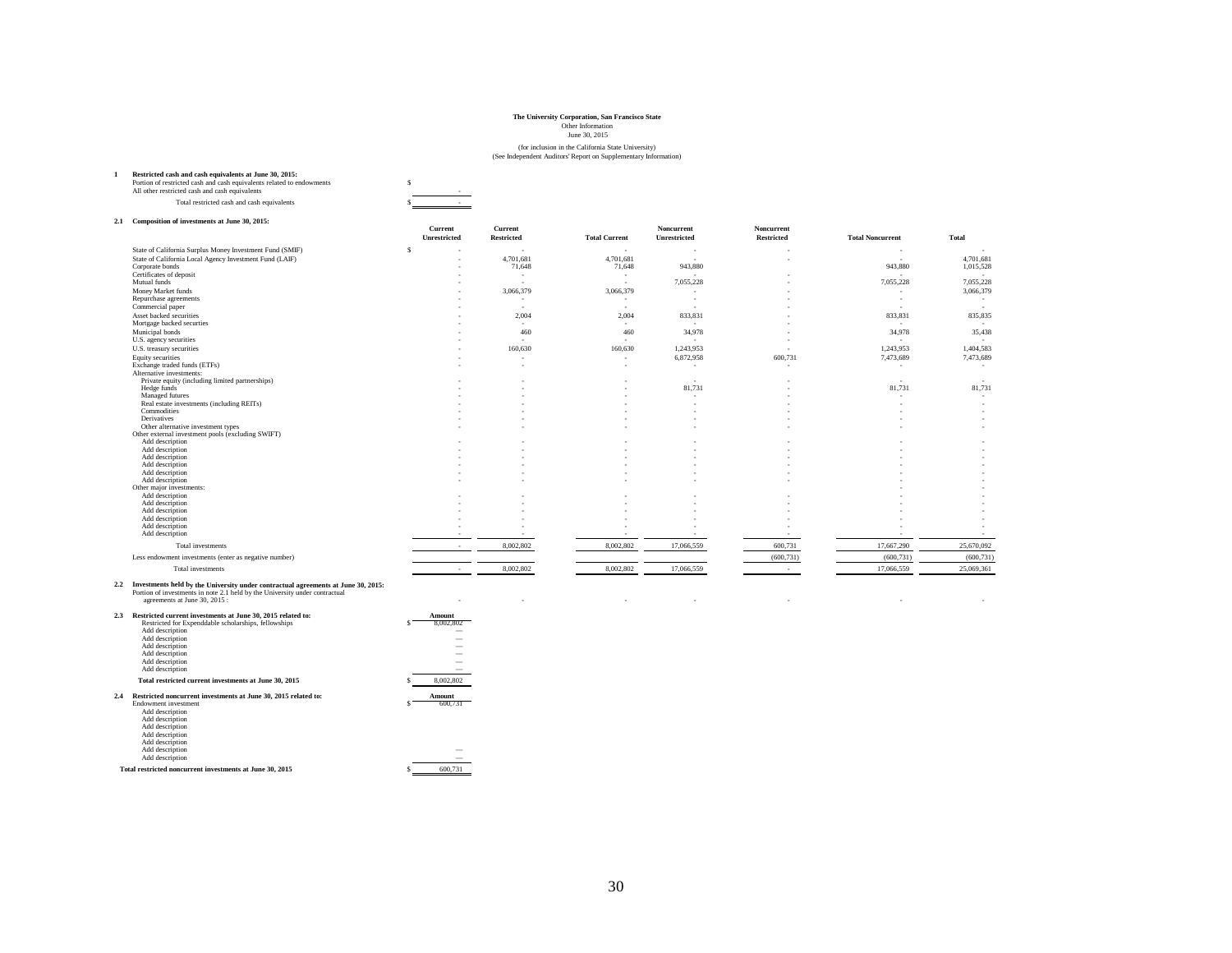#### **The University Corporation, San Francisco State** Other Information

June 30, 2015

(for inclusion in the California State University) (See Independent Auditors' Report on Supplementary Information)

#### **3.1 Composition of capital assets at June 30, 2015:**

| Composition or capital assets at June 50, 2015.                           | <b>Balance</b><br>June 30, 2014 | Prior period<br><b>Adjustments</b> | <b>Reclassifications</b> | <b>Balance</b><br>June 30, 2014<br>(restated) | <b>Additions</b> | <b>Reductions</b> | <b>Transfers of</b><br>Completed<br><b>CWIP</b> | <b>Balance</b><br>June 30, 2015 |
|---------------------------------------------------------------------------|---------------------------------|------------------------------------|--------------------------|-----------------------------------------------|------------------|-------------------|-------------------------------------------------|---------------------------------|
| Nondepreciable/nonamortizable capital assets:                             |                                 |                                    |                          |                                               |                  |                   |                                                 |                                 |
| Land and land improvements                                                | \$                              |                                    |                          |                                               |                  |                   |                                                 |                                 |
| Works of art and historical treasures                                     |                                 |                                    |                          |                                               |                  |                   |                                                 |                                 |
| Construction work in progress (CWIP)<br>Intangible assets:                |                                 |                                    |                          |                                               |                  |                   |                                                 |                                 |
| Rights and easements                                                      |                                 |                                    |                          |                                               |                  |                   |                                                 |                                 |
| Patents, copyrights and trademarks                                        |                                 |                                    |                          |                                               |                  |                   |                                                 |                                 |
| Internally generated intangible assets in progress                        |                                 |                                    |                          |                                               |                  |                   |                                                 |                                 |
| Licenses and permits<br>Other intangible assets:                          |                                 |                                    |                          |                                               |                  |                   |                                                 |                                 |
|                                                                           |                                 |                                    |                          |                                               |                  |                   |                                                 |                                 |
|                                                                           |                                 |                                    |                          |                                               |                  |                   |                                                 |                                 |
|                                                                           |                                 |                                    |                          |                                               |                  |                   |                                                 |                                 |
|                                                                           |                                 |                                    |                          |                                               |                  |                   |                                                 |                                 |
| Total intangible assets                                                   |                                 |                                    |                          |                                               |                  |                   |                                                 |                                 |
|                                                                           |                                 |                                    |                          |                                               |                  |                   |                                                 |                                 |
| Total nondepreciable/nonamortizable capital assets                        |                                 |                                    |                          |                                               |                  | ÷                 |                                                 |                                 |
| Depreciable/amortizable capital assets:                                   |                                 |                                    |                          |                                               |                  |                   |                                                 |                                 |
| Buildings and building improvements<br>Improvements, other than buildings |                                 |                                    |                          |                                               |                  |                   |                                                 |                                 |
| Infrastructure                                                            |                                 |                                    |                          |                                               |                  |                   |                                                 |                                 |
| Leasehold improvements                                                    | 1,642,418                       |                                    |                          | 1,642,418                                     | 169,831          |                   |                                                 | 1,812,249                       |
| Personal property:                                                        |                                 |                                    |                          |                                               |                  |                   |                                                 |                                 |
| Equipment                                                                 | 1,927,607                       |                                    |                          | 1,927,607                                     | 192,417          | (40, 792)         |                                                 | 2,079,232                       |
| Library books and materials<br>Intangible assets:                         |                                 |                                    |                          | ٠                                             |                  |                   |                                                 |                                 |
| Software and websites                                                     |                                 |                                    |                          |                                               |                  |                   |                                                 |                                 |
| Rights and easements                                                      |                                 |                                    |                          |                                               |                  |                   |                                                 |                                 |
| Patents, copyright and trademarks                                         |                                 |                                    |                          |                                               |                  |                   |                                                 |                                 |
| Licenses and permits<br>Other intangible assets:                          |                                 |                                    |                          |                                               |                  |                   |                                                 |                                 |
|                                                                           |                                 |                                    |                          |                                               |                  |                   |                                                 |                                 |
|                                                                           |                                 |                                    |                          |                                               |                  |                   |                                                 |                                 |
|                                                                           |                                 |                                    |                          |                                               |                  |                   |                                                 |                                 |
|                                                                           |                                 |                                    |                          |                                               |                  |                   |                                                 |                                 |
| Total intangible assets                                                   |                                 |                                    |                          |                                               |                  |                   |                                                 |                                 |
| Total depreciable/amortizable capital assets                              | 3,570,025                       |                                    |                          | 3,570,025                                     | 362,248          | (40, 792)         | ٠                                               | 3,891,481                       |
|                                                                           |                                 |                                    |                          |                                               |                  |                   |                                                 |                                 |
| Total capital assets                                                      | 3,570,025                       | $\overline{\phantom{a}}$           | ÷                        | 3,570,025                                     | 362,248          | (40, 792)         | $\sim$                                          | 3,891,481                       |
| Less accumulated depreciation/amortization:                               |                                 |                                    |                          |                                               |                  |                   |                                                 |                                 |
| Buildings and building improvements<br>Improvements, other than buildings |                                 |                                    |                          | ٠<br>٠                                        | ٠<br>٠           |                   |                                                 |                                 |
| Infrastructure                                                            |                                 |                                    |                          |                                               |                  |                   |                                                 |                                 |
| Leasehold improvements                                                    | (758, 739)                      |                                    |                          | (758, 739)                                    | (105, 843)       |                   |                                                 | (864, 582)                      |
| Personal property:                                                        |                                 |                                    |                          |                                               |                  |                   |                                                 |                                 |
| Equipment                                                                 | (1,712,903)                     |                                    |                          | (1,712,903)                                   | (85,798)         | 39,432            |                                                 | (1,759,269)                     |
| Library books and materials<br>Intangible assets:                         |                                 |                                    |                          | $\overline{\phantom{a}}$                      |                  |                   |                                                 |                                 |
| Software and websites                                                     |                                 |                                    |                          |                                               |                  |                   |                                                 |                                 |
| Rights and easements                                                      |                                 |                                    |                          |                                               |                  |                   |                                                 |                                 |
| Patents, copyright and trademarks                                         |                                 |                                    |                          |                                               |                  |                   |                                                 |                                 |
| Licenses and permits<br>Other intangible assets:                          |                                 |                                    |                          |                                               |                  |                   |                                                 |                                 |
| Add description                                                           |                                 |                                    |                          |                                               |                  |                   |                                                 |                                 |
| Add description                                                           |                                 |                                    |                          |                                               |                  |                   |                                                 |                                 |
| Add description                                                           |                                 |                                    |                          |                                               |                  |                   |                                                 |                                 |
| Add description                                                           |                                 |                                    |                          |                                               |                  |                   |                                                 |                                 |
| Add description<br>Total intangible assets                                |                                 |                                    |                          |                                               |                  |                   |                                                 |                                 |
|                                                                           |                                 |                                    |                          |                                               |                  |                   |                                                 |                                 |
| Total accumulated depreciation/amortization                               | (2,471,642)                     |                                    |                          | (2,471,642)                                   | (191, 641)       | 39,432            |                                                 | (2,623,851)                     |
| Total capital assets, net                                                 | 1.098.383<br>\$.                | $\sim$                             | $\sim$                   | 1.098.383                                     | 170,607          | (1.360)           |                                                 | 1,267,630                       |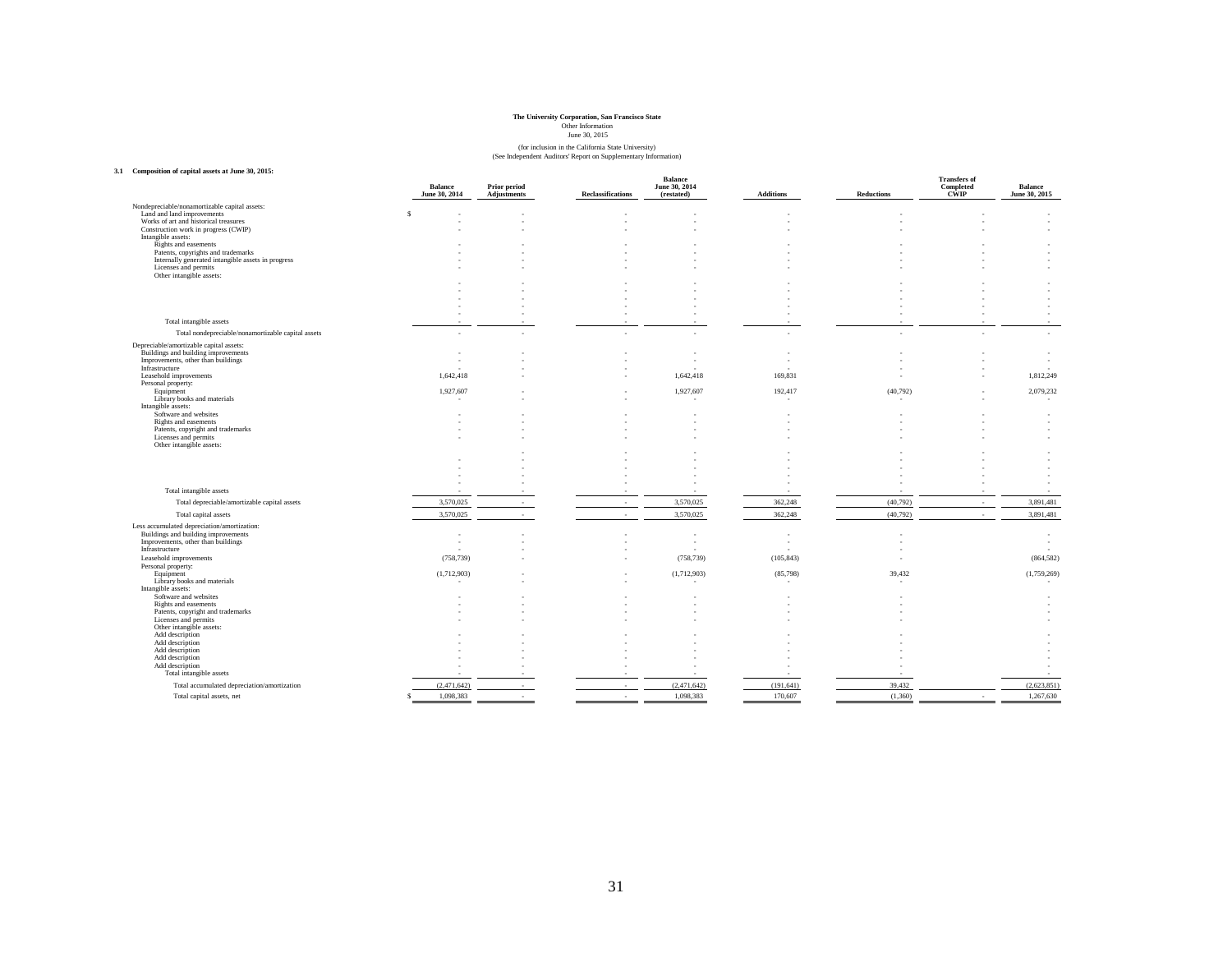#### **The University Corporation, San Francisco State** Other Information June 30, 2015 (for inclusion in the California State University) (See Independent Auditors' Report on Supplementary Information)

#### **3.2 Detail of depreciation and amortization expense for the year ended June 30, 2015:**

| Depreciation and amortization expense related to capital assets<br>Amortization expense related to other assets | 191.641 |  |
|-----------------------------------------------------------------------------------------------------------------|---------|--|
| Total depreciation and amortization                                                                             | 191.641 |  |

#### **4 Long-term liabilities activity schedule:**

|                                                                                    | <b>Balance</b><br>June 30, 2014               | <b>Prior period</b><br>adjustments                   | <b>Reclassifications</b>                             | Balance<br>June 30, 2014<br>(restated) | <b>Additions</b>         | <b>Reductions</b> | <b>Balance</b><br>June 30, 2015              | Current<br>portion                                          | Long-term<br>portion                                 |
|------------------------------------------------------------------------------------|-----------------------------------------------|------------------------------------------------------|------------------------------------------------------|----------------------------------------|--------------------------|-------------------|----------------------------------------------|-------------------------------------------------------------|------------------------------------------------------|
| Accrued compensated absences                                                       | 55,989                                        | $\hspace{0.05cm}$                                    |                                                      | 55,989                                 | 57,464                   | (40, 450)         | 73,003                                       | 73,003                                                      | $\overline{\phantom{a}}$                             |
| Capitalized lease obligations:                                                     |                                               |                                                      |                                                      |                                        |                          |                   |                                              |                                                             |                                                      |
| Gross balance<br>Unamortized premium / (discount) on capitalized lease obligations | $\hspace{0.05cm}$                             | $\hspace{0.05cm}$                                    | $\hspace{0.05cm}$                                    | $\overline{\phantom{a}}$               | $\sim$                   | $\sim$            | $\overline{\phantom{a}}$                     | $\hspace{0.1mm}-\hspace{0.1mm}$                             |                                                      |
|                                                                                    |                                               | $\overline{\phantom{0}}$                             |                                                      | $\overline{\phantom{a}}$               |                          |                   | $\overline{\phantom{a}}$                     |                                                             |                                                      |
| Total capitalized lease obligations                                                |                                               |                                                      | $\overline{\phantom{0}}$                             | $\overline{\phantom{0}}$               |                          |                   | $\overline{\phantom{a}}$                     |                                                             |                                                      |
| Long-term debt obligations:                                                        |                                               |                                                      |                                                      |                                        |                          |                   |                                              |                                                             |                                                      |
| Revenue Bonds                                                                      | $\hspace{0.05cm}$                             | $\overline{\phantom{0}}$                             | -                                                    |                                        |                          |                   |                                              | $\overline{\phantom{a}}$                                    |                                                      |
| Other bonds (non-Revenue Bonds)                                                    |                                               | $\overline{\phantom{0}}$                             |                                                      | $\overline{\phantom{a}}$               |                          |                   | $\hspace{0.05cm}$                            | $\overline{\phantom{a}}$                                    |                                                      |
| Commercial Paper                                                                   | -                                             |                                                      | -                                                    | -                                      |                          |                   | $\sim$                                       | $\overline{\phantom{a}}$                                    |                                                      |
| Note Payable related to SRB                                                        | $\overline{\phantom{a}}$                      | $\overline{\phantom{a}}$                             | -                                                    | $\overline{\phantom{a}}$               |                          |                   | $\overline{\phantom{a}}$                     | $\overline{\phantom{a}}$                                    |                                                      |
| Other:                                                                             |                                               |                                                      |                                                      |                                        |                          |                   |                                              |                                                             |                                                      |
| Add description                                                                    | $\overline{\phantom{a}}$                      | $\overline{\phantom{a}}$                             | -                                                    | $\overline{\phantom{a}}$               |                          |                   | $\overline{\phantom{a}}$                     | $\overline{\phantom{a}}$                                    |                                                      |
| Add description<br>Add description                                                 | -                                             | $\overline{\phantom{a}}$                             | -                                                    | $\overline{\phantom{a}}$               |                          |                   | $\sim$                                       | $\overline{\phantom{a}}$                                    |                                                      |
| Add description                                                                    | $\overline{\phantom{a}}$                      | $\overline{\phantom{a}}$                             | -                                                    | $\overline{\phantom{a}}$               |                          | . .               | -                                            | $\overline{\phantom{a}}$<br>$\hspace{0.1mm}-\hspace{0.1mm}$ | $\overline{\phantom{a}}$                             |
| Add description                                                                    | $\overline{\phantom{a}}$<br>$\hspace{0.05cm}$ | $\overline{\phantom{a}}$<br>$\overline{\phantom{0}}$ | $\overline{\phantom{a}}$<br>$\overline{\phantom{a}}$ | $\hspace{0.1mm}-\hspace{0.1mm}$        |                          |                   | $\overline{\phantom{a}}$<br>$\hspace{0.1mm}$ | $\sim$                                                      | $\overline{\phantom{a}}$<br>$\overline{\phantom{a}}$ |
| Add description                                                                    | $\overline{\phantom{a}}$                      | $\overline{\phantom{0}}$                             | $\overline{\phantom{a}}$                             | $\overline{\phantom{a}}$               |                          |                   | $\overline{\phantom{a}}$                     | $\overline{\phantom{a}}$                                    |                                                      |
|                                                                                    |                                               |                                                      |                                                      |                                        |                          |                   |                                              |                                                             |                                                      |
| Total long-term debt obligations                                                   | $\overline{\phantom{a}}$                      | $\hspace{0.1mm}-\hspace{0.1mm}$                      | $\overline{\phantom{0}}$                             | $\qquad \qquad$                        |                          |                   | $\overline{\phantom{a}}$                     |                                                             |                                                      |
| Unamortized bond premium / (discount)                                              | $\overline{\phantom{a}}$                      | -                                                    | -                                                    | $\overline{\phantom{a}}$               |                          | . .               | $\overline{\phantom{a}}$                     |                                                             |                                                      |
|                                                                                    |                                               |                                                      |                                                      |                                        |                          |                   |                                              |                                                             |                                                      |
| Total long-term debt obligations, net                                              | $\overline{\phantom{a}}$                      | $\overline{\phantom{a}}$                             | $\overline{\phantom{a}}$                             | $\overline{\phantom{a}}$               | $\overline{\phantom{a}}$ |                   | $\hspace{0.1mm}-\hspace{0.1mm}$              | $\hspace{0.1mm}-\hspace{0.1mm}$                             | $\overline{\phantom{a}}$                             |
| Total long-term liabilities                                                        | 55,989                                        | -                                                    | $\overline{\phantom{a}}$                             | 55,989                                 | 57,464                   | (40, 450)         | 73,003                                       | 73,003                                                      |                                                      |
|                                                                                    |                                               |                                                      |                                                      |                                        |                          |                   |                                              |                                                             |                                                      |

**Principal and**

#### **5 Future minimum lease payments - capital lease obligations:**

|                                                      | Principal                | <b>Interest</b>                                      | <b>Interest</b> |
|------------------------------------------------------|--------------------------|------------------------------------------------------|-----------------|
| Year ending June 30:                                 |                          |                                                      |                 |
| 2016                                                 | $\overline{\phantom{a}}$ | $\overline{\phantom{a}}$                             |                 |
| 2017                                                 |                          | $\overline{\phantom{a}}$                             |                 |
| 2018                                                 | $\overline{\phantom{a}}$ | $\overline{\phantom{a}}$                             |                 |
| 2019<br>2020                                         | $\overline{\phantom{a}}$ | $\overline{\phantom{a}}$<br>$\overline{\phantom{a}}$ |                 |
| $2021 - 2025$                                        | $\overline{\phantom{a}}$ | $\overline{\phantom{a}}$                             |                 |
| $2026 - 2030$                                        |                          | $\overline{\phantom{a}}$                             |                 |
| $2031 - 2035$                                        | $\overline{\phantom{a}}$ | $\overline{\phantom{a}}$                             |                 |
| $2036 - 2040$                                        |                          | $\overline{\phantom{a}}$                             |                 |
| $2041 - 2045$                                        | $\overline{\phantom{a}}$ | $\overline{\phantom{a}}$                             |                 |
| $2046 - 2050$                                        |                          | $\overline{\phantom{a}}$                             |                 |
| $2051 - 2055$<br>$2056 - 2060$                       | $\overline{\phantom{a}}$ | $\overline{\phantom{a}}$<br>$\overline{\phantom{a}}$ |                 |
| $2061 - 2065$                                        |                          |                                                      |                 |
|                                                      |                          |                                                      |                 |
| Total minimum lease payments                         |                          |                                                      |                 |
| Less amounts representing interest                   |                          |                                                      |                 |
| Present value of future minimum lease payments       |                          |                                                      |                 |
| Less: current portion                                |                          |                                                      |                 |
| Capitalized lease obligation, net of current portion |                          |                                                      | \$              |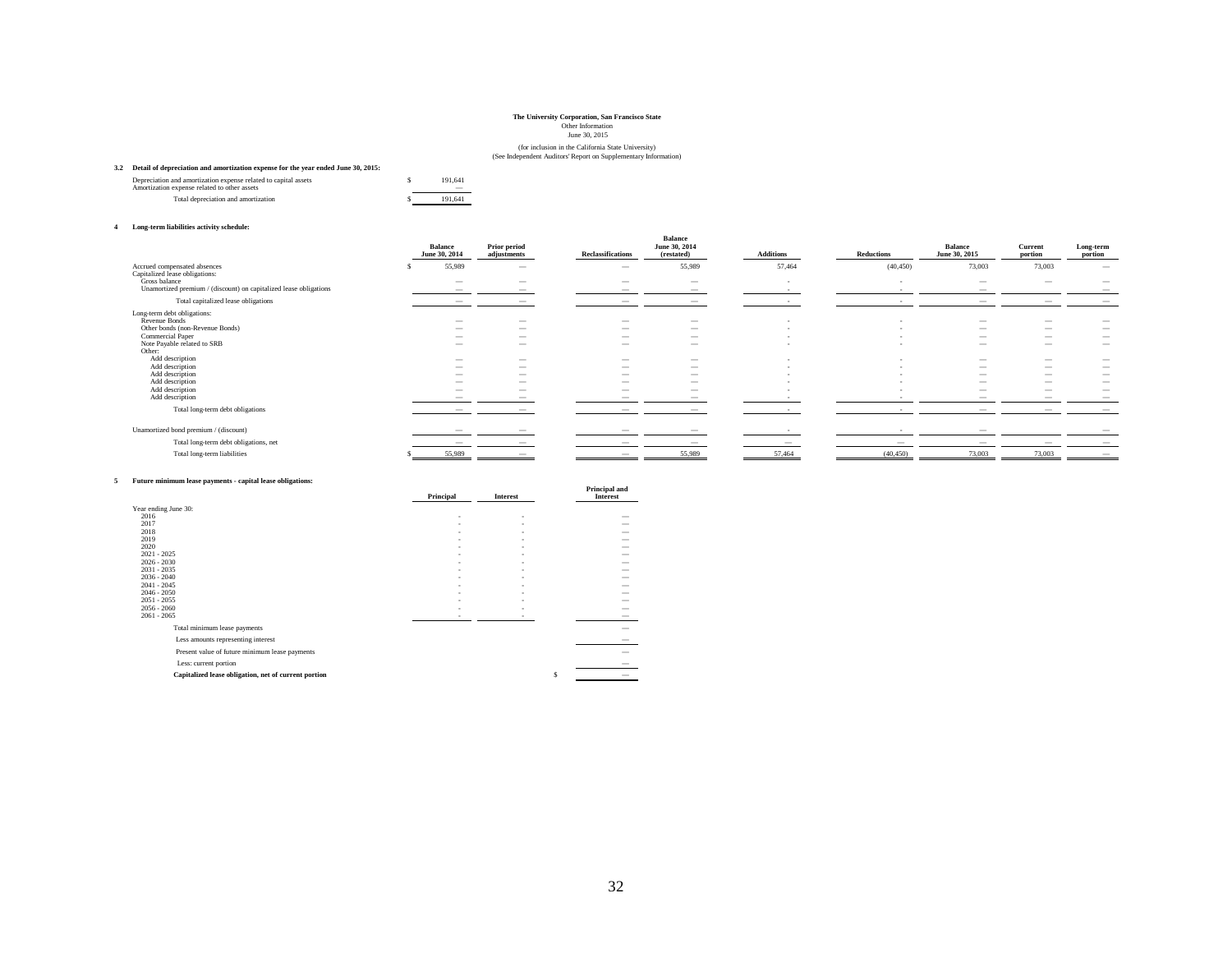#### **The University Corporation, San Francisco State** Other Information<br>June 30, 2015

### (for inclusion in the California State University) (See Independent Auditors' Report on Supplementary Information)

#### **6 Long-term debt obligation schedule**

| Long-term debt obligation schedule |                          |                      |                 |                          |                                         |                      |                          |                 |                          |
|------------------------------------|--------------------------|----------------------|-----------------|--------------------------|-----------------------------------------|----------------------|--------------------------|-----------------|--------------------------|
|                                    |                          | <b>Revenue Bonds</b> |                 |                          | All other long-term<br>debt obligations |                      |                          | Total           |                          |
|                                    |                          |                      | Principal and   |                          |                                         | <b>Principal and</b> |                          |                 | <b>Principal and</b>     |
|                                    | Principal                | <b>Interest</b>      | <b>Interest</b> | Principal                | Interest                                | Interest             | Principal                | <b>Interest</b> | <b>Interest</b>          |
| Year ending June 30:               |                          |                      |                 |                          |                                         |                      |                          |                 |                          |
| 2016                               | $\sim$                   | $\sim$               | $\sim$          | $\sim$                   | . .                                     | . .                  |                          |                 | $\sim$                   |
| 2017                               | $\overline{\phantom{a}}$ |                      | $\sim$          | $\overline{\phantom{a}}$ | . .                                     |                      |                          |                 |                          |
| 2018                               | $\overline{\phantom{a}}$ | $\sim$               | $\sim$          | $\sim$                   | . .                                     |                      |                          |                 | $\sim$                   |
| 2019                               | $\sim$                   | $\sim$               | $\sim$          | $\sim$                   | . .                                     |                      | $\overline{\phantom{a}}$ |                 | $\sim$                   |
| 2020                               | $\overline{\phantom{a}}$ | $\sim$               |                 | $\sim$                   | . .                                     |                      |                          |                 | $\sim$                   |
| $2021 - 2025$                      | $\sim$                   | $\sim$               | $\sim$          | $\sim$                   | . .                                     |                      |                          |                 | $\sim$                   |
| $2026 - 2030$                      | $\sim$                   | $\sim$               |                 | $\sim$                   |                                         | . .                  | $\overline{\phantom{a}}$ |                 | $\sim$                   |
| $2031 - 2035$                      | $\sim$                   | $\sim$               | $\sim$          | $\overline{\phantom{a}}$ |                                         |                      |                          |                 | $\sim$                   |
| $2036 - 2040$                      | $\sim$                   | $\sim$               | $\sim$          | $\sim$                   |                                         | . .                  | $\overline{\phantom{a}}$ | $\sim$          | $\sim$                   |
| $2041 - 2045$                      | $\sim$                   | $\sim$               | $\sim$          | $\sim$                   | . .                                     | . .                  | $\overline{\phantom{a}}$ |                 | $\sim$                   |
| $2046 - 2050$                      | $\sim$                   | $\sim$               | $\sim$          | $\overline{\phantom{a}}$ | . .                                     |                      |                          |                 | $\overline{\phantom{a}}$ |
| $2051 - 2055$                      | $\sim$                   | $\sim$               | $\sim$          | $\sim$                   | . .                                     |                      | $\overline{\phantom{a}}$ |                 | $\sim$                   |
| $2056 - 2060$                      | $\sim$                   | $\sim$               | $\sim$          | $\sim$                   | . .                                     | . .                  | $\overline{\phantom{a}}$ |                 | $\sim$                   |
| $2061 - 2065$                      | $\sim$                   |                      |                 | $\sim$                   |                                         |                      | $\overline{\phantom{a}}$ |                 |                          |
| Total                              | $\overline{\phantom{a}}$ | $\sim$               | $\sim$          | $\sim$                   |                                         | $\sim$               | $\sim$                   | $\sim$          |                          |
|                                    |                          |                      |                 |                          |                                         |                      |                          |                 |                          |

#### **7 Calculation of net position**

|                                                                                                               |     | <b>Auxiliary Organizations</b> |             |                    | Total |
|---------------------------------------------------------------------------------------------------------------|-----|--------------------------------|-------------|--------------------|-------|
|                                                                                                               |     | <b>GASB</b>                    | <b>FASB</b> | <b>Auxiliaries</b> |       |
|                                                                                                               |     |                                |             |                    |       |
| 7.1 Calculation of net position - Net investment in capital assets                                            |     |                                |             |                    |       |
| Capital assets, net of accumulated depreciation                                                               | \$. | 1.267.630                      |             | 1.267.630          |       |
| Capitalized lease obligations - current portion                                                               |     |                                |             |                    |       |
| Capitalized lease obligations, net of current portion                                                         |     |                                |             |                    |       |
| Long-term debt obligations - current portion                                                                  |     |                                |             |                    |       |
| Long-term debt obligations, net of current portion<br>Portion of outstanding debt that is unspent at year-end |     |                                |             |                    |       |
| Other adjustments: (please list)                                                                              |     |                                |             |                    |       |
| Add description                                                                                               |     |                                |             |                    |       |
| Add description                                                                                               |     |                                |             |                    |       |
| Add description                                                                                               |     |                                |             |                    |       |
| Add description                                                                                               |     |                                |             |                    |       |
| Add description                                                                                               |     |                                |             |                    |       |
| Net position - net investment in capital asset                                                                | s   | 1,267,630                      |             | 1,267,630          |       |
|                                                                                                               |     |                                |             |                    |       |
| 7.2 Calculation of net position - Restricted for nonexpendable - endowments                                   |     |                                |             |                    |       |
| Portion of restricted cash and cash equivalents related to endowments                                         | \$  |                                |             |                    |       |
| Endowment investments                                                                                         |     | 600,731                        |             | 600.731            |       |
| Other adjustments: (please list)                                                                              |     |                                |             |                    |       |
| Add description                                                                                               |     |                                |             |                    |       |
| Add description                                                                                               |     |                                |             |                    |       |
| Add description                                                                                               |     |                                |             |                    |       |
| Add description                                                                                               |     |                                |             |                    |       |
| Add description                                                                                               |     |                                |             |                    |       |
| Add description                                                                                               |     |                                |             |                    |       |
| Add description                                                                                               |     |                                |             |                    |       |
| Add description                                                                                               |     |                                |             |                    |       |
| Add description                                                                                               |     |                                |             |                    |       |
| Add description                                                                                               |     |                                |             |                    |       |
| Net position - Restricted for nonexpendable - endowments per SNP                                              |     | 600.731                        |             | 600,731            |       |
|                                                                                                               |     |                                |             |                    |       |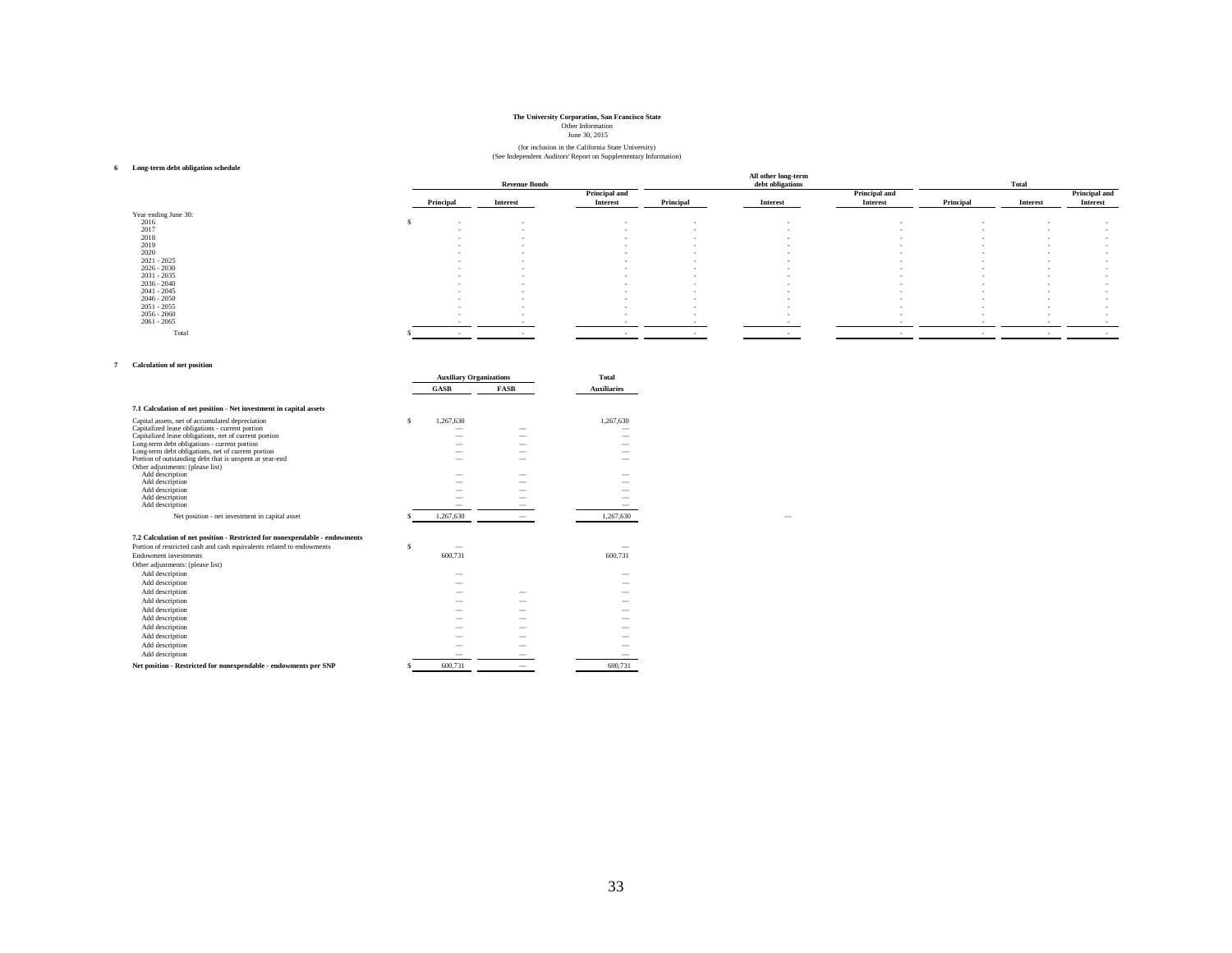#### **The University Corporation, San Francisco State**

Other Information<br>June 30, 2015

## (for inclusion in the California State University) (See Independent Auditors' Report on Supplementary Information)

| <b>Transactions with Related Entities</b>                                                                                                                                                                                                                                                                                                                                                                                                                                                                                                                                                                                                              |   |  |                                                                       |
|--------------------------------------------------------------------------------------------------------------------------------------------------------------------------------------------------------------------------------------------------------------------------------------------------------------------------------------------------------------------------------------------------------------------------------------------------------------------------------------------------------------------------------------------------------------------------------------------------------------------------------------------------------|---|--|-----------------------------------------------------------------------|
| Payments to University for salaries of University personnel working on contracts, grants, and other programs<br>Payments to University for other than salaries of University personnel<br>Payments received from University for services, space, and programs<br>Gifts-in-kind to the University from discretely presented component units<br>Gifts (cash or assets) to the University from discretely presented component units<br>Accounts (payable to) University (enter as negative number)<br>Other amounts (payable to) University (enter as negative number)<br>Accounts receivable from University<br>Other amounts receivable from University |   |  | Amount<br>1.511.581<br>4,731,352<br>971.928<br>(1,787,248)<br>459.528 |
| <b>Other Postemployment Benefits Obligation (OPEB)</b>                                                                                                                                                                                                                                                                                                                                                                                                                                                                                                                                                                                                 |   |  |                                                                       |
| Annual required contribution (ARC)<br>Contributions during the year                                                                                                                                                                                                                                                                                                                                                                                                                                                                                                                                                                                    | Ś |  |                                                                       |
| Increase (decrease) in net OPEB obligation (NOO)                                                                                                                                                                                                                                                                                                                                                                                                                                                                                                                                                                                                       |   |  |                                                                       |
| NOO - beginning of year                                                                                                                                                                                                                                                                                                                                                                                                                                                                                                                                                                                                                                |   |  |                                                                       |
| NOO - end of year                                                                                                                                                                                                                                                                                                                                                                                                                                                                                                                                                                                                                                      |   |  |                                                                       |

#### **10 Pollution remediation liabilities under GASB Statement No. 49:**

| <b>Description</b>                                       | Amount |
|----------------------------------------------------------|--------|
| Add description                                          |        |
| Add description                                          | -      |
| Add description                                          |        |
| Add description                                          | -      |
| Add description                                          | -      |
| Add description                                          |        |
| Add description                                          | --     |
| Add description                                          |        |
| Add description                                          |        |
| Add description                                          | _      |
| Total pollution remediation liabilities                  | -      |
| Less: current portion                                    | _      |
| Pollution remedition liabilities, net of current portion | -      |